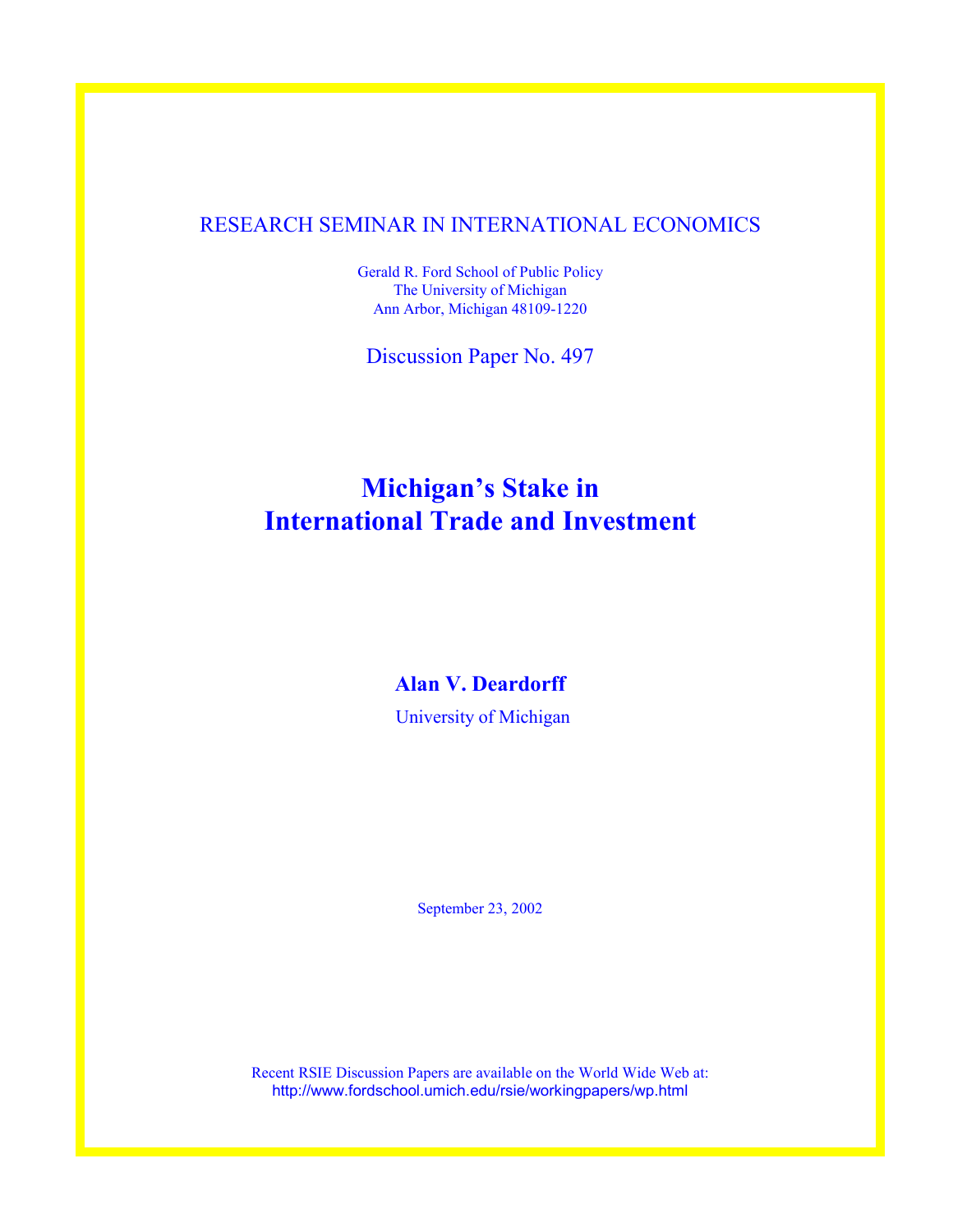# **Michigan's Stake in International Trade and Investment**

**Alan V. Deardorff** 

#### **The University of Michigan**

This paper was prepared for the volume, *Michigan at the Millennium: A Benchmark and Analysis of Its Fiscal and Economic Structure*, edited by Charles L. Ballard, Paul N. Courant, Douglas C. Drake, Ronald C. Fisher, and Elisabeth Gerber, published July 2003 by Michigan State University Press. This project is supported by Michigan State University, the University of Michigan, Wayne State University, and the Charles Stewart Mott Foundation.

Revised, September 23, 2002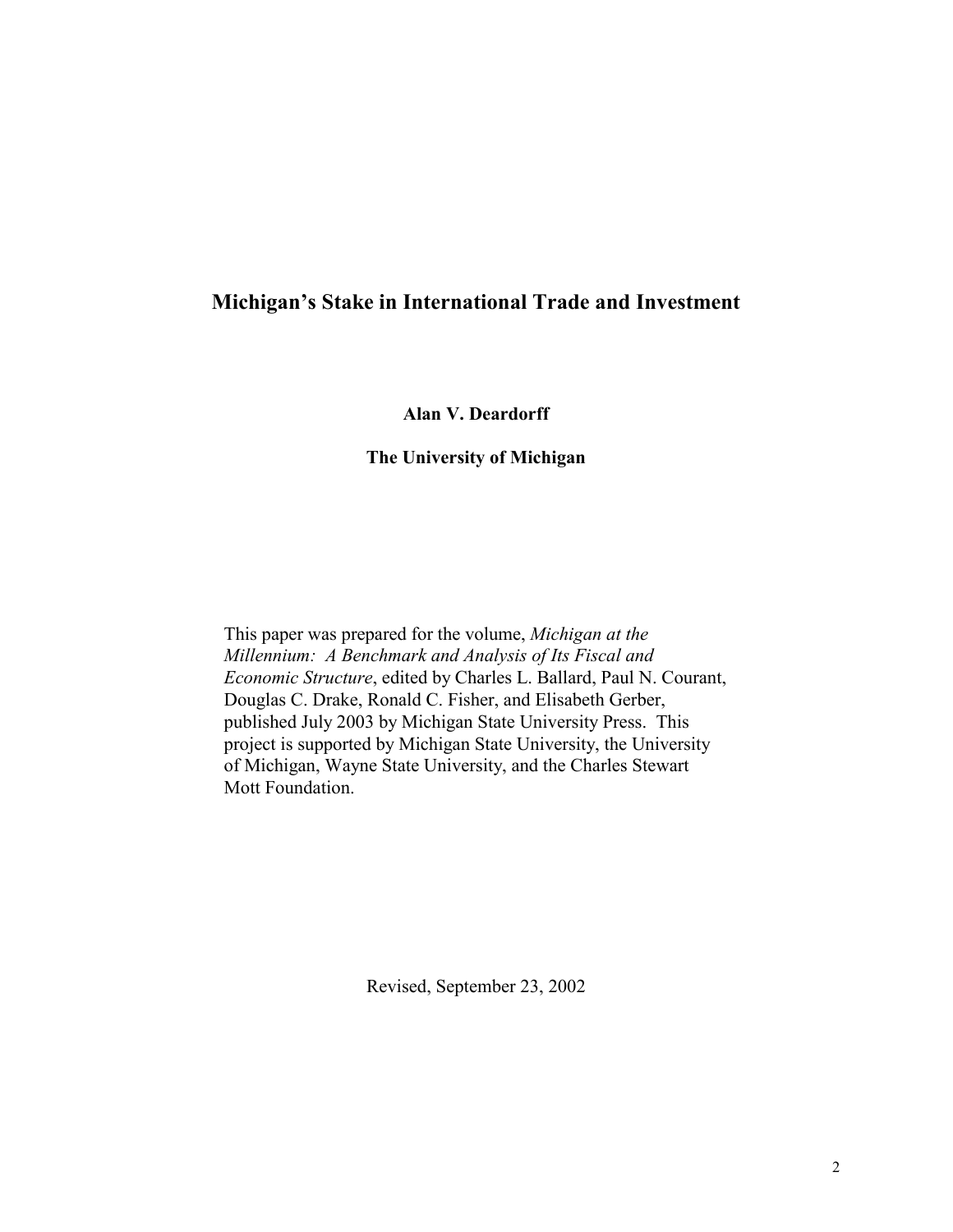### **ABSTRACT**

# **Michigan's Stake in International Trade and Investment**

#### **Alan V. Deardorff**

#### **The University of Michigan**

 This paper provides descriptive data on the interactions of the economy of the State of Michigan with the rest of the world outside the United States. Most of the focus is on international trade and investment, with specific attention to Michigan's exports and the foreign ownership of establishments in Michigan. For both of these, data are presented on the size of these international transactions by value and by employment, comparison of these with other states, their industry composition, and their foreign-country composition. It is noted that Michigan is one of the largest exporting states in the nation, with the largest share of these exports being in the transportation equipment industry, and with most of these exports destined for Canada and Mexico. Foreign ownership is also important in Michigan, although not as important as trade.

**Keywords:** Michigan trade **Correspondence:** Foreign direct investment

**JEL Subject Code:** F1 Trade Department of Economics

 Alan V. Deardorff University of Michigan Ann Arbor, MI 48109-1220

 Tel. 734-764-6817 Fax. 734-763-9181 E-mail: alandear@umich.ed http://www.econ.lsa.umich.edu/~alandear/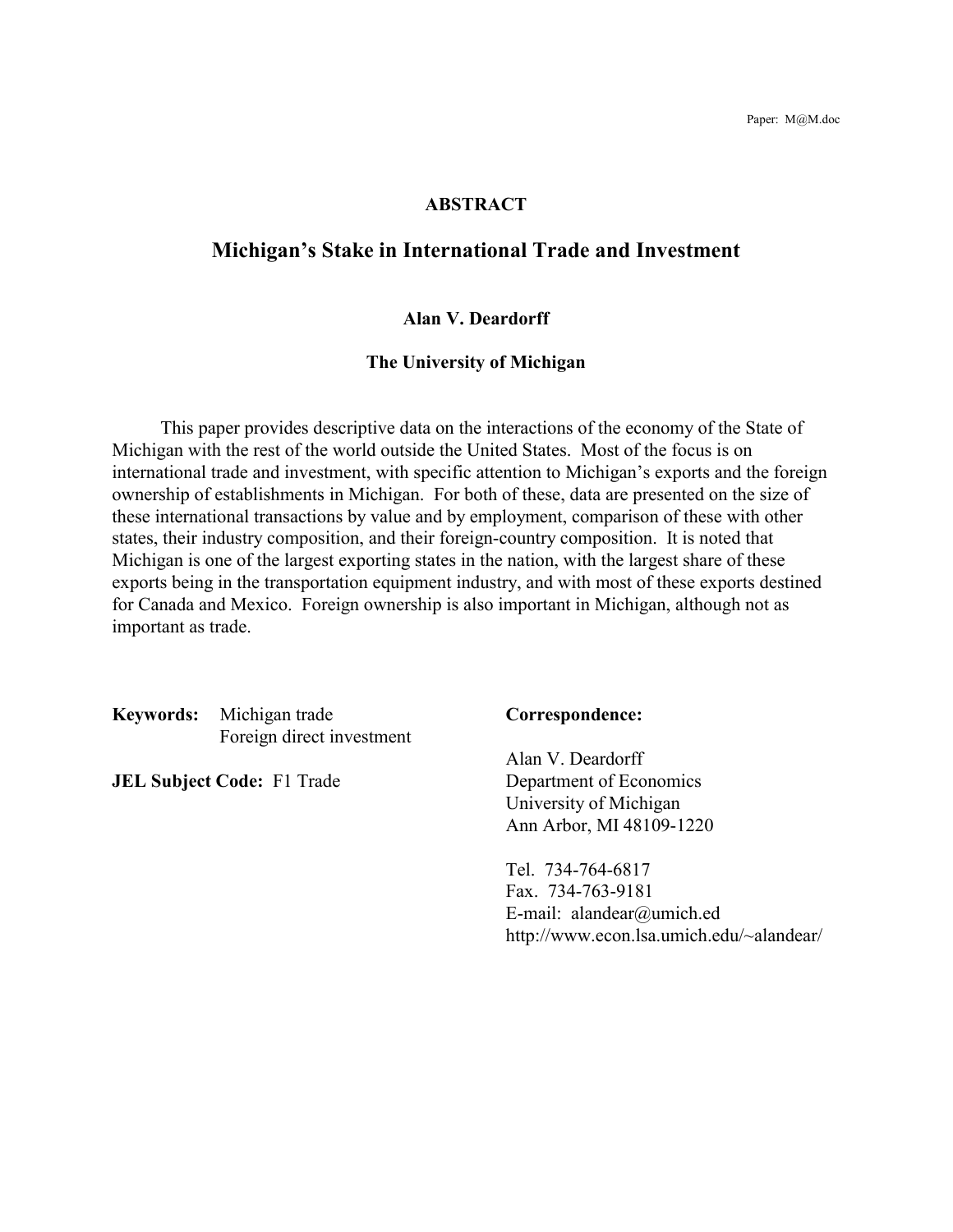# **Michigan's Stake in International Trade and Investment \***

**Alan V. Deardorff The University of Michigan** 

#### **I. Introduction**

At first glance the State of Michigan appears geographically to be rather central to the United States, and certainly those of us who live here tend to think of ourselves as part of America's heartland. But true as this may be, it is also true that Michigan interacts extensively with the rest of the world, in part across our border with Canada, but also with many other more distant countries through international commerce. This chapter documents the extent of that interaction.

Although international economic interactions take many forms, there are two that are especially important in their implications for the Michigan economy: international trade, and international investment. In trade, Michigan firms and consumers purchase many goods and services from foreign firms, and these imports provide a low-cost source of many of the things we depend upon for our standard of living, as well as essential inputs for Michigan's own producers. More distinctive, however, and perhaps more important for the health of the Michigan economy, are our exports. As we will see, Michigan exports more each year than all but three other states. In consequence, a significant portion of Michigan's economy, including its employment of labor, depends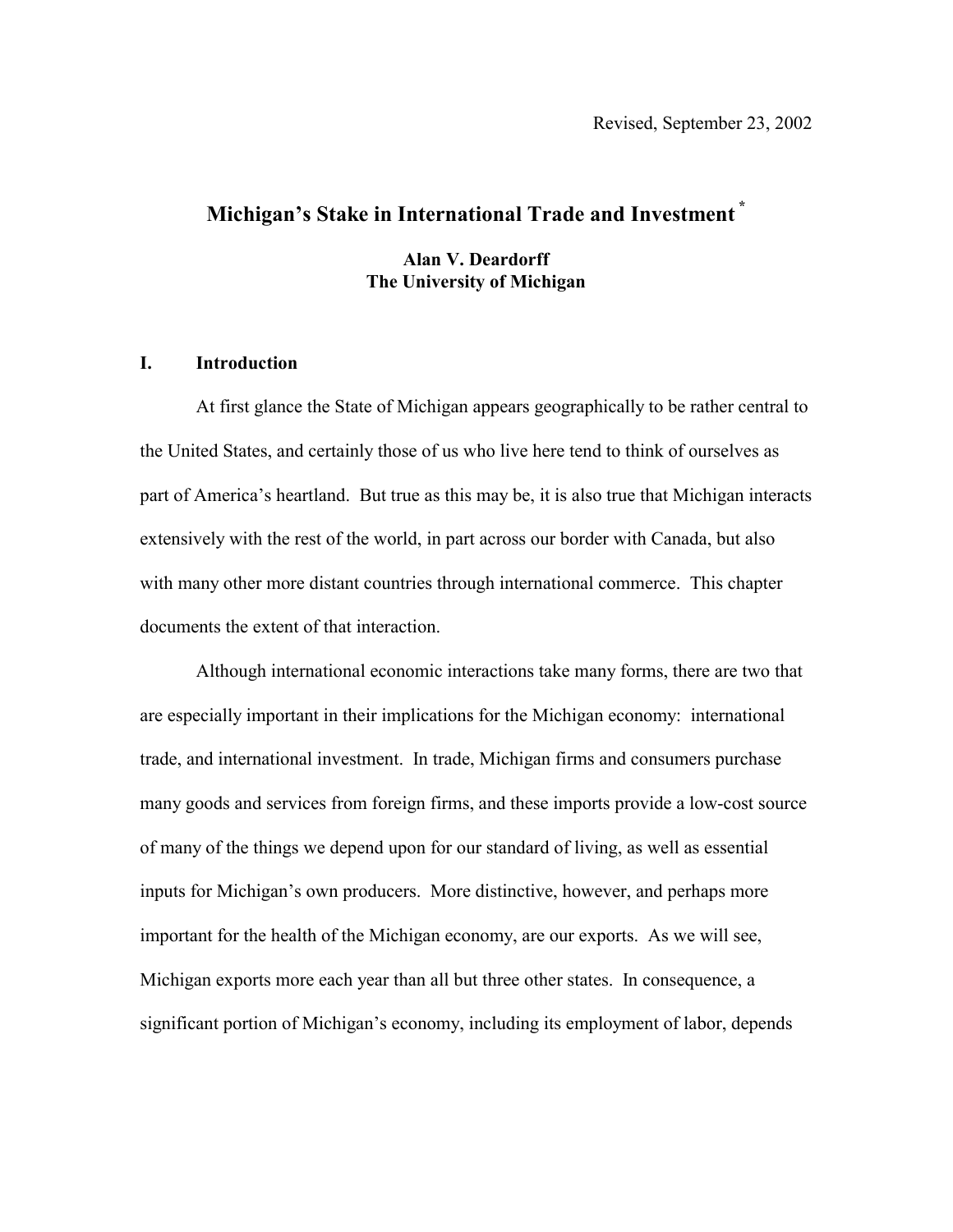on this access to world markets. Section II of this chapter will use available data to indicate what Michigan's exports consist of, what countries and parts of the world we export to, how our exports have changed over time, and how Michigan compares with other states along these dimensions. It will also examine how important these exports are for jobs in the Michigan economy, both directly and indirectly.

International investment includes both U.S. investment abroad and foreign firms' investment in the United States. Much of this investment is financial, but an important part of it, called Foreign Direct Investment (FDI), consists of the acquisition of real productive capital in another country, specifically the ownership by foreigners of establishments in the United States, and the ownership by U.S. firms of establishments abroad. Of these two, it is the former that has the most direct and obvious impact on the local economy, and fortunately there exist good data on the extent of such foreign ownership at the state level. This will be reported in section III, where we will see just how much of the Michigan economy is owned by foreigners, who they are, and what they do.

These two sections constitute the bulk of the chapter, for two reasons. First, there is now a large amount of data at the state level, both on exports and on inward FDI. And second, these are the two forms of international transaction that relate directly to economic activity in Michigan, especially jobs. Having documented the extent and nature of these international connections in sections II and III, the chapter concludes in section IV by discussing how these connections may matter for residents of Michigan. To see

 <sup>\*</sup> I have benefited from conversations on the topic of this paper with Joan Crary, George Fulton, Bob Lipsey, Dave Richardson, Bob Stern, and other participants in the Michigan at the Millennium project, as well as from detailed suggestion from the editors of the volume.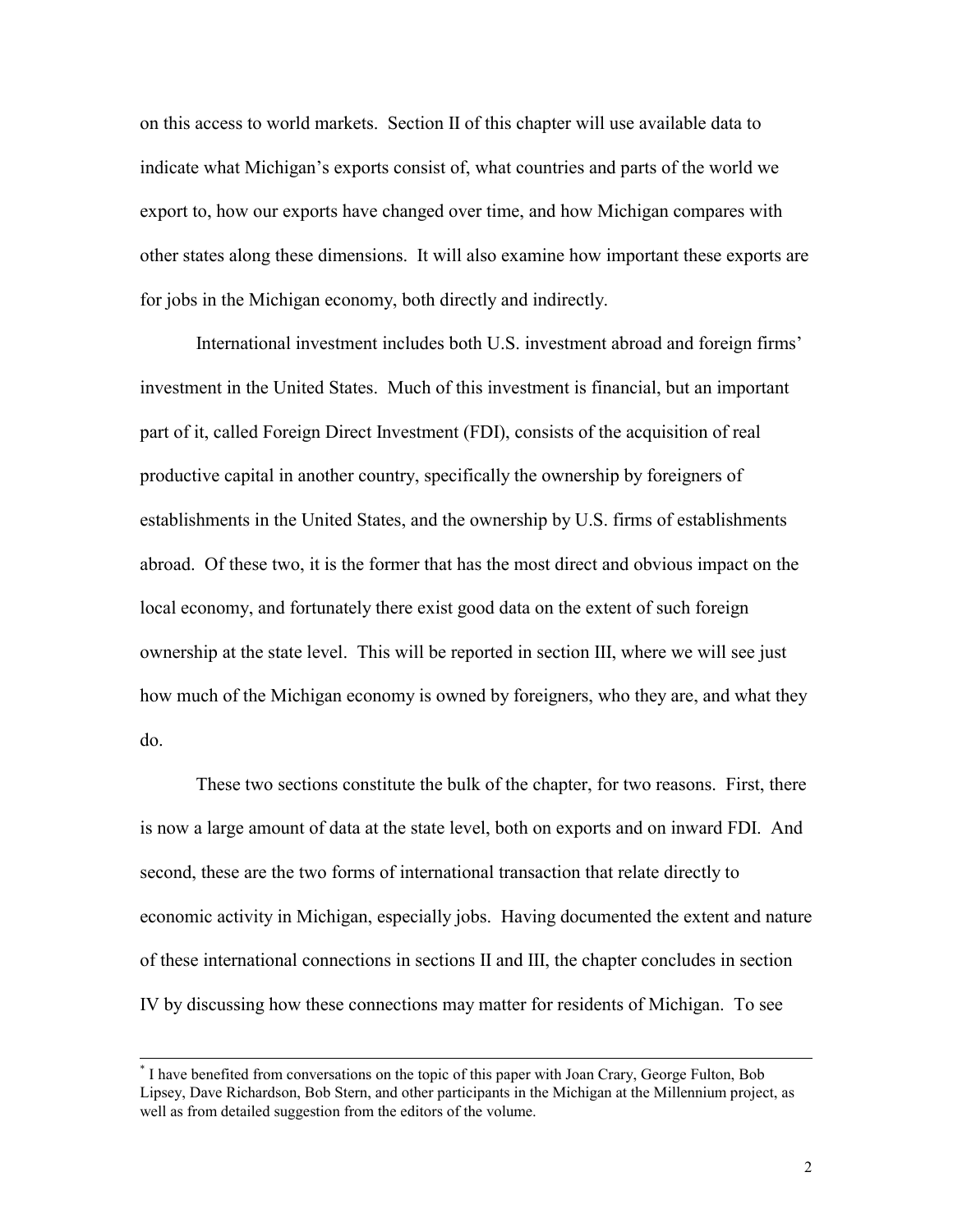this, we look first at how much we gain from this international trade and investment, then turn to the extent to which these connections expose us to the effects of changes on international markets.

#### **II. Michigan's Exports**

 $\overline{a}$ 

Table 1 reports the levels of merchandise exports, in real 2000 dollars, for Michigan and for the United States as a whole, beginning in 1993, which is the first year for which trade data are available in any form by state.<sup>12</sup>  $\leq$  insert table 1> It is clear that Michigan's exports grew substantially. Michigan's share of U.S. exports has hovered around six percent during this period, which is almost twice Michigan's share of Gross State Product (GSP).<sup>3</sup>

This suggests, correctly, that Michigan is one of the country's largest exporting states. We can see this clearly in Tables 2 and 3, which report the ten largest exporting U.S. states by dollar value of exports and by percentage of GSP respectively. Michigan ranks number four on both lists, surpassed only by California, Texas, and (barely) New York in terms of absolute exports, and by Washington State, Vermont, and Delaware in

<sup>&</sup>lt;sup>1</sup> For the purposes of this chapter, it would obviously be valuable to have data on trade from earlier years, but unfortunately these do not seem to have been collected, even in forms that might be less useful than what we report here. Furthermore, as will become clear below, while some of the available data start in 1993, other items begin only in 1997. Therefore throughout this section, we can provide only a tantalizing taste of how Michigan's trade may have changed over time.

 $2^2$  These and other data on state merchandise exports are from Office of Trade and Economic Analysis, 2002. The data are taken in turn from the Census Bureau, and are based upon "exporter location," that is, the state in which the exporting company is located and not where the exports happen to leave the country.

<sup>&</sup>lt;sup>3</sup> GSP is available from Bureau of Economic Analysis (2001), but only through 1999. In 1999, Michigan's share of total United States GSP was 3.3%.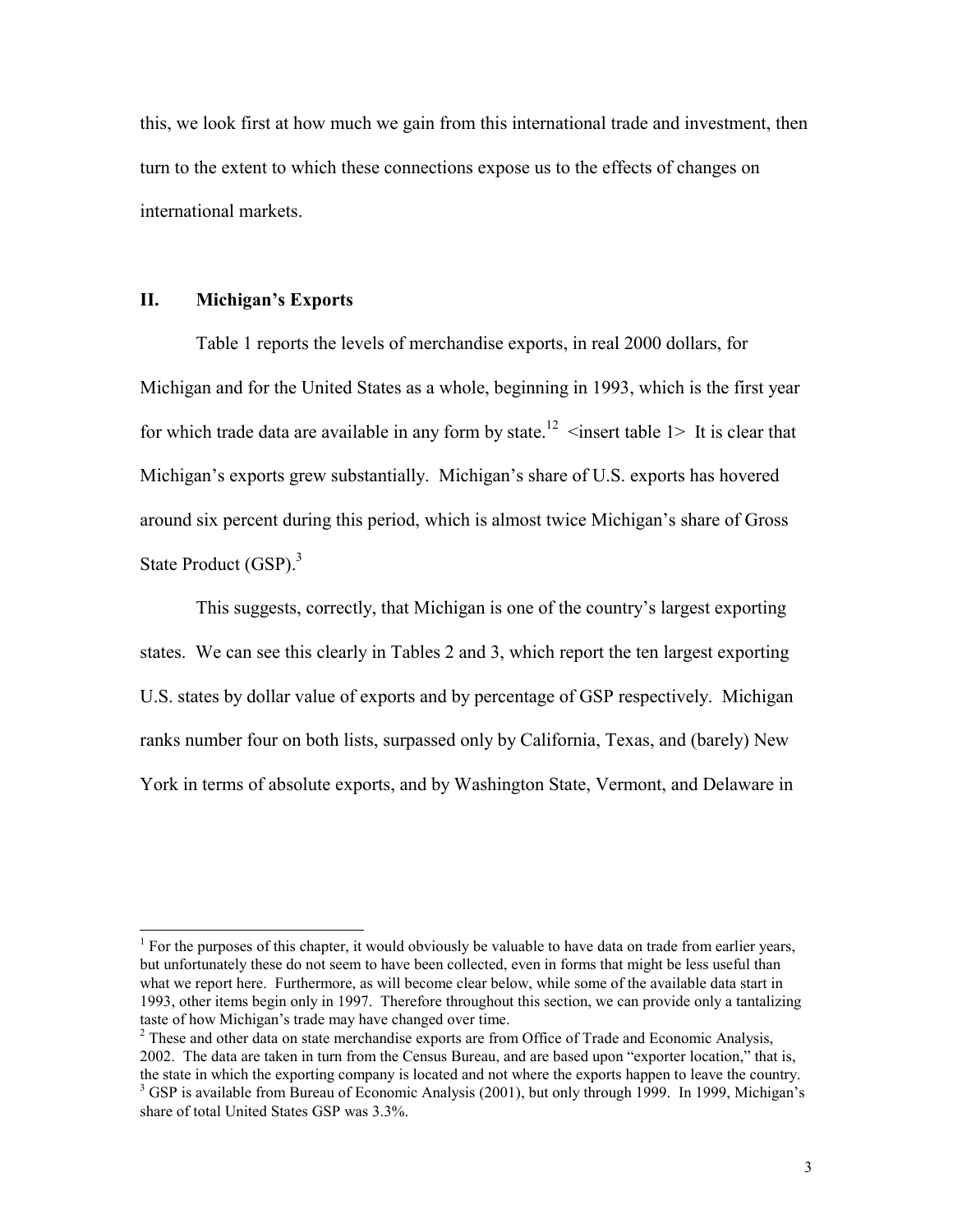terms of the percentage of its gross product that it exports.<sup>4</sup> No state surpasses Michigan on both lists.

<insert table 2>

<insert table 3>

 $\overline{a}$ 

The tables also report how these values have changed over the span of available data. The value of Michigan's exports has grown by more than that of any other state in the top ten by export value. In addition, its exported share of GSP has grown by more than that of any other state in that top-ten list. Any way you look at it, it seems that Michigan is a major exporter of merchandise.<sup>5</sup>

These data include only exports of merchandise, and they exclude services, the trade in which is of increasing importance in the United States and the world. We will look in more detail at some of Michigan's service exports below, but we should say at the outset that Michigan's exports of services appear to be somewhat less important than its exports of goods. Data are available at the state level only for selected categories of services, but among these, even in the sector in which Michigan seems to export the most

<sup>&</sup>lt;sup>4</sup> Such percentages can be somewhat misleading, since GSP, like national GDP, is a value added measure while the value of exports is not. Thus it is possible for an economic unit to export more than 100% of its GSP or GDP, as indeed is the case for small countries like Singapore and Hong Kong, whose huge exports embody a large amount of imports. For comparison across economic units, such as is done here, this should not be a problem.

<sup>&</sup>lt;sup>5</sup> Trade data, such as are reported here, are far from perfect. The best are collected by customs officers who monitor imports, and the data can be presumed to be fairly complete in developed countries such as the United States and many of the countries that we trade with. However, even here the values of reported trade may be subject to distortion, as importers seek to avoid paying customs duties. The export data that we use here, on the other hand, are more difficult to collect, since exporters do not pass through customs as they leave the country and are instead simply required to report their shipments to the government. In recent years, deregulation of trucking in the United States has meant that outward shipments have been increasingly carried by truckers who failed to report, and the United States now collects much of its export data with the help of Canadian customs. These and other problems with the trade data pose some difficulties for econometric analysis and other uses, but should not matter much for the broader picture that we are trying to draw here.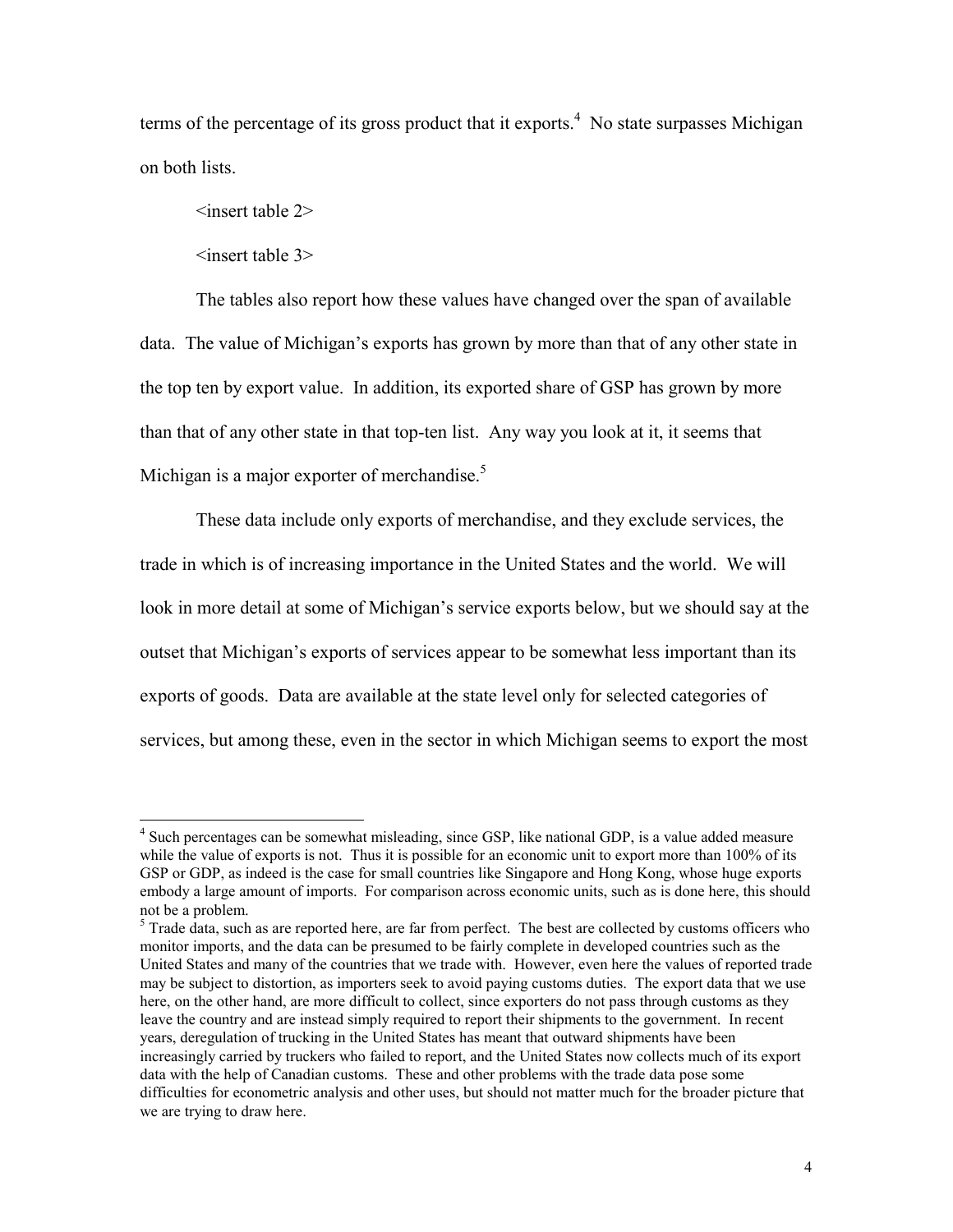– professional, scientific, and technical services – Michigan ranks only number 13 out of the 50 states.

The message, then, is that the State of Michigan is one of the largest exporters in the United States economy, with these exports concentrated primarily in exports of merchandise, not services.

#### *What Does Michigan Export?*

The answer here is easy and obvious: cars. Actually, the available data are not fine enough to identify cars *per se*, or even the more relevant category "road motor vehicles and parts." Instead, they aggregate these with other vehicles, such as aircraft, in the category "transportation equipment."

Michigan's largest export categories are shown in Table 4, while the available breakdown of these exports by industry is shown in Table 5 for manufactures and Table 6 for agriculture and other commodities.  $\leq$  insert table 4> The tables also show the percent change in exports over time for the available data, which unfortunately in this case is only from 1997 to 2000. This is far too short a time period to provide good evidence of trends, but it is all that we have.

From Table 4, the dominance of transportation equipment in Michigan's exports is obvious, constituting well over half of total state exports and growing at close to the same rate as total exports. Second place among state manufactured exports is occupied by machinery, with exports less than a quarter as large as in transportation equipment. And outside of manufactures, in agriculture and other commodities, exports are essentially negligible. Possible signs of change in the future, however, can be seen in two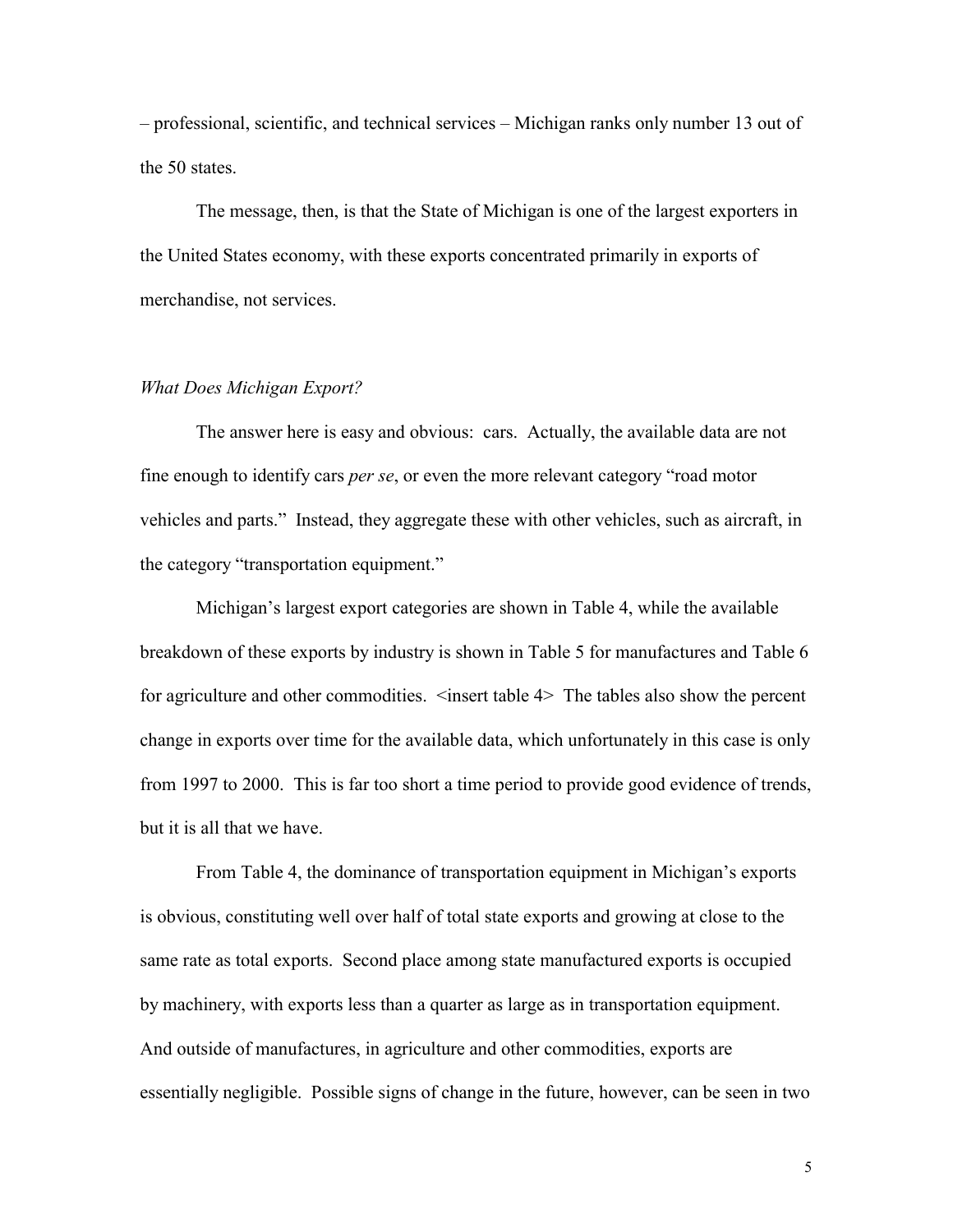sectors: chemical manufactures, and computers and electronic products. Although the level of state exports of these industries is not much more than one tenth of transport equipment exports, exports in both of these industries have recently been growing several times as fast as exports of the latter, at least in the few recent years for which we have data.

 $\leq$ insert table 5 $>$ 

 $\leq$ insert table 6>

A more complete list of state manufactured exports is provided in Table 5. Table 6 does the same for goods exports outside of manufactures. If there is a message here, it is that Michigan's exports are not only small but declining in sectors where the state lacks comparative advantage, such as labor-intensive apparel and leather products, and landintensive agriculture and processed food and beverages. It is perhaps interesting, in contrast, that recent export growth has been quite strong in several sectors, including animal production; fishing, hunting and trapping; and mining. However, the value of mining exports, especially, is very sensitive to price changes, and all of these categories start from a very small base, so too much should not be made of these large percentage changes.

As noted above, data at the state level on service exports are even harder to come by than data on goods exports, and there does not seem to be anything available that is at all comprehensive. What we do have are data for just a handful of service sectors, reported by the Coalition of Service Industries (2002). Table 7 shows these export data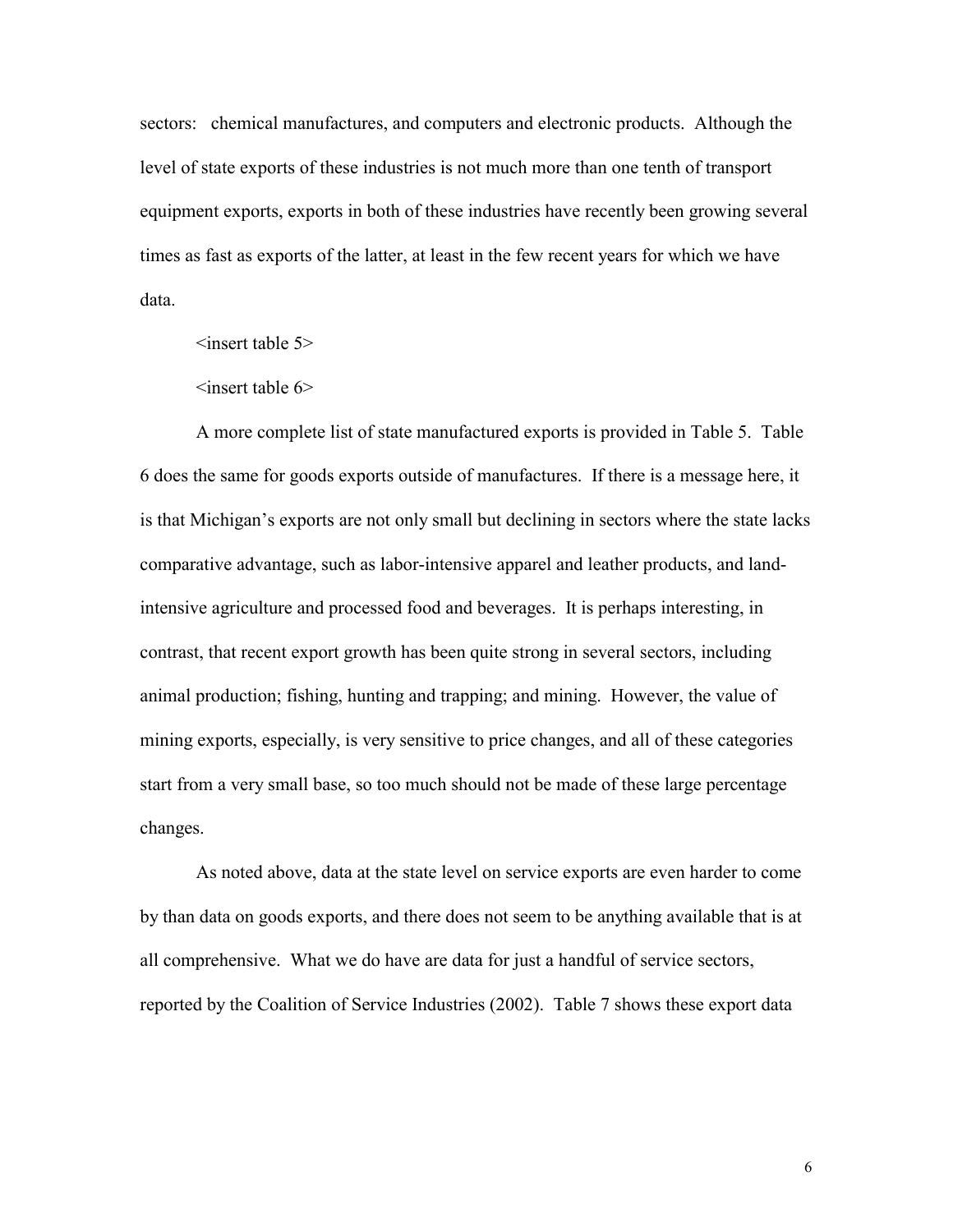for five service sectors, for the United States as a whole and for Michigan. $6$  <insert table 7> The largest of these, both in absolute terms and as a share of U.S. exports, is professional, scientific, and technical services, for which Michigan exports are approximately two percent of U.S. exports. Since Michigan produces more than three percent of U.S. output and exports more than six percent of U.S. goods exports, it is clear that service exports – at least those reported – are of relatively minor importance for Michigan.

Not included here are educational services, which are of course of special interest to many of us contributing to this volume. For example, in fall 2001 the University of Michigan enrolled 2,908 non-resident alien graduate students and 1,085 undergraduate students.<sup>7</sup> If these students spent \$20,000 each on tuition, then the value of this education sold to foreign nationals, which is really also an export of services, would approximate \$80 million dollars just from the University of Michigan alone.<sup>8</sup> Adding tuition at other universities and educational institutions, plus the living expenses of these students during their stay in Michigan, and these service exports could easily be comparable to the other categories mentioned in Table 7.

 $\overline{a}$ 

 $6$  Without data on other services, it is hard to know how representative these data are, but we can get some indication by comparing them to the service transactions included in the U.S. balance of payments accounts by the Bureau of Economic Analysis. For 1997, total exports of private services by the U.S. were \$239 billion, of which only \$33 billion, or about 15%, are included in Table 7. Large categories of U.S. service exports that are missing from Table 7 include travel, passenger fares, and other transportation, which together made up more than half of U.S. service exports in 1997, as well as royalties and license fees, affiliated services (within firms), education, financial services, and insurance.

 $<sup>7</sup>$  Personal communication from Glenna Schweitzer of the University of Michigan registrar's office.</sup>

 $8$  Many of the graduate students do not themselves pay tuition, as it is provided as part of their compensation as graduate student instructors or research assistants. That does not lessen the value of the education service being exported, however, but only means that the state is also importing the services of these same graduate students as instructors.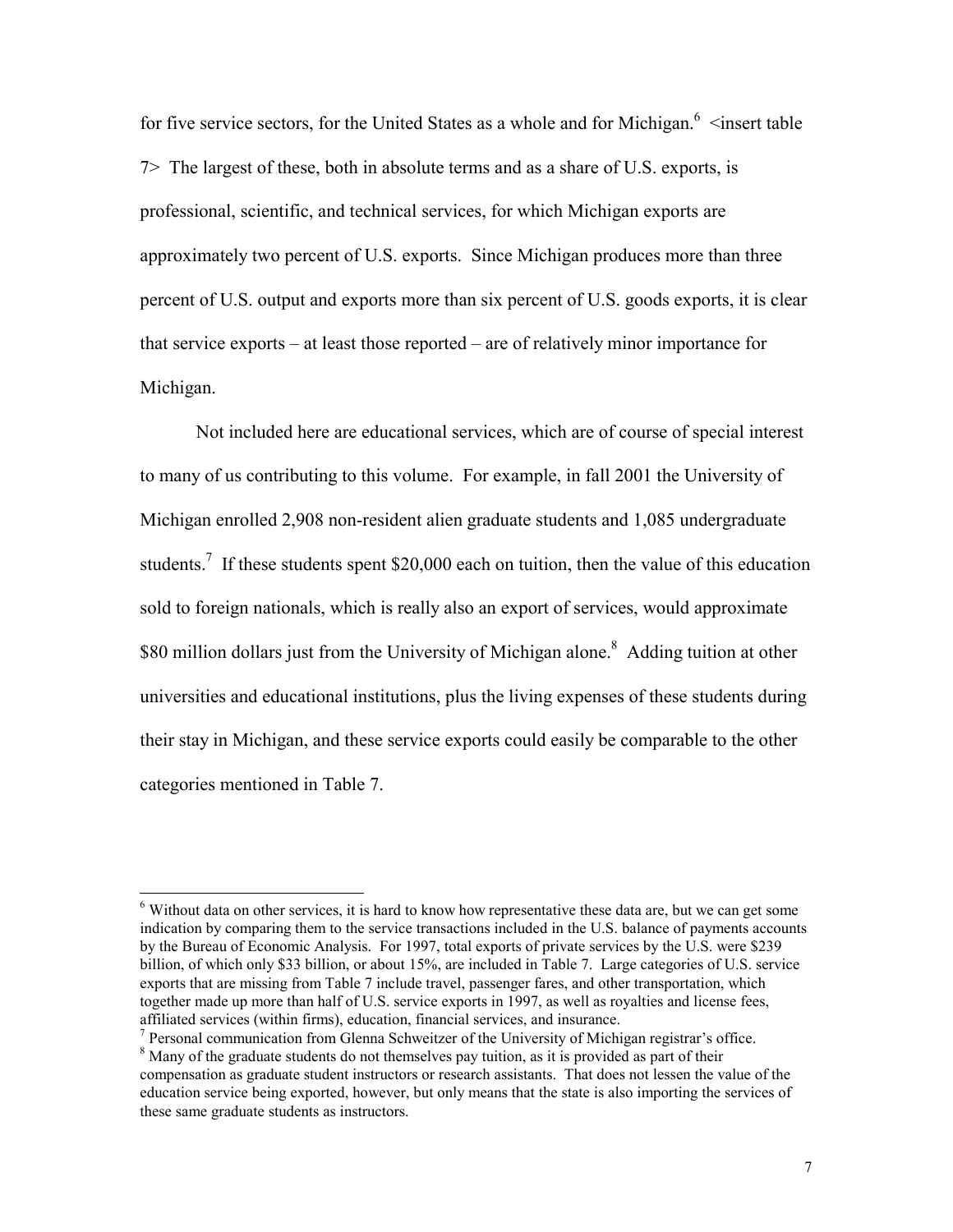Another category of services trade that is missing from Table 7 is travel and tourism. International visitor expenditures in Michigan have been estimated at \$600 million for 1999,<sup>9</sup> suggesting that if this category of services had been added to Table 7, it might well have been larger than any of those reported. The United States is of course a large buyer as well as a seller of tourism services, and the estimate is that Michigan spends more than it earns in this category by an amount of \$1.24 billion.<sup>10</sup> However, Michigan is an attractive tourist destination for visitors from abroad, and its exports of tourist services would appear prominently in a list like Table 7 if comparable data were available.

A clear and unsurprising message of this section is that, although Michigan's exports are diverse, it remains the case that exports of automobiles are the largest and most important. This is emphasized further in Table 8, which shows the top ten state exporters of transport equipment. <insert table 8> Michigan easily leads this list, with exports almost one third larger than the runner up, Washington. And of course Washington makes the list only because transport equipment includes aircraft. Table 8 also reports the percentage changes in transport equipment exports for these states over the time of the available data, 1997-2000. Here Michigan is surpassed by several states, but its recent export growth remains well above that of the country as a whole in this industry.

*To Whom Does Michigan Export?* 

 9

 $P<sup>10</sup>$  Calculated from data and assumptions by Donald Holecek. See his chapter in this volume.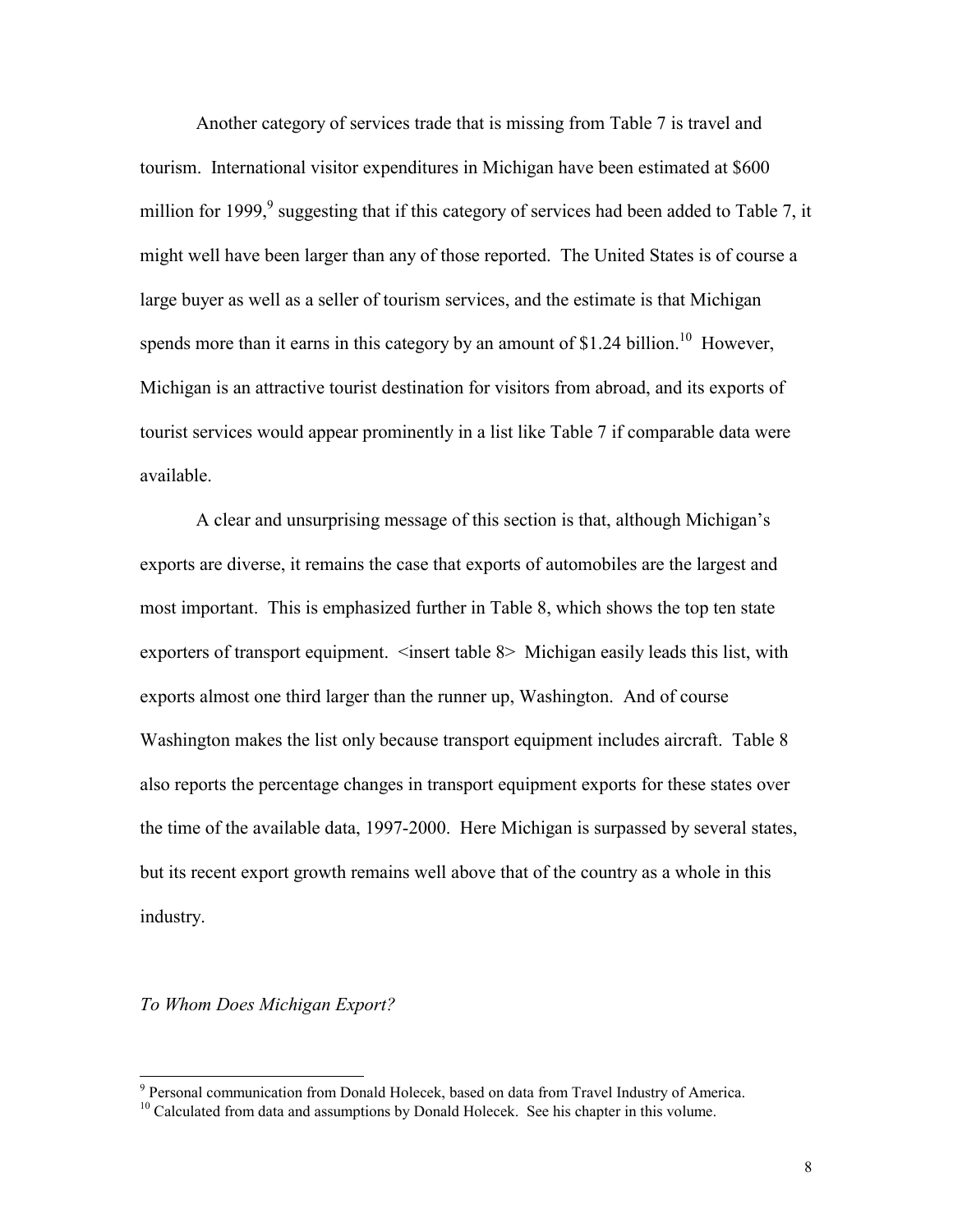The answer here is almost as easy as for the previous question: Michigan exports to Canada, and to a somewhat lesser extent, Mexico. Table 9 shows Michigan's total exports to the major regions of the world, while Table 10 shows exports to the top ten countries that import from Michigan.<sup>11</sup>  $\leq$  insert table 9> Both tables also show Michigan's share of U.S. exports to these destinations, and the percent changes in these export flows over recent years.

 $\leq$ insert table 10 $>$ 

 $\overline{a}$ 

As mentioned, Canada gets the largest portion of Michigan's exports, with Mexico a close second. Together, these NAFTA countries receive more than three quarters of total Michigan exports of merchandise. The European Union is the only region other than North America to get more than one tenth of Michigan's exports, with the largest individual country flows going to the United Kingdom, Germany, and Belgium. Among individual countries, however, Japan is the third largest destination for Michigan's exports.

These patterns are not that different from those of the United States as a whole, but they are more extreme in being focused on North America. This can be seen from the fact that Michigan's exports to North America are more than 17% of U.S. exports there, compared to Michigan's share of only 7.5% of U.S. total exports regardless of destination. No other large region gets such a disproportionate share of Michigan's

<sup>&</sup>lt;sup>11</sup> It may be of some interest to know which countries do *not* import from Michigan, or at least are not listed in the available data, even though they show positive imports from the United States as a whole. There are thirty destinations with imports listed for the United States but not for Michigan. Most of these are very small, such as Niue and Tuvalu, but a few seem possibly nontrivial: Armenia, Libya, Sudan, Iran, Chad, Iraq, West Bank, and Cuba (these in decreasing order of total U.S. exports to them). Their omission suggests that political concerns may interfere with the accuracy or completeness of the data here.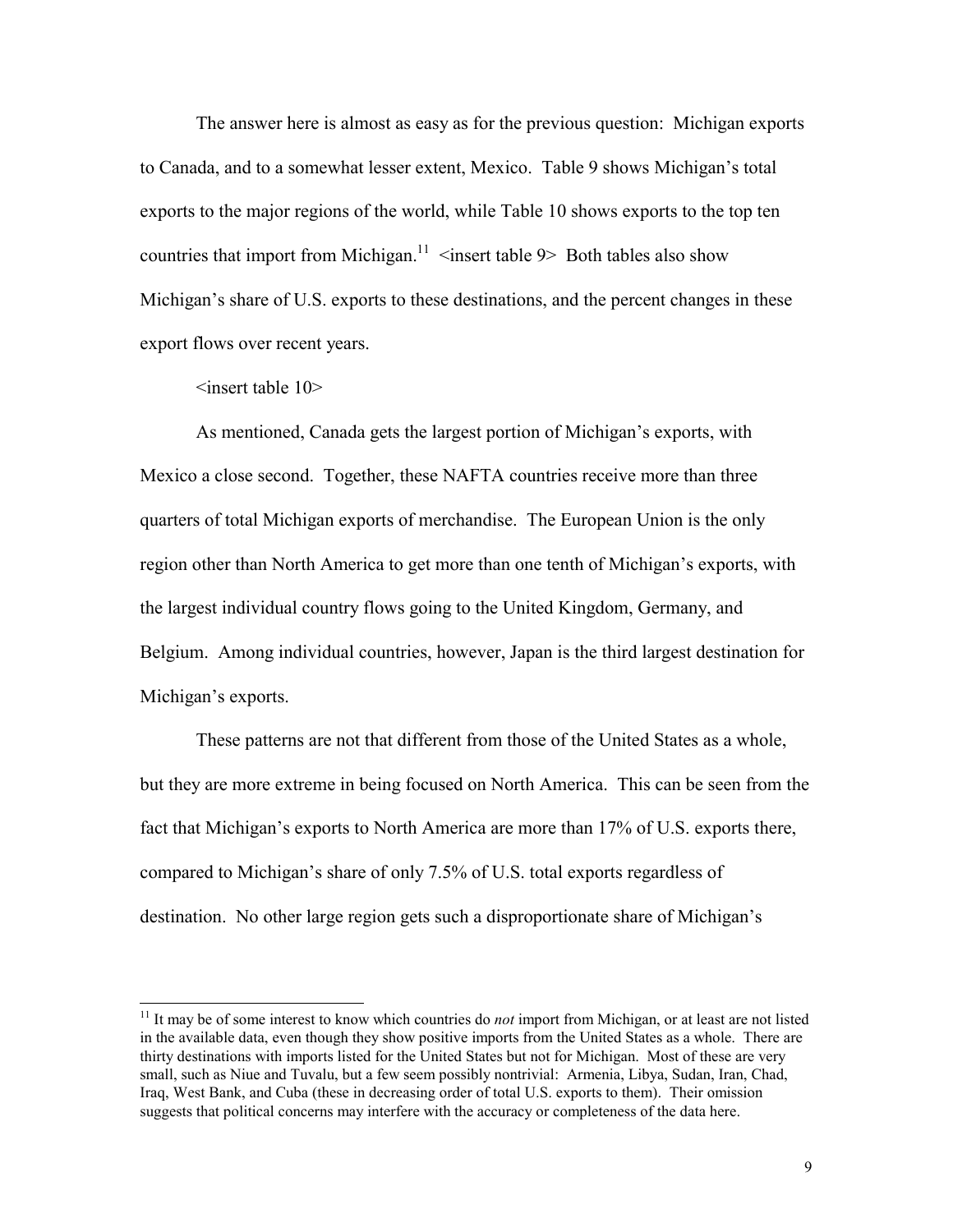exports, and among the individual countries listed in Table 10, only Saudi Arabia and Austria receive comparably large shares of U.S. exports from Michigan.

These data are again available only since 1997, too short a time to establish any meaningful trends. Nonetheless it is notable that during that short period, Michigan's already large exports to Mexico grew more than 150%. This is in marked contrast to our exports to the other NAFTA partner, Canada, where exports grew only 11%. The reason is presumably that our trading relationship with Canada is more mature, having already grown large under the U.S.-Canada Free Trade Agreement that preceded NAFTA, as well as under the much older U.S.-Canada Auto Pact.

The industry breakdown of Michigan's exports to its two largest trading partners, Canada and Mexico, is shown in Table 11 for Michigan's top five export sectors. <insert table 11> Exports of the top two sectors, transport equipment and machinery, also dominate the exports to these two destinations, in roughly the same proportions as to the world as a whole. Michigan's chemical exports, on the other hand, are rather smaller to Canada and especially to Mexico than they are to other parts of the world. At the same time, computer and electronic products are under-represented in exports to Canada, while they are considerably over-represented in exports to Mexico. Indeed, more than half of Michigan's total exports of computers and electronics goes to Mexico.

#### *Who Exports from Within Michigan?*

Limited data are available showing the exports of metropolitan areas within Michigan. Table 12 shows the levels of exports of nine metropolitan areas in 1999, together with their percentage growth since 1993 and comparisons to income and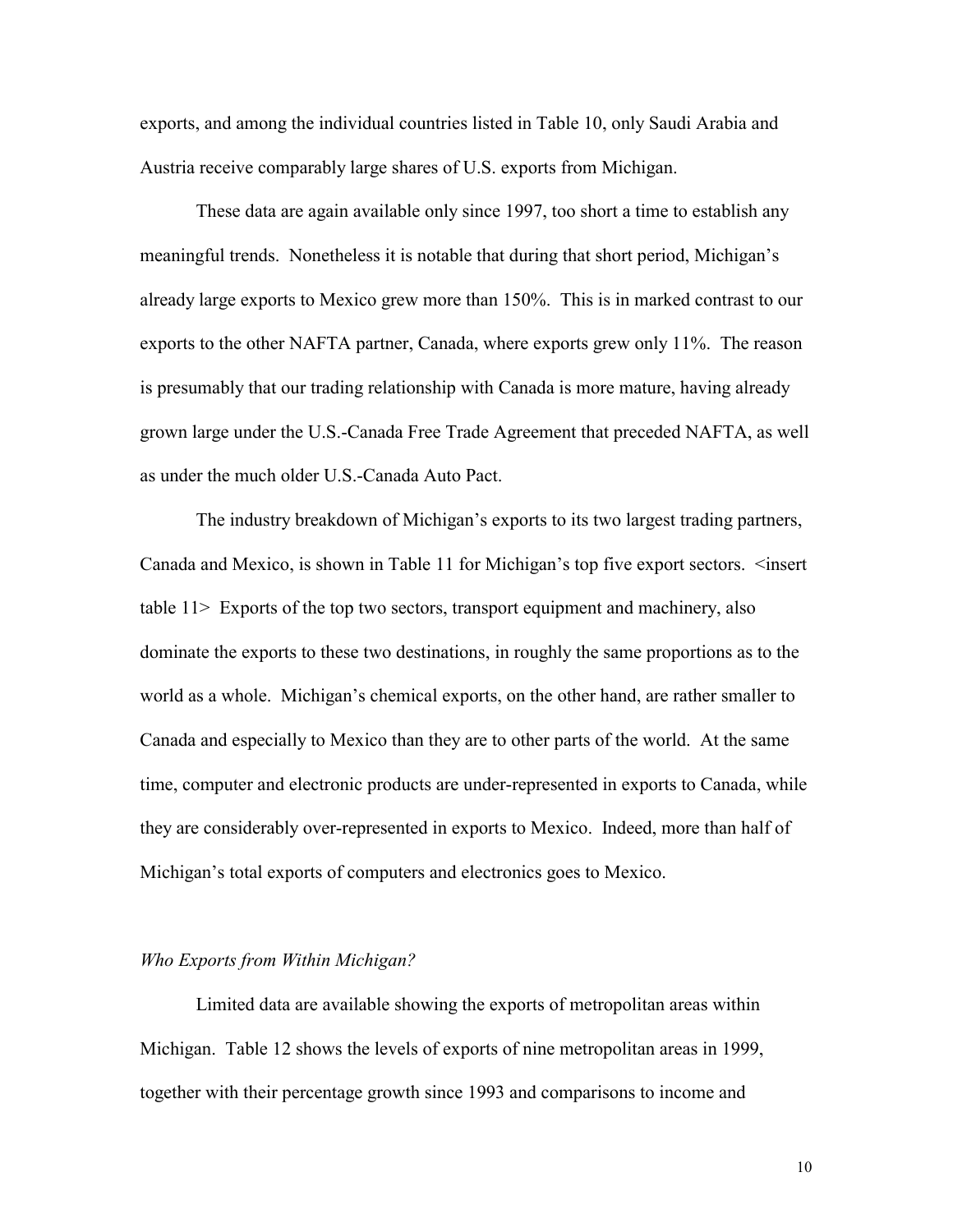population. <insert table 12> The largest exporter is of course Detroit, whose exports of \$28 billion in 1999 constituted over two-thirds of Michigan's total exports in that year (see Table 1). Far behind Detroit, the next largest exporting area was Grand Rapids/Muskegon/Holland, which exported more than \$3 billion, followed in order by Saginaw/Bay City/ Midland, Ann Arbor, Flint, and Kalamazoo/Battle Creek, each with exports of between one and two billion. In the period since 1993, most of these export flows grew substantially, with the fastest growth posted by Saginaw/Bay City/ Midland. Exceptions to this growth were Ann Arbor and Benton Harbor, whose exports fell over the period.

To put these export flows into perspective, Table 12 also compares them to the areas' levels of personal income and population. Detroit continues to lead the list, with more exports in 1999 both per thousand dollars of personal income and per person of population. However, on these bases Saginaw/Bay City/Midland now comes a close rather than a distant second, and both Flint and Grand Rapids/Muskegon/Holland have exports of more than one dollar in every ten dollars of personal income. On a per capita basis, every one of these metropolitan areas except Lansing has exports of more than \$1000 per person. Detroit exports more than \$6000 per person, and even Ann Arbor, whose exports trail the other metropolitan areas in many respects, comes in third among them on a per capita basis with over \$3000 in exports per person.

In interpreting these numbers, one should of course keep in mind that they reflect merchandise exports only, and do not include the services that we discussed above. The latter include education, professional/scientific/technical, and tourism, all of which might add considerably to the exports of some of these metropolitan areas.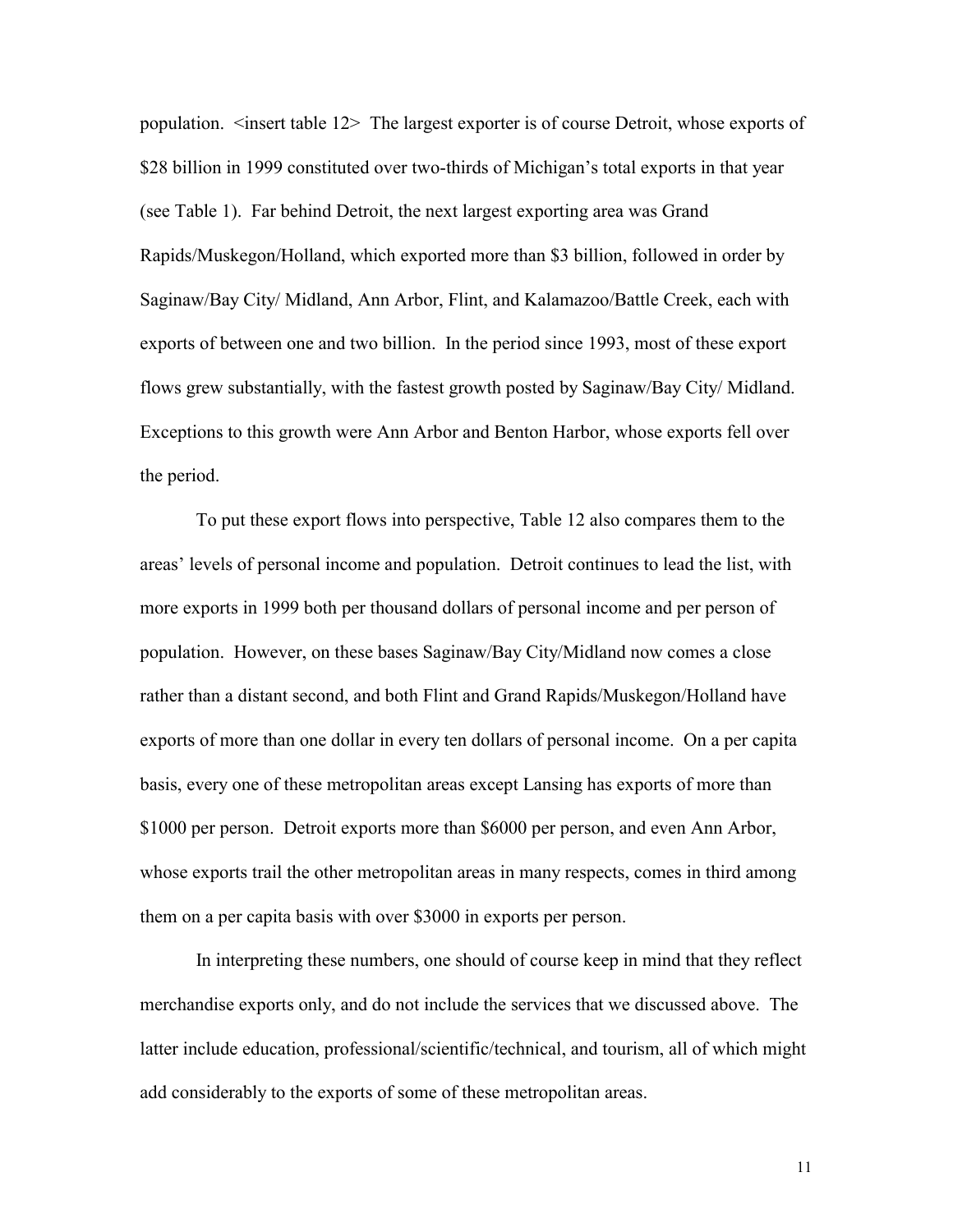Available information on the destinations of these metropolitan-area exports is even more limited, as shown in Table 13. This shows, for just five of the nine metropolitan areas in Table 12, the percentage breakdown of their exports to selected countries and geographic regions of the world. <insert table 13> The destinations of Detroit's exports are of course similar to those of exports of Michigan as a whole, with almost half going to Canada and another quarter to Mexico. It is perhaps of some interest that the other largest exporting metropolitan areas send an even higher proportion to Canada, with Flint exporting almost 85% there. In contrast, however, these same areas export a much smaller percentage to Mexico, in spite of the NAFTA. What they do not export to Mexico, several of these areas seem to send to Europe, which gets more than twenty percent of the exports from both Benton Harbor and Kalamazoo. Asia, too, gets almost fifteen percent of exports from these two metropolitan areas, and even more from Grand Rapids, in contrast to the only four percent that Asia gets of Detroit's exports. Thus there are substantial differences across locations within Michigan in the countries and regions to which they export. These differences almost certainly reflect differences in the industries that dominate these different metropolitan areas, but unfortunately we have no data on their exports at the industry level.

#### *Benefits from Exports*

So far we have looked only at the exports themselves, but exports are only a means to various desirable ends, not an end in themselves. To an economist, the primary benefit from exports is the imports that they permit a country to purchase in return. If trade were balanced, one might think that since the value of imports would equal the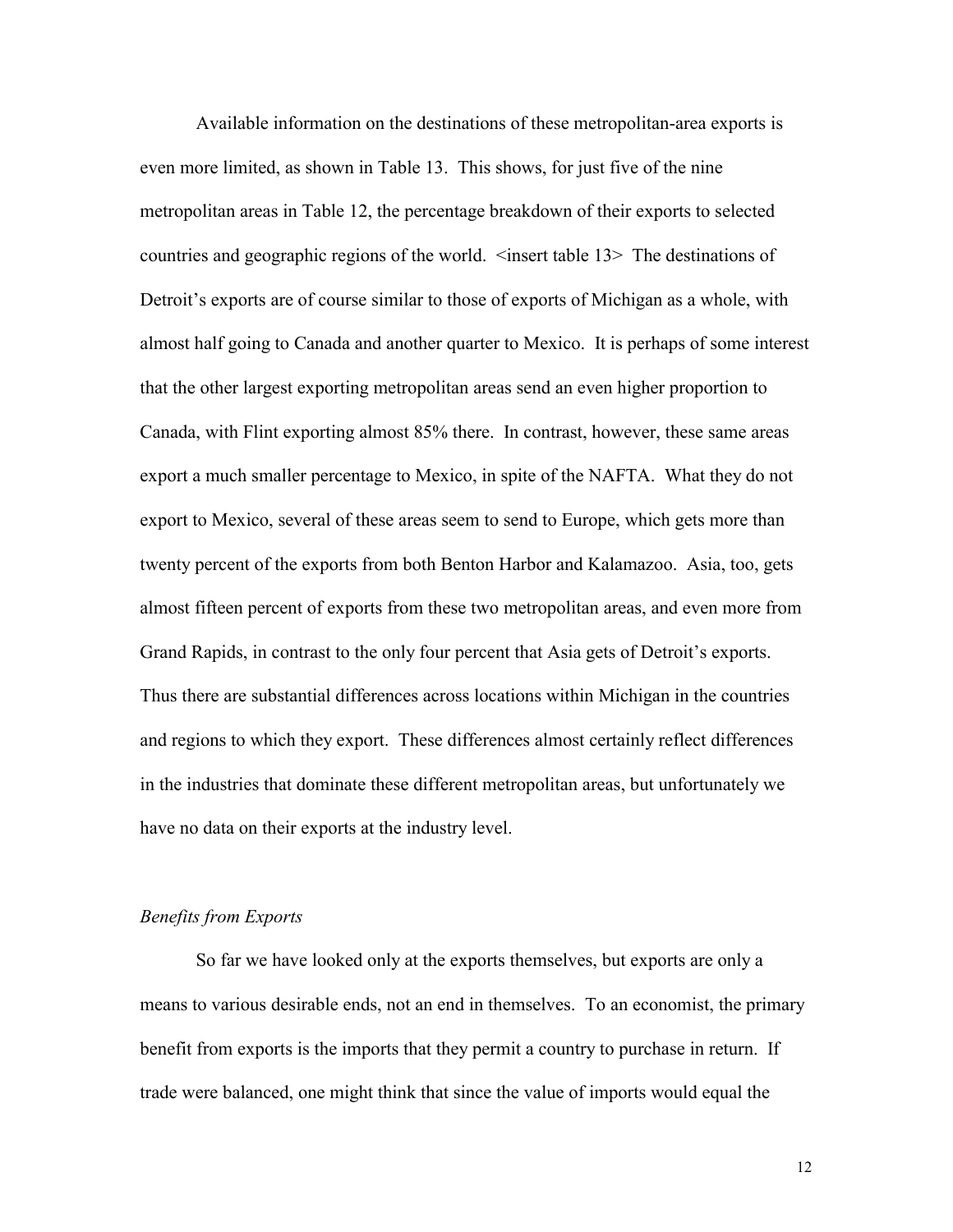value of exports, these export values would provide a pretty good measure of import values. However, the point of international trade is that a given value of exports allows us to buy goods and services that, because of comparative advantage and other sources of gains from trade, would have cost us more to produce ourselves. Indeed, it is this gap, between what we pay for imports and what it would have cost us to produce them ourselves, that measures the gains from trade, and the value of exports tells us little about that gap. For example, suppose arbitrarily that the goods we import would have cost us ten percent more to produce ourselves than to import. Then each dollar of exports, when the revenue is spent on imports, would yield a sort of dividend of \$0.10 in the gains from trade.

We have seen that in the year 2000, Michigan's exports came to \$51.6 billion. If this ten percent figure for the gains from trade were correct, then we could infer that Michigan's exports had generated, in addition to the revenue from the exports themselves, an extra five billion dollars worth of gains from trade. What does this mean? It means that, in addition to the over fifty billion dollars that we earned using resources to produce those exports, we also released an additional five billion dollars worth of resources from the need to produce goods that we could get more cheaply from abroad. These released resources, as long as they are employed, are being used to produce a kind of bonus: goods that we could not afford to produce if we did not trade.

The qualification just stated  $-$  "as long as they are employed" – raises a question that has long been a source of worry in the Michigan economy and elsewhere: what does trade do to employment? Here the concern is not so much the trade that Michigan itself enters into, which we have been examining here, but rather the trade – especially imports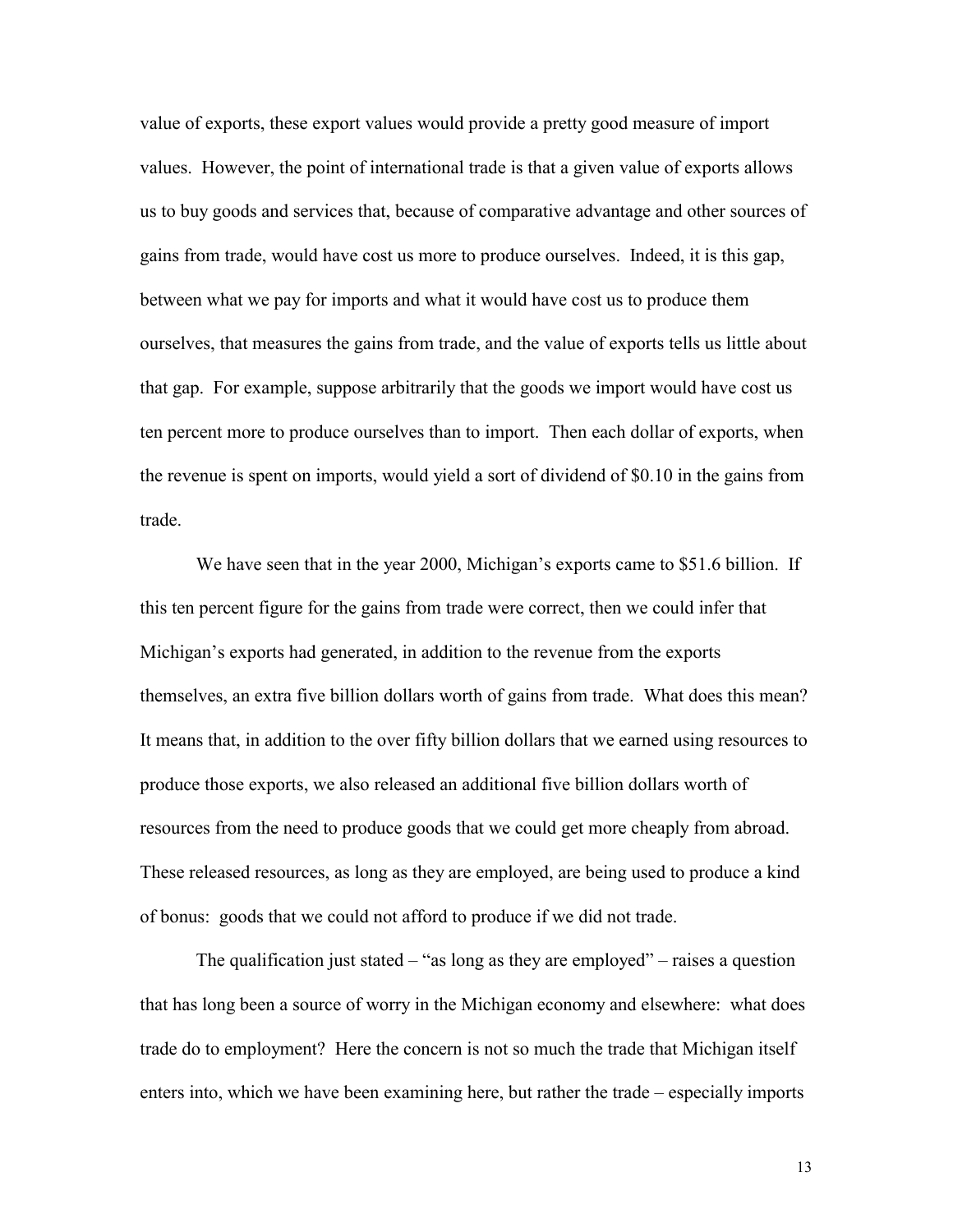– of others in the U.S. that may have been at the expense of purchases from Michigan. That is not something that we can easily address, especially with data on the Michigan economy itself. However, there is one connection between trade and employment that we can address, and we turn to that next.

#### *Jobs Supported by Exports*

The International Trade Administration of the Department of Commerce reports the numbers of jobs that are supported by exports, including manufacturing jobs that are directly export related (producing the exports themselves), manufacturing jobs that are indirectly export related (producing inputs for exports), and non-manufacturing jobs in several categories (business services, transportation services, wholesale and retail trade, and other non-manufacturing sectors) that are "tied to manufactured exports" (also providing services to the industries that export). Results are reported and ranked by state. Table 14 shows the values and ranks for Michigan together with the values for the U.S. as a whole and the value for the top-ranked state (with its identity).

<insert table 14>

Thus, according to the ITA's calculations, 372,900 jobs in Michigan are tied to manufacturing exports. This number is exceeded in only three US states, the largest of which is California. These workers constitute 9.5% of Michigan's private-sector employment, and Michigan ranks number eight among US states in terms of this fraction of employment that is tied to exports.

These jobs include all three of the above-mentioned categories – direct, indirect, and non-manufacturing – and in fact those directly employed in producing for export are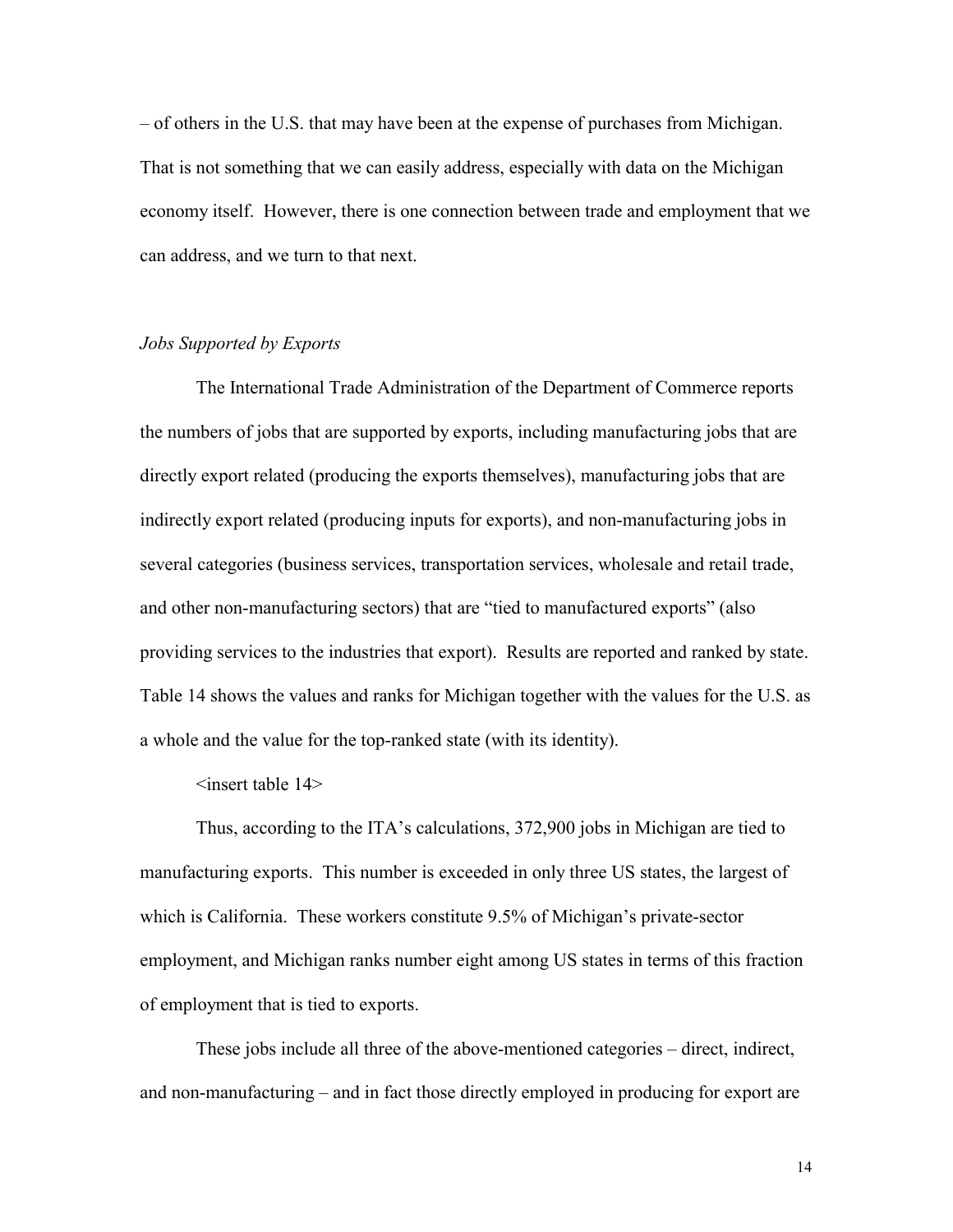not much more than a quarter of this, 100,200 workers. Another 90,800 workers produce manufactured inputs that are used in producing exports, while almost half of the total export-dependent jobs are not in manufacturing at all. Some 181,900 workers provide services to manufacturers that produce for export. But even though the connection is indirect, these workers are just as dependent on exports as those in the exporting factories themselves. These proportions are not atypical among US states, as indicated by both the ranking and the totals for the U.S. as a whole.

The main lesson from Table 14 is that Michigan's jobs depend relatively heavily on exports. In the private sector as a whole, almost one in ten jobs is tied to exports, while in manufacturing, more than one in five workers produces either directly or indirectly for export. These numbers are somewhat higher than those for the U.S. as a whole, but not vastly so. Michigan, as our data for exports have already indicated, is very much like the US economy in its engagement with international trade, but even more so.

It is customary to focus on the jobs that are lost when expanding imports cause domestic industries to cut back, and it is quite appropriate to do so in view of the economic hardship that such cutbacks cause. But we should not lose sight of the fact that, over the long term, exports and imports have expanded together, and exports create jobs at the same time that imports may displace them. The jobs that are identified here as being tied to exports would be lost if trade were to cease, and that also would cause hardship. Nobody, of course, is advocating that international trade should cease. But if barriers to trade were to increase, the effect would be a partial cessation of trade and a consequent partial loss, not only of the gains from trade, but also of the jobs that depend on trade.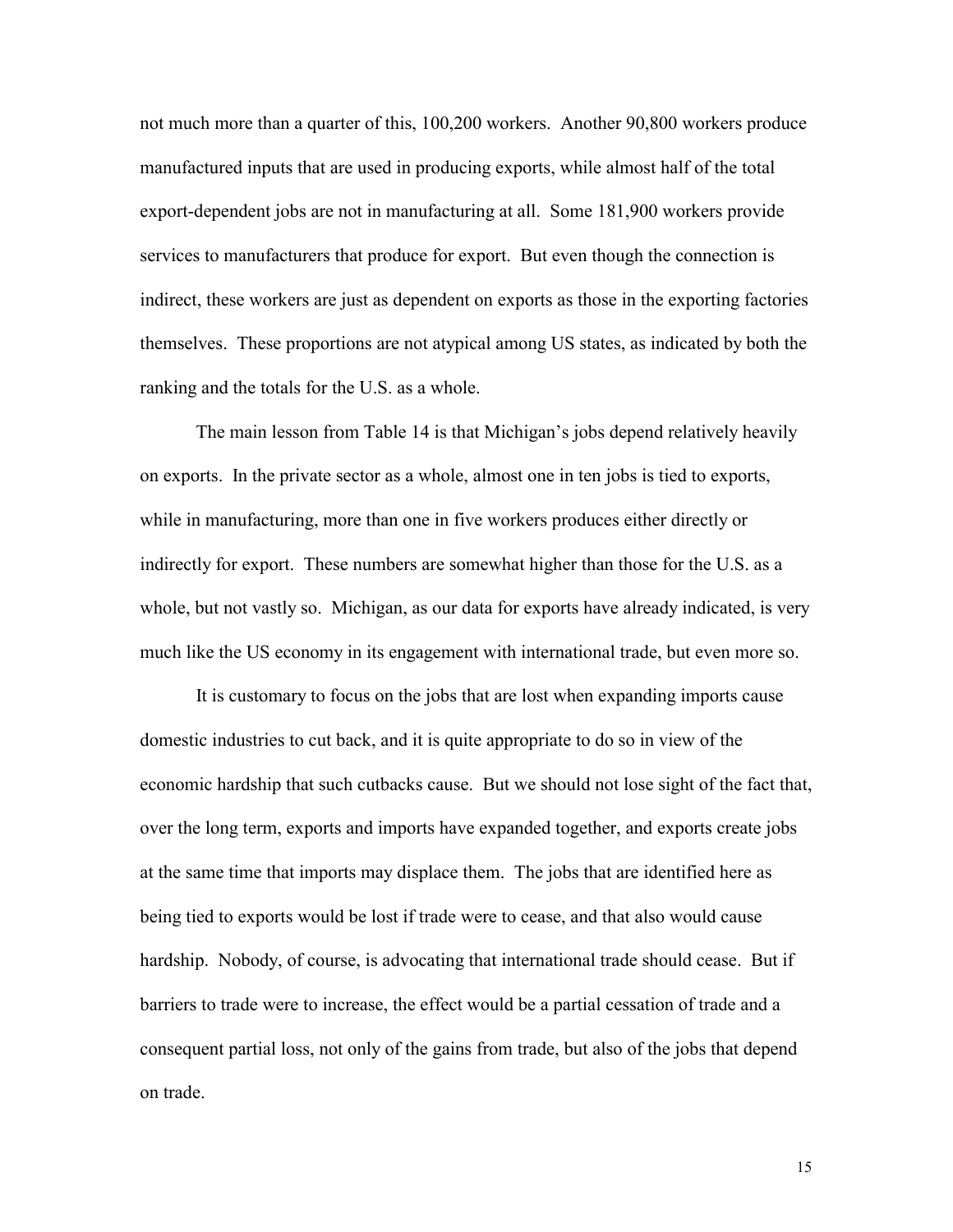#### **III. Michigan's Foreign Ownership**

 $\overline{a}$ 

Section II focused on Michigan's exports, which certainly constitute a major way that the Michigan economy interfaces with the world economy. We turn now to foreign direct investment (FDI), which also plays an important role. FDI goes both directions, of course, with Michigan firms owning subsidiaries abroad at the same time that foreign firms own subsidiaries here. However, data are available only for the latter, and that is what we will attend to in this section. While it would be desirable of course also to have data on Michigan's outward FDI, it is inward FDI that has the most direct effect on economic activity here, including the employment of Michigan workers.

To provide an idea of the size and importance of foreign ownership, Table 15 shows employment in foreign owned firms in Michigan and in the United States for 1997, which is the most recent year for which data are available.<sup>12</sup>  $\leq$  insert table 15> It also compares these employment levels to both total employment and to the jobs tied to exports from Table 14. Looking first at all (private) sectors, 4.37% of Michigan private sector employment is in foreign affiliates, slightly less than the percentage in the US as a whole. This is a bit less than half the number of workers whose jobs are tied to manufacturing exports. A disproportionate amount of foreign-affiliate employment is in manufacturing, however, so that over ten percent of Michigan's manufacturing employment is in foreign affiliates. Thus one in ten manufacturing-sector workers in Michigan are employed in foreign-owned firms. This is actually somewhat less than the

 $12$  Note, therefore, that these data precede the 1998 merger of Daimler-Benz AG and the Chrysler Corporation. More recent data, if they were available, would include the U.S. and Michigan operations of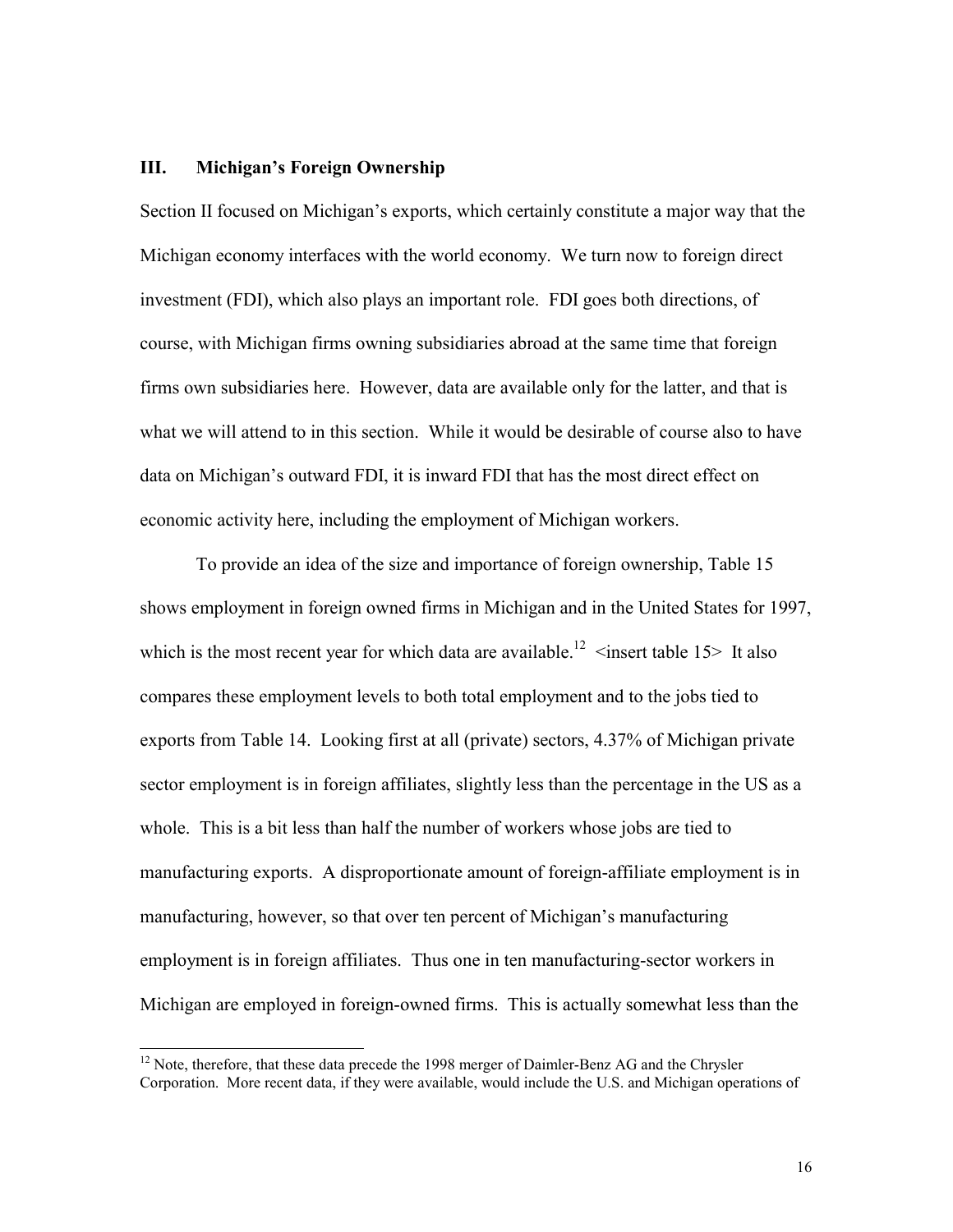comparable figure for the U.S. as a whole, but it is hardly negligible. On the other hand, it is also evident from Table 15 that, while the fraction of Michigan employment in foreign affiliates is somewhat less than that of the U.S. as a whole, Michigan's fraction of jobs tied to exports is larger. Thus exports are more important for Michigan employment than foreign ownership, both absolutely and relatively, in comparison to the rest of the country. Nonetheless, in absolute terms in 1997, 84,100 manufacturing workers were employed in Michigan by foreign firms.

We saw in the previous section that Michigan ranks high among U.S. states in terms of exports. Given this somewhat smaller role for foreign ownership, it is not surprising that Michigan's ranking based on that should be lower. Table 16 shows the top ten states ranked by manufacturing employment in foreign affiliates, and Michigan ranks ninth. <insert table 16> The table also shows how these employment figures had grown during the preceding ten years. Michigan's manufacturing employment had grown by 63% over that period, very similar to the growth country-wide. It may be of interest that among these top ten states two of Michigan's neighbors, Indiana and Ohio, posted the fastest growth in manufacturing affiliate employment over this period, with Indiana's figure more than doubling during the ten years.

#### *What Do Michigan's Foreign Affiliates Do?*

 $\overline{a}$ 

Table 17 shows the breakdown of Michigan's foreign affiliates by major industry, together with the data for the U.S. as a whole and the growth over the 1987-97 period.  $\le$ insert table 17> Reported are both the value of property owned by affiliates and their

Daimler-Chrysler among foreign affiliates, with obvious importance especially for the industry composition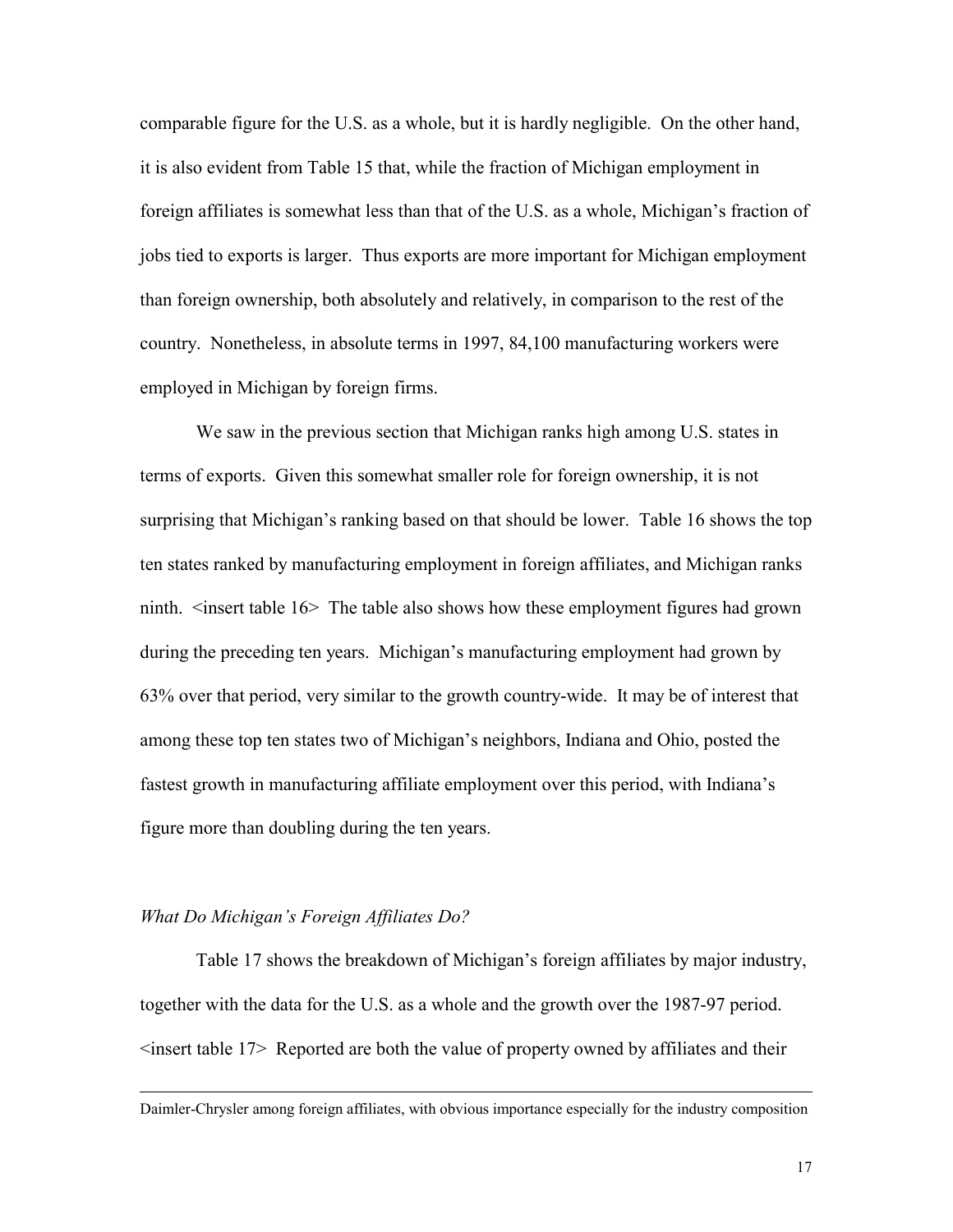employment levels. By both measures, somewhat more than half of Michigan's foreign affiliate presence is in manufacturing. This is somewhat higher than for the U.S. as a whole, as also indicated by the fact that Michigan's percentage of U.S. foreign affiliates is higher in manufacturing than in all other sectors except the smallest one, professional, scientific, and technical services.

Thus foreign presence in Michigan is somewhat disproportionately attracted to manufacturing. On the other hand, the growth in foreign affiliation over the 1987-97 period, although substantial in manufacturing, has been fastest in other parts of the economy. Unfortunately, the available breakdown places most of this growth in "other industries," so we do not know exactly what it is.

We also do not have any breakdown of foreign affiliation within manufacturing itself. We are therefore unable to answer the obvious question of whether foreign affiliates are concentrated within the transport equipment industry, as was the case for Michigan's exports. As a very crude indicator of that, we have obtained a listing of "Michigan Companies with Foreign Parents" from the Michigan Economic Development Corporation, and this listing includes for most of them a short description of their business. The listing includes 863 foreign-owned businesses in Michigan, of which 188 included the words "auto," "automotive," or "automobile" in their description. As a broader measure, we also counted all those whose descriptions included something that we recognized as relating to automobiles or to motor vehicles more generally, and found 264. Together, these results suggest that perhaps only one third of Michigan's foreignowned companies produce directly in or for the automobile industry, considerably less

 $\overline{a}$ 

of foreign ownership discussed below.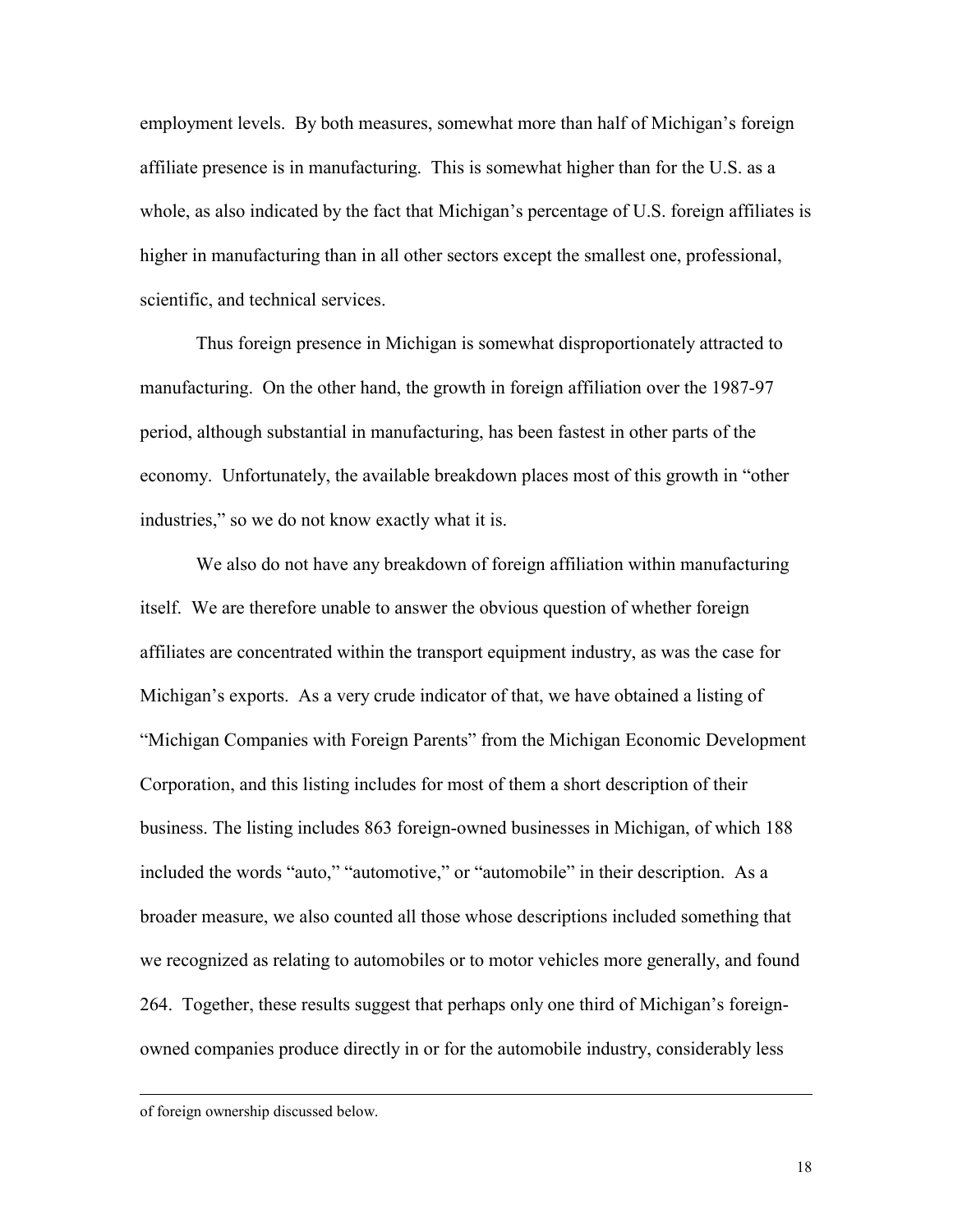than the apparent share of that industry in Michigan's exports. Of course, the number of companies is of less interest than their value added or their employment, but comparable data on these are not available.

### *Who Owns Michigan's Foreign Affiliates?*

The single country that owns the most foreign affiliates in Michigan is Japan, by a wide margin, as shown in Table 18. By number, Japan had 293 affiliates in 1997, compared to 159 for the U.K., 151 for Germany, and 137 for Canada. <insert table 18> On the other hand, the German affiliates employed more workers than the Japanese affiliates, with all four of these countries employing rather similar numbers, in excess of 25 thousand workers each. Collectively, on the other hand, Europe accounts for more than half of Michigan's foreign affiliates, both in number and in employment.

Japan also posted the greatest growth in number of affiliates during the 1987-97 period. At the same time, while the European affiliates were expanding both their numbers and their employment less rapidly than Japanese affiliates, employment in European affiliates grew almost three times as fast as their number, indicating that the European affiliates were growing substantially in average size.<sup>13</sup>

As for the industry composition of these affiliates, the final column of Table 18 shows that the majority of countries' affiliates employed most of their workers in manufacturing. However Canada, Switzerland, and especially the Netherlands were exceptions, with only a minority of employment in manufacturing.

 $\overline{a}$ 

<sup>&</sup>lt;sup>13</sup> This was true also in Japan, but to a much smaller extent.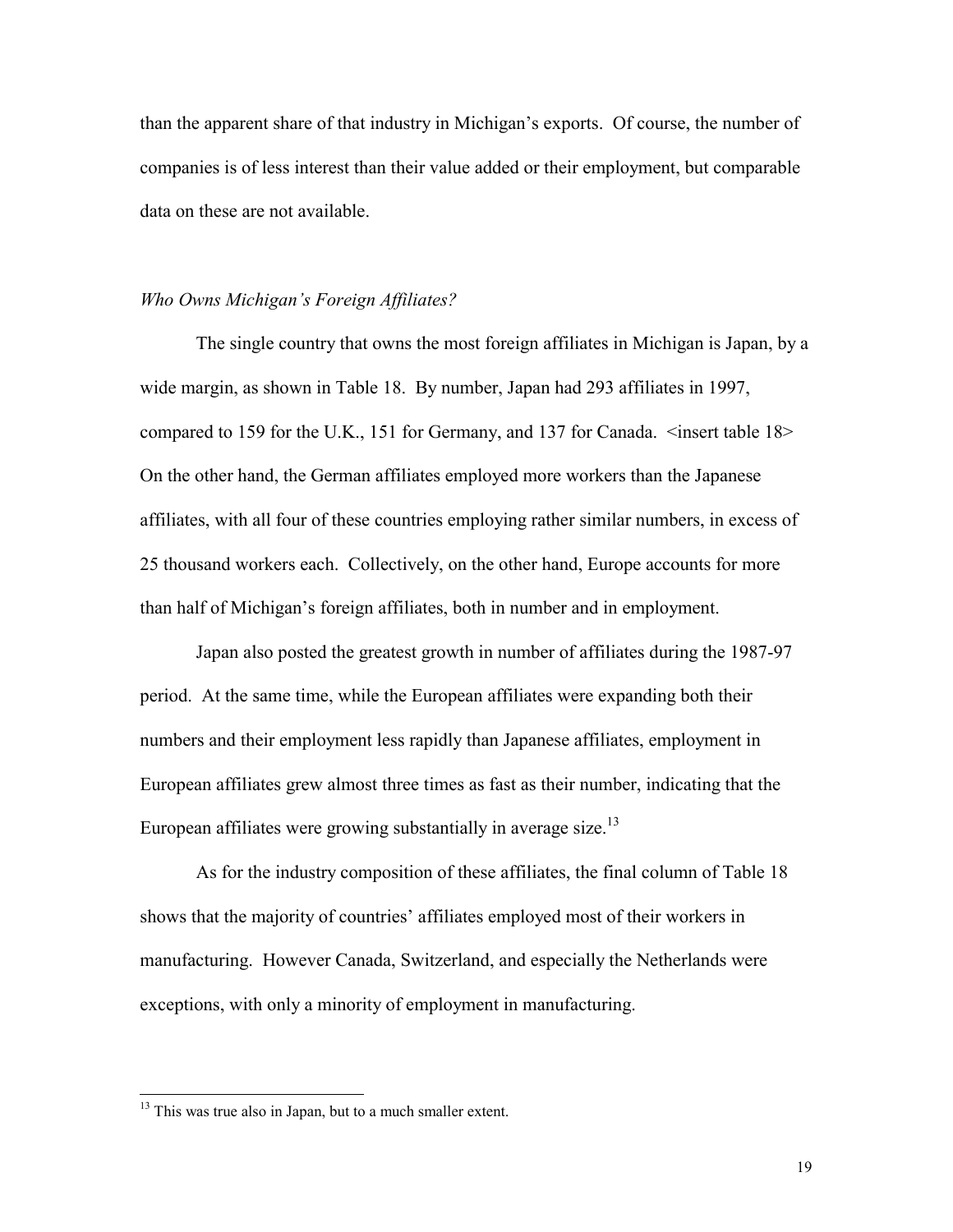#### *How Big Are Michigan's Foreign Affiliates?*

Tables 19 and 20 show the distribution of Michigan's foreign affiliates by size, with Table 19 reporting by value and Table 20 reporting by number of employees.  $\leq$ insert table 19 $>$   $\leq$ insert table 20 $>$  In both tables, the first row shows the numbers of affiliates in total for which the relevant information was available, while subsequent rows show numbers in various size categories. The first two columns show the numbers for the U.S. as whole, the first based on subsidiaries' size in the nation as a whole, while the second gives the number of state-affiliate combinations of the given size within individual states. Thus, for example, a single foreign-owned firm with a value in the whole U.S. of \$500 million will contribute one unit to the last row of the first column of Table 19. But if that firm has, say, subsidiaries in each of 25 states, each with a value of \$20 million, then it will also contribute 25 units to the second column in the fourth row, \$10-\$25 million. Michigan's affiliate size distributions are shown in the next column, with its percentage of the second column shown last.

From both tables, it is clear that the size distributions of Michigan's foreign affiliates are quite similar to those of the nation as a whole, as long as size is measured at the state level. Of course, many affiliates are present in multiple states, so their sizes nationwide tend to be larger than their presence in individual states. But the fact that the percentages in the final column are all quite similar tells us that Michigan's affiliates are not all that different from those of all other states.

There are a few small differences that may be worth noting, however. First, in both of the tables, Michigan's smallest percentage is in the smallest size category. Thus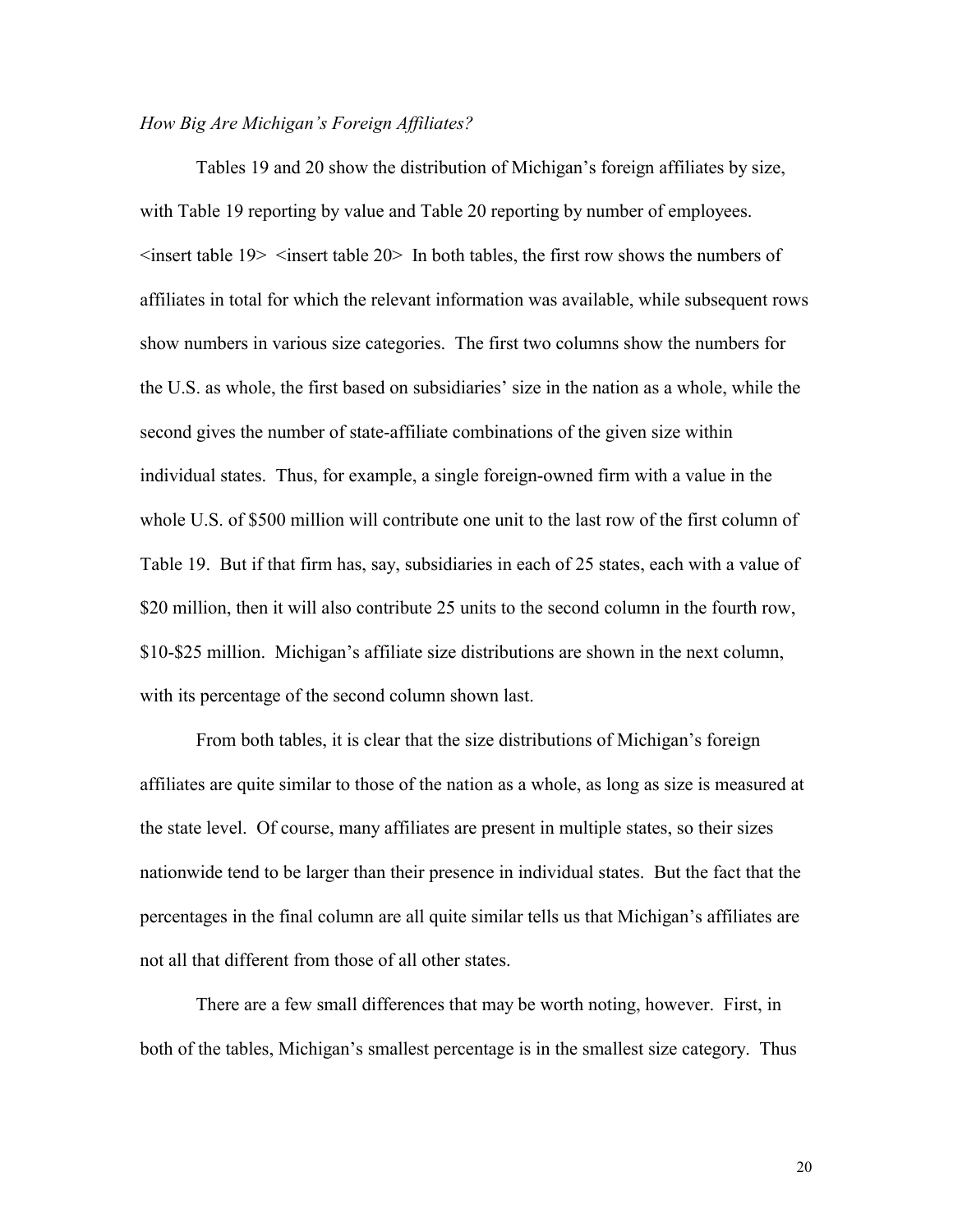one could say that Michigan has somewhat less than its share of the very smallest firms.<sup>14</sup> At the other end of the spectrum, Michigan has a disproportionately large number of firms in the largest employment class, employing 2500 or more workers. It has eleven of these firms, while it would have only eight if they were distributed alike in all employment classes. Thus there is a slight tendency for Michigan's foreign affiliates to be larger than the average of affiliates in other states.<sup>15</sup>

#### **IV. What Does It All Mean?**

 $\overline{a}$ 

The preceding sections have quantified two aspects of the role of the international economy in Michigan: exports and foreign ownership. In simple terms, we have seen that Michigan is one of the nation's largest international traders, in terms of its volume of exports. Those exports are tied to one in ten of Michigan's jobs and one in five of its manufacturing jobs. Foreign ownership is somewhat less important than exports for Michigan, but even here, one in twenty private sector jobs and one in ten manufacturing jobs are in firms that are owned by foreigners. Thus a non-negligible fraction of the Michigan economy depends on world markets, either for sales, for ownership, or for both. To conclude this paper, we will discuss more carefully just what these and other interactions with the world economy mean for the livelihoods and well-being of Michigan residents. There are two aspects of this that we will discuss: the extent to which Michigan gains from its and the nation's international trade and investment; and the extent to which these international linkages make it susceptible to economic shocks.

 $14$  Not a lot less: If Michigan had the same percentage of the smallest size class that it has of all affiliates, then it would have 25 more of these small firms: 186 instead of 161.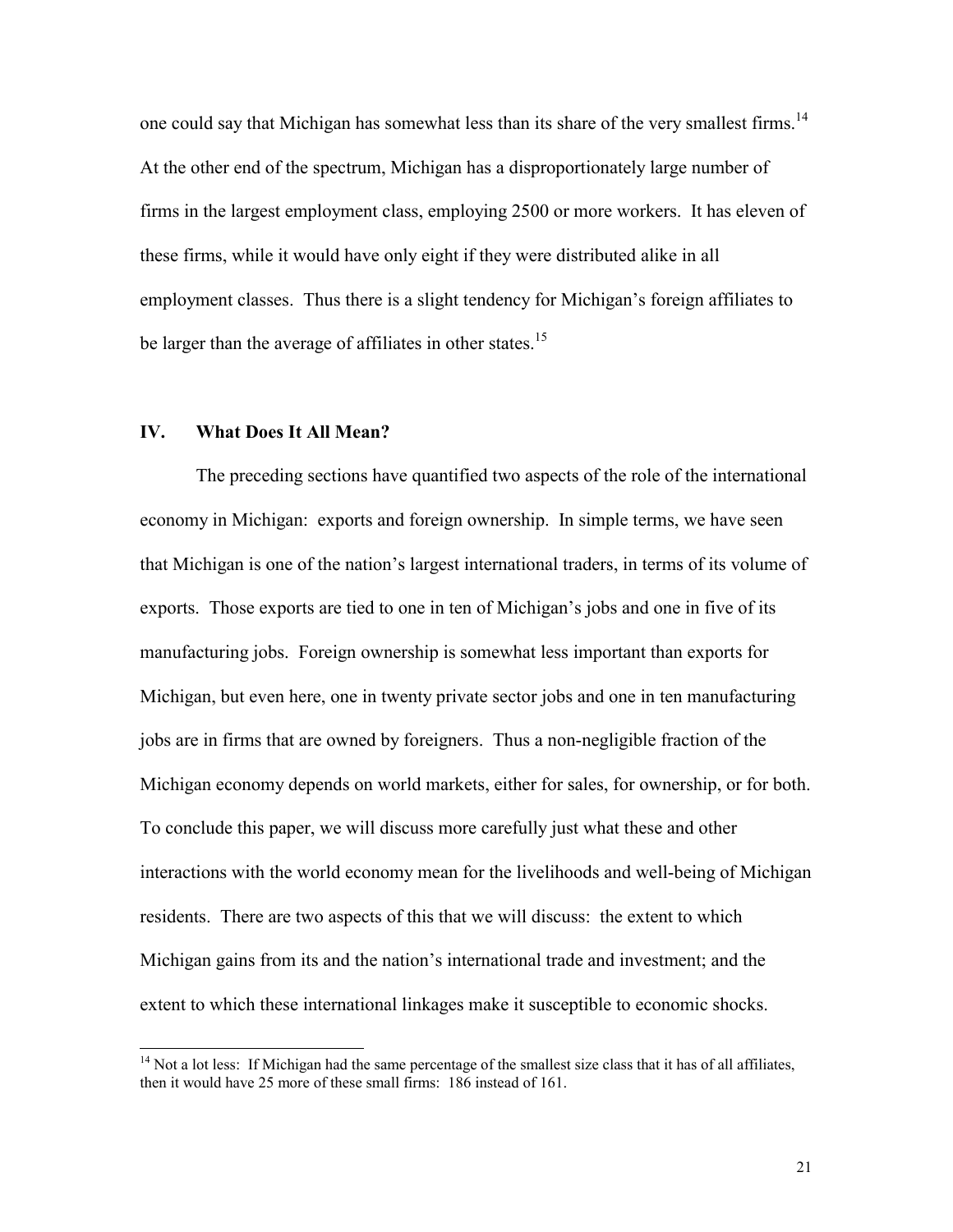One topic that will not be discussed, in spite of its importance in much of the rest of this volume, is the impact of trade and investment on the budget of the Michigan state government. The reason for this omission is that the state budget is not obviously very much affected, positively or negatively, by international trade and investment. The state does not tax international trade separately from other transactions, and its taxes on operations within the state are for the most part no different for foreign-owned entities than for domestic ones. Likewise, state expenditures would seem to be driven almost exclusively by domestic concerns. Of course, the health of the state budget does depend on the health of the state economy, and that in turn depends in part on foreign sales. But this is really just a byproduct of the role that trade and investment play in the broader Michigan economy.

#### *Michigan's Gains from Trade and Investment*

Economists speak frequently of a country's "gains from trade," by which we mean the increased value of goods and services that become available to a country's consumers as a result of international trade, in exchange for its exports. The same concept applies to states, and it is reasonable to ask whether, and to what extent, Michigan gains from trade and investment. To define this question more concretely, we could ask whether Michigan would be worse off if it did not trade. The answer is clearly yes, but the size of this loss would be different depending on the time horizon considered, since many who would lose immediately from an abrupt termination of trade would eventually recover at least part of

<sup>&</sup>lt;sup>15</sup> Strangely, although the largest employment class is over-represented in Michigan according to Table 20, the largest class by value in Table 19 is not.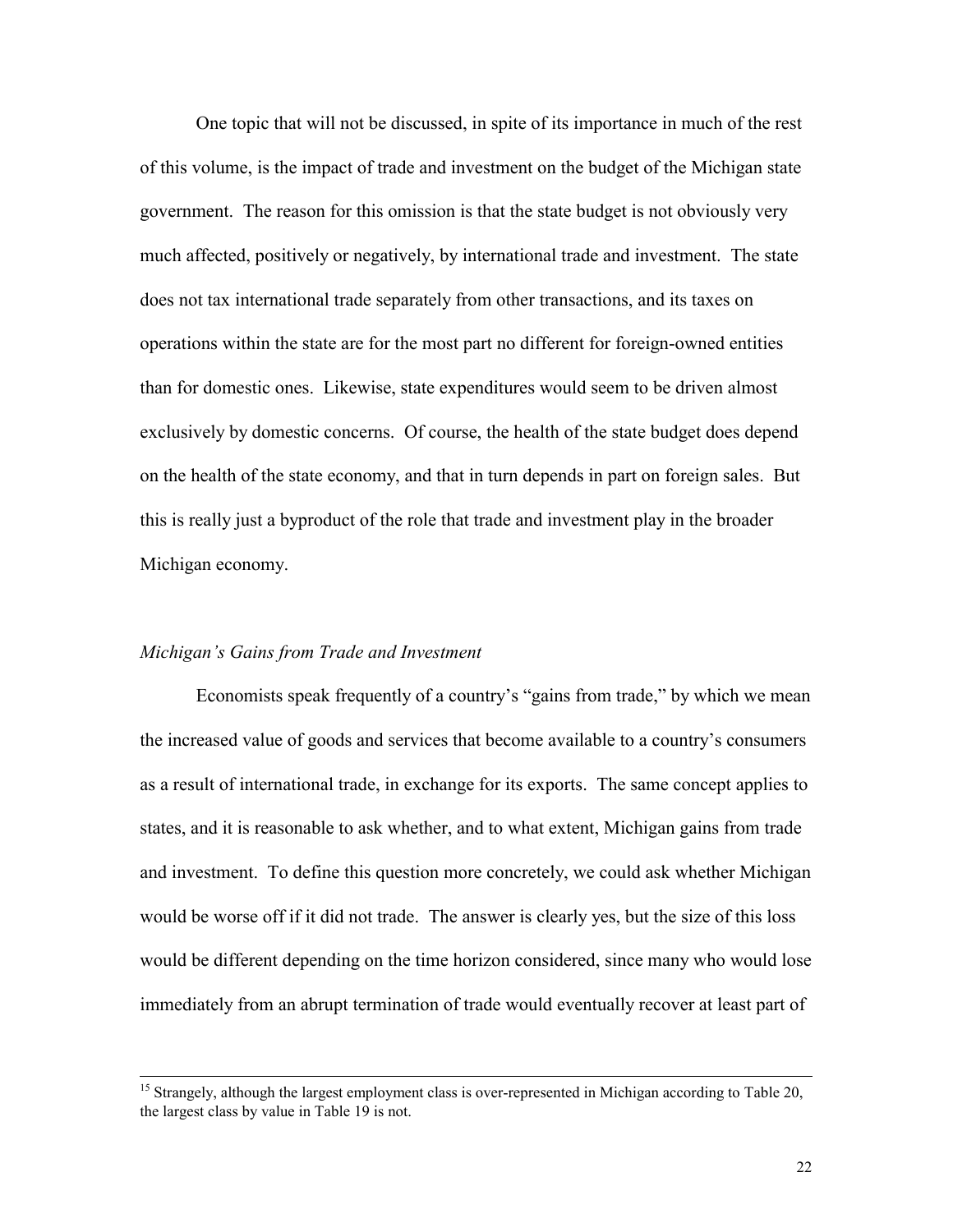their loss by changing to other activities. The gains from trade are usually thought of on a long-run basis, after all such adjustments have been completed.

Michigan's gains from trade are without a doubt far larger for its trade with other states of the United States than with the rest of the world. In spite of Michigan's prominence as an international trader, we are much more fully integrated into the U.S. economy than into the world, and if that integration were interrupted, the cost to the state would be devastating. Indeed, it is hard to imagine how today's Michigan population could survive if it had to depend on itself and its own productive capacity for all of the goods and services that enter its consumption.

Compared to that, the effects of blocking only Michigan's international trade would be small, but they are nonetheless significant. Using a standard partial equilibrium calculation of the gains from trade based on the export share reported in Table 3, and using very approximate estimates of the responsiveness of supply and demand to price changes, Michigan's gain from trade in 1999 is estimated to be \$2.5 billion, or 0.8% of gross state product.<sup>16</sup>

This underestimates the gains from all international trade to the state of Michigan, since it includes only the trade that Michigan itself enters into with other countries. But much of what Michigan buys from other states is available at current prices only because of international trade between other states and the world. Thus, if Michigan alone were to completely cease direct exports to and imports from the world, it would still share in the

 $\overline{a}$ 

 $16$  The welfare gain from trade in a single sector as a share of value of output in that sector is given by  $(1/2)s^2/[(1-s)E_D+sE_S]$ , where *s* is the fraction of output exported and  $E_D$ ,  $E_S$  are the elasticities of demand and supply, respectively, in the sector. The number in the text is obtained by applying that formula to Michigan's merchandise exports, with elasticities  $E_D=1$  and  $E_S=2$ , and interpreting the result as a fraction of gross state product.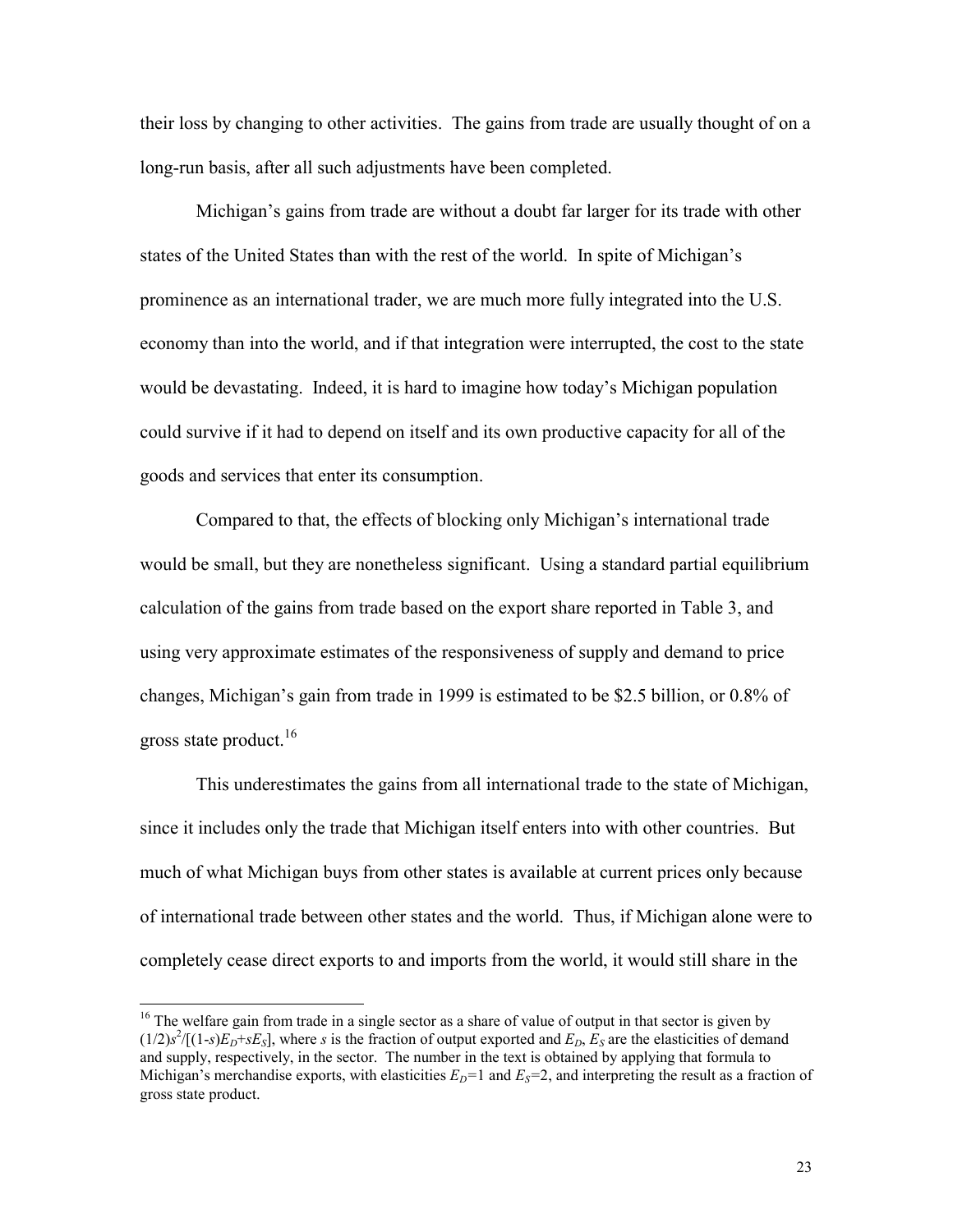considerable gains that the rest of the country enjoys from trade. These too are significant, but not huge, simply because the United States is such a large and diverse economy that it can provide reasonably well for itself without trade. But the fact of these additional gains does mean that the number given above understates the benefits that Michigan derives from the existence of the global economy.

We saw in Section II that foreign affiliates of firms in Michigan own over \$20 billion worth of property here. To the extent that these foreign affiliates produce for export, they contribute to part of the gain already identified due to trade. But mostly they produce for the U.S. market, and the question arises whether Michigan gains from their presence. In one sense, the answer is clearly yes: These affiliates employed 171,600 workers in 1997, and if they were to shut down, these jobs would be lost. But that is only a short-run effect, and presumably after a period of perhaps painful adjustment, those workers would find jobs in other industries that would replace the foreign affiliates.

In the long term, these affiliates contribute things other than jobs to the Michigan economy. One of these is simply capital, which makes Michigan labor more productive and raises real incomes and real wages. Another is the particular expertise that foreign firms have and that they use as the basis for their expansion as multinational enterprises, including their business models, their patents, and their complementary interactions with their operations in other countries based on comparative advantage. Foreign direct investment is an alternative to trade for exploiting such comparative advantage and for generating other forms of gains from trade as well. For example, multinational firms use their knowledge capital to provide services such as research and development in one

 $\overline{a}$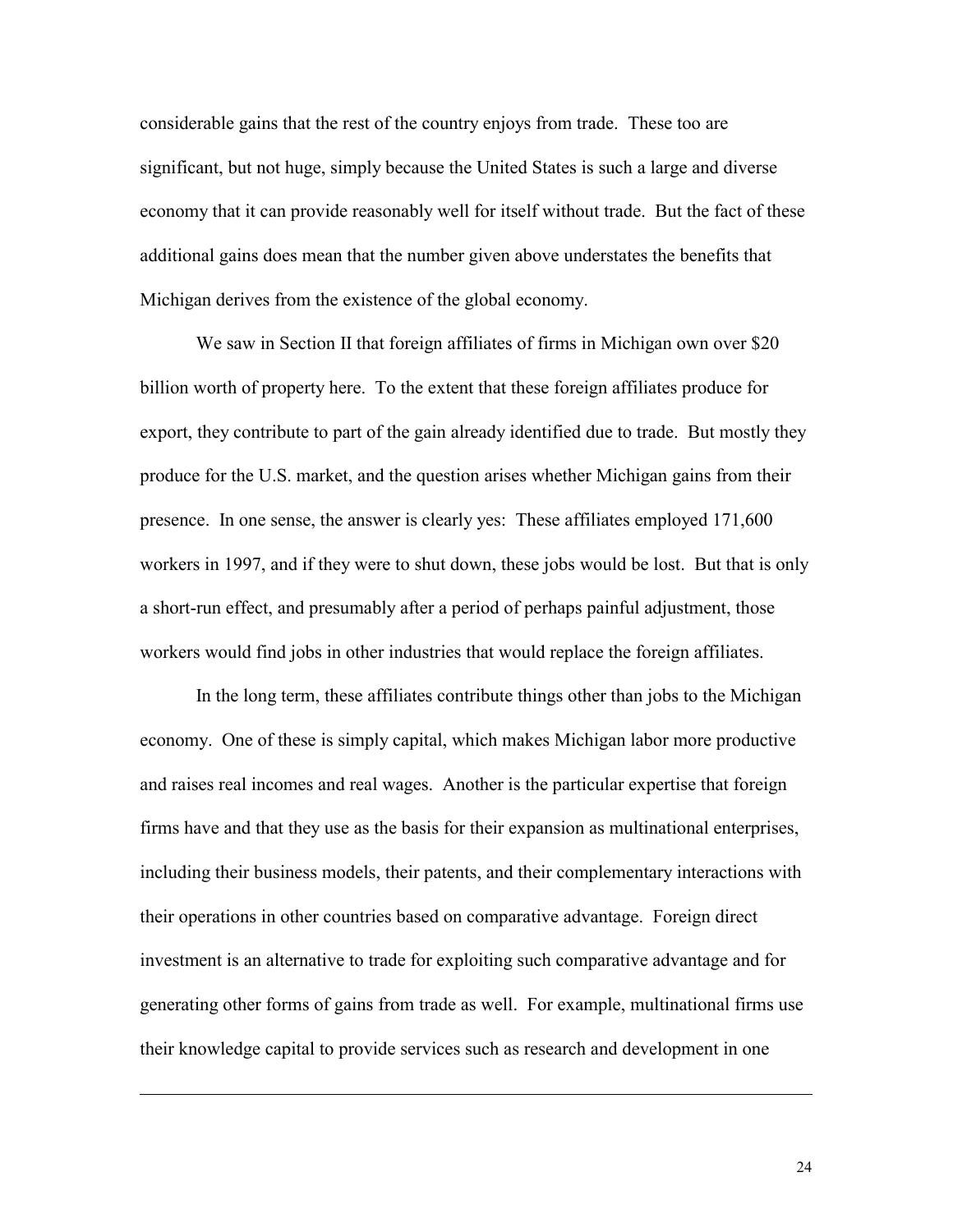location that contribute to their productivity in all locations, and this source of economies of scale contributes not only to their own profits but also to the real incomes of the countries in which they operate. There is no easy way to estimate these gains from foreign ownership, and we therefore will not attempt to quantify them here. But we would expect them to approximate, in order of magnitude, the gains from trade noted above.

#### *Michigan's Exposure to International Shocks*

If the world were not subject to change, then the discussion so far of Michigan's gains from trade and investment would be the end of the story. But in fact, of course, both Michigan and the world are constantly changing. If Michigan were not engaged with the rest of the world, then it would be immune from changes abroad, both positive and negative. But by participating in the world economy, we subject ourselves to the effects of such changes, and these will sometimes help, sometimes hurt.

For example, Michigan is heavily influenced by the world price of oil. As in all economies that produce none of their own oil, people in Michigan suffer as consumers whenever the price of oil rises, and they gain when it falls. Even more important, perhaps, is the fact that the market for our largest industry, motor vehicles, is critically dependent on the price of oil as well. When oil prices rise, car sales fall, at least of the large gas-guzzlers that Michigan has traditionally specialized in. This represents a source of vulnerability of Michigan to foreign markets, but it is not one that we could escape by not trading. Without oil imports, oil would be far more expensive, and Americans might need to find other forms of transport much as Europeans have done.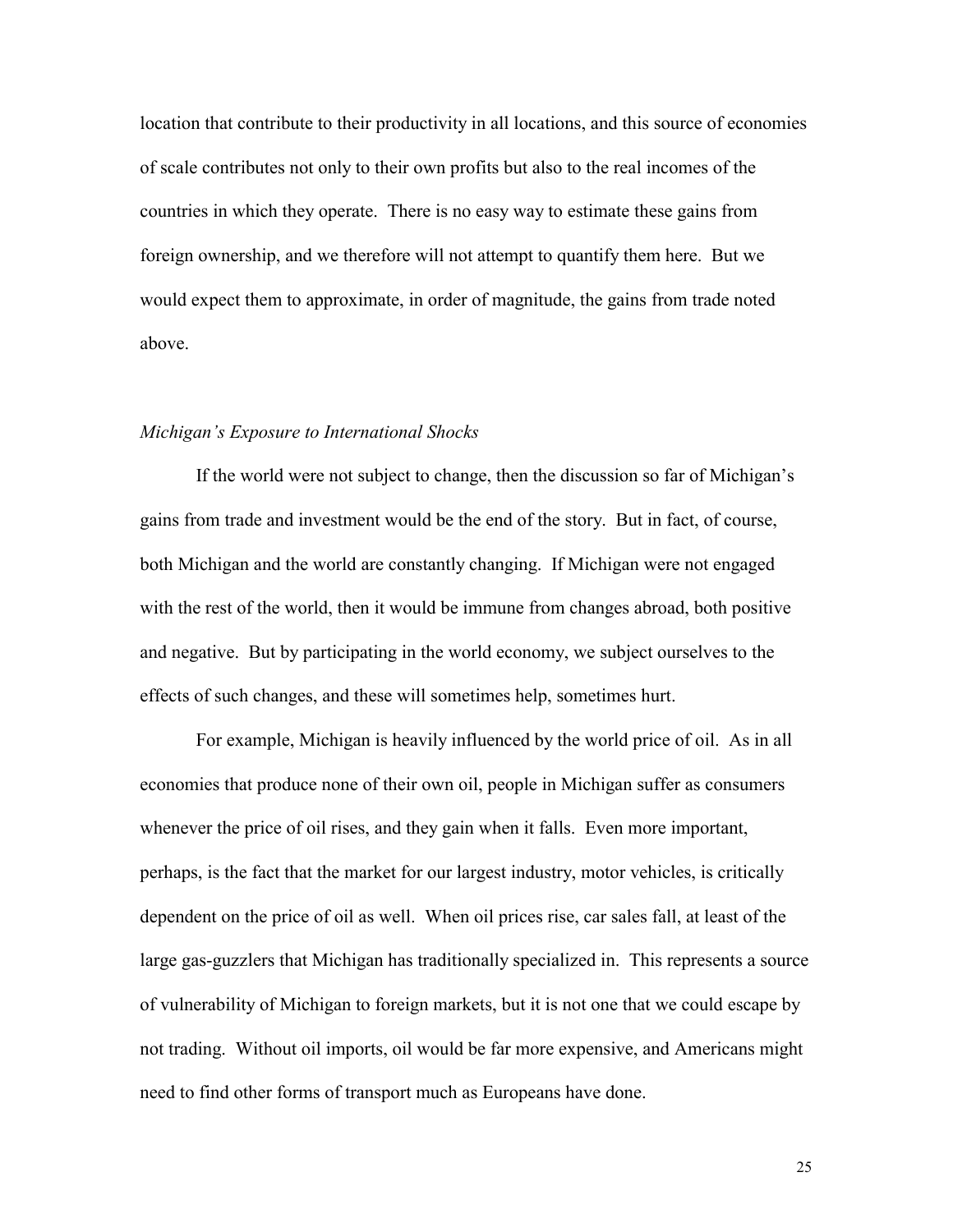Michigan is also exposed to international shocks in the form of exchange rate changes. Because the Michigan economy bulks large in manufacturing of traded goods, both in the exports that we have documented here and in competition with imports, Michigan's markets are more sensitive than most to changes in exchange rates. We saw this dramatically in the early 1980s, when a large appreciation of the U.S. dollar put Michigan firms at a disadvantage relative to imports, and the recession that hit most of the country hit hardest here.

That vulnerability continues, although it has a flip side as well: when the U.S. dollar falls on international exchange markets, Michigan also benefits disproportionately. Until recently, the dollar has again been strong, and we have once again felt the pain of international competition during the recent recession. However, the weakness has been milder that it was in the early 80s, perhaps indicative of the more diversified economy that we have today.

In addition to oil prices and exchange rates, the main other frequent source of international instability is the financial crises that periodically disrupt foreign markets. Though hardly new, these have hit with particular force during the last decade, starting with Mexico shortly after the NAFTA was implemented, hitting many East Asian economies starting in 1997, spilling from there into Latin America and Russia, and most recently afflicting Argentina. These crises have common features: (1) a loss of confidence in the government and financial system of the targeted developing or transition economy, (2) capital flight that drains financial resources from the country, culminating in (3) a devaluation of their currency and a resulting collapse of asset values and a rash of bankruptcies. These crises obviously inflict their greatest pain on the target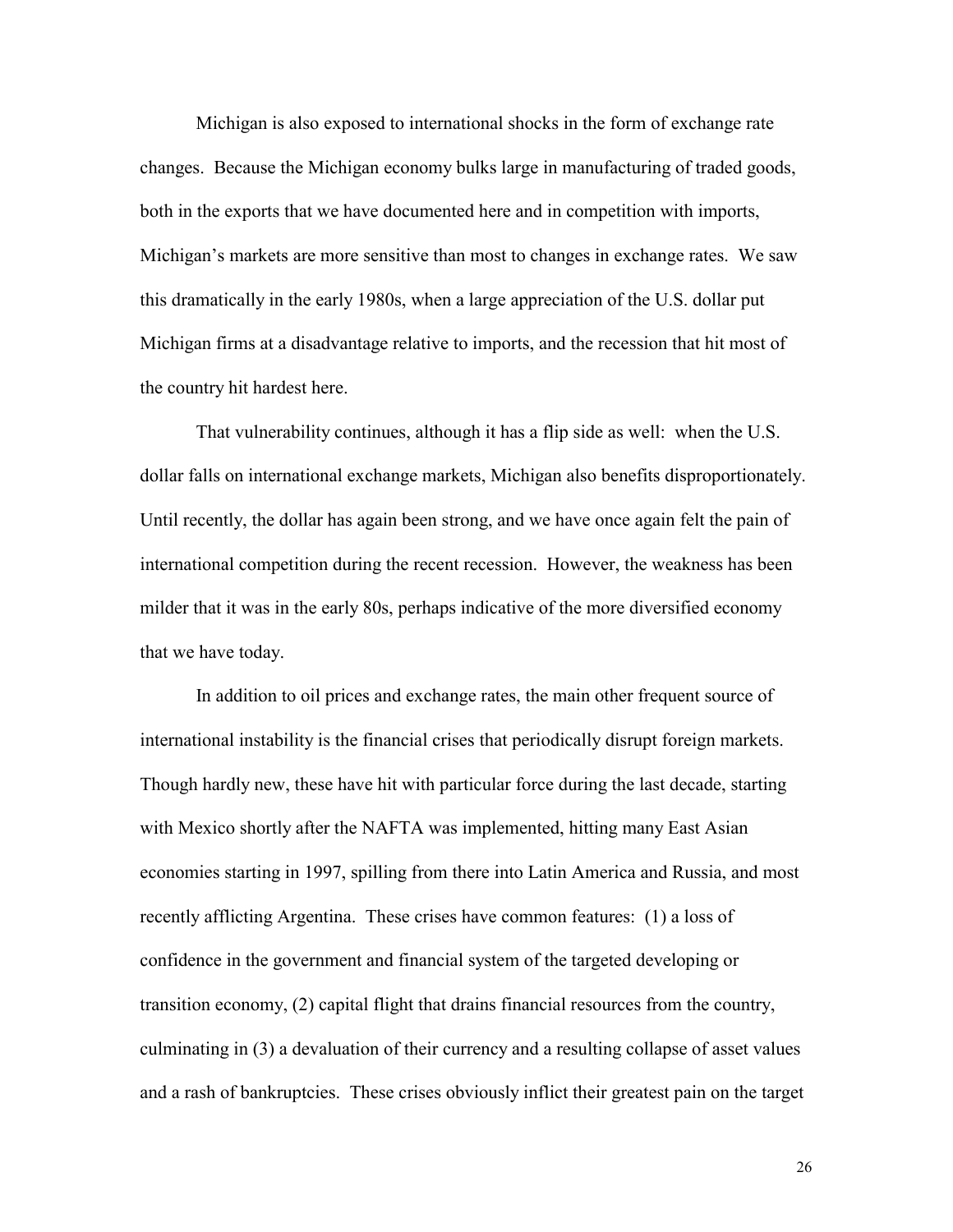countries, but they also spill over to other countries that have invested in them and that transact with them in international trade. The point for Michigan is that this is one source of international disruption that does *not* seem to be particularly salient for us. Although our trade with Mexico is very important, the peso crisis does not seem to have hurt us badly, and the harmful effects of the other crises have been felt more in other parts of the country that are specialized more in financial markets than in manufacturing.

Not all changes in the international economy take the form of shocks, and not all are bad. Over the last half century there has been more or less continuous growth in the world economy, and this has included gratifying rates of progress in an increasing number of previously very poor countries. This economic growth, although it has been occasionally interrupted by the sorts of crisis just mentioned, has for the most part produced a steady expansion of world markets for both goods and services, together with an increasing supply of ever more efficiently produced products for the world to buy. Michigan has for the most part prospered in this environment, producing ever more goods and also some services for sale on world markets, and, like the rest of the country, increasing standards of living by using the proceeds from these exports to buy an increasing variety of products from abroad. In the long run, the costs of temporary shocks due to changing oil prices, exchange rates, and financial crisis have paled by comparison to the benefits of world-wide economic growth that we prosper from at home through the mechanisms of international trade and investment. One may hope and presume that this growth will continue into the future, and that Michigan will continue to take advantage of the opportunities that trade and investment provide in this context.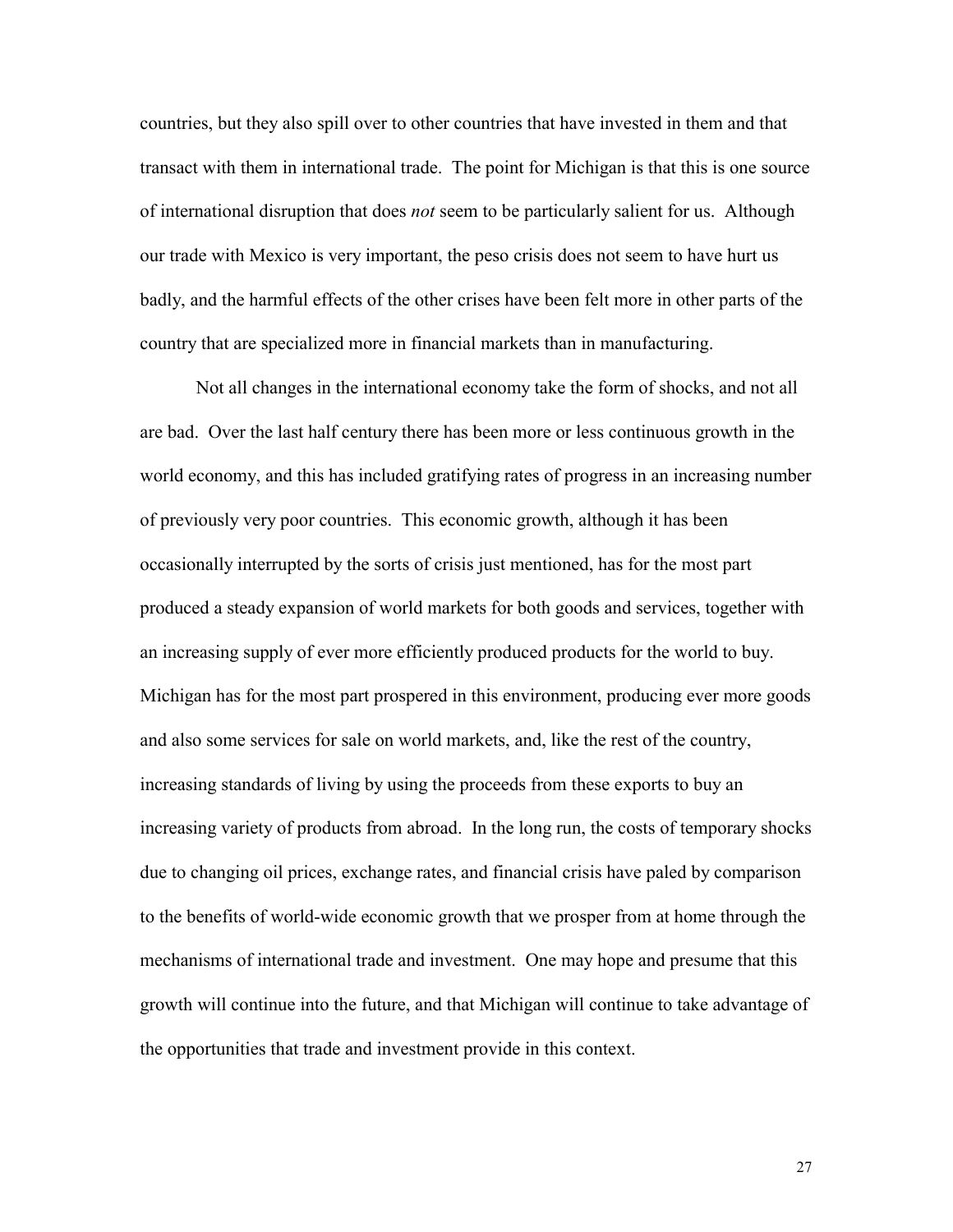#### **References**

- Bureau of Economic Analysis, Foreign Direct Investment in the United States, Benchmark Surveys, U.S. Department of Commerce, http://www.bea.doc.gov/bea/uguide.htm# 1 23, 1997.
- Bureau of Economic Analysis, Regional Accounts Data: Gross State Product Data, U.S. Department of Commerce, http://www.bea.doc.gov/bea/regional/gsp/, released June 2001.
- Coalition of Service Industries, In the National Interest: The U.S. Services Industry Case for Trade Promotion Authority, undated, http://www.uscsi.org/csi-servicesstatistics.pdf, downloaded April 2002.
- Office of Trade and Economic Analysis, U.S. Jobs from Exports, International Trade Administration, U.S. Department of Commerce, http://www.export.gov/docTSFrameset.html, February 2001.
- Office of Trade and Economic Analysis, State Exports to Countries and Regions, International Trade Administration, U.S. Department of Commerce, http://www.ita.doc.gov/td/industry/otea/state/preformat.html, 2002.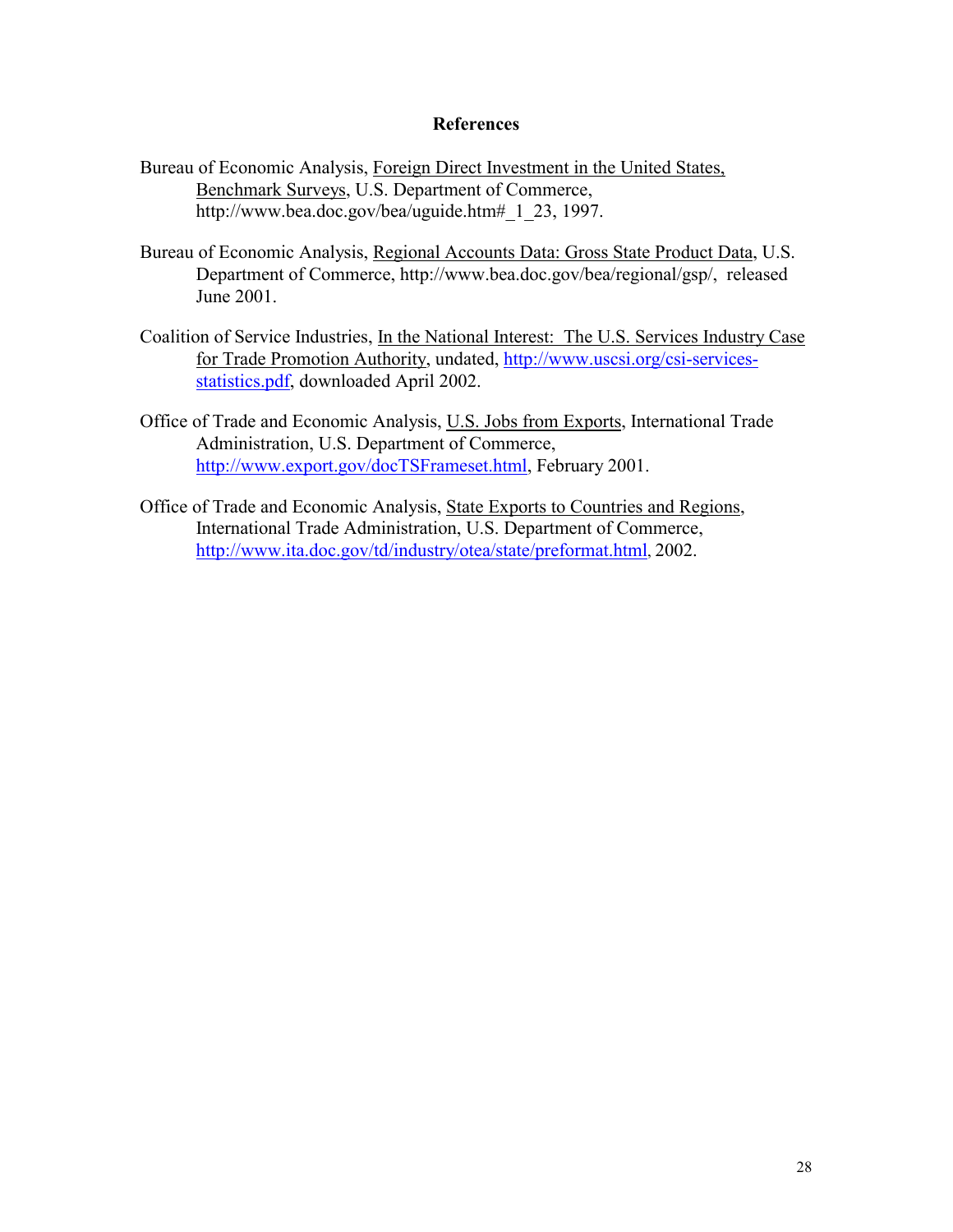| Table 1                                                                                                                                                    |       |                                 |                   |  |
|------------------------------------------------------------------------------------------------------------------------------------------------------------|-------|---------------------------------|-------------------|--|
|                                                                                                                                                            |       | U.S. and Michigan Merchandise   |                   |  |
|                                                                                                                                                            |       | Exports to the World, 1993-2000 |                   |  |
|                                                                                                                                                            |       | (billions of 2000 dollars)      |                   |  |
|                                                                                                                                                            |       |                                 |                   |  |
|                                                                                                                                                            | U.S.  | Michigan                        | Michigan<br>Share |  |
|                                                                                                                                                            | (1)   | (2)                             | (3)               |  |
| 1993                                                                                                                                                       | 440.7 | 24.0                            | 5.4%              |  |
| 1994                                                                                                                                                       | 480.6 | 34.5                            | 7.2%              |  |
| 1995                                                                                                                                                       | 534.2 | 34.0                            | 6.4%              |  |
| 1996                                                                                                                                                       | 585.8 | 35.9                            | 6.1%              |  |
| 1997                                                                                                                                                       | 664.7 | 36.7                            | 5.5%              |  |
| 1998                                                                                                                                                       | 679.0 | 39.2                            | 5.8%              |  |
| 1999                                                                                                                                                       | 700.8 | 42.0                            | 6.0%              |  |
| 2000                                                                                                                                                       | 780.4 | 51.6                            | 6.6%              |  |
| Source: Office of Trade and<br>Economic Analysis, 2002; deflated by<br>price index for exports of goods from<br>Bureau of Economic Analysis, Table<br>7.9. |       |                                 |                   |  |

| States with Largest Levels of Merchandise<br>Exports, 2000 |              |       |           |  |  |
|------------------------------------------------------------|--------------|-------|-----------|--|--|
| (Billions of Dollars)                                      |              |       |           |  |  |
|                                                            |              | Level | % Change  |  |  |
| Rank                                                       | <b>State</b> | 2000  | 1993-2000 |  |  |
| 1                                                          | California   | 129.9 | 96        |  |  |
| 2                                                          | Texas        | 68.7  | 98        |  |  |
| 3                                                          | New York     | 53.0  | 35        |  |  |
| 4                                                          | Michigan     | 51.6  | 109       |  |  |
| 5                                                          | Washington   | 33.4  | 27        |  |  |
| 6                                                          | Illinois     | 32.2  | 64        |  |  |
| 7                                                          | Ohio         | 29.1  | 70        |  |  |
| 8                                                          | New Jersey   | 28.8  | 103       |  |  |
| 9                                                          | Florida      | 24.2  | 70        |  |  |
| 10<br>Pennsylvania<br>24.0<br>87                           |              |       |           |  |  |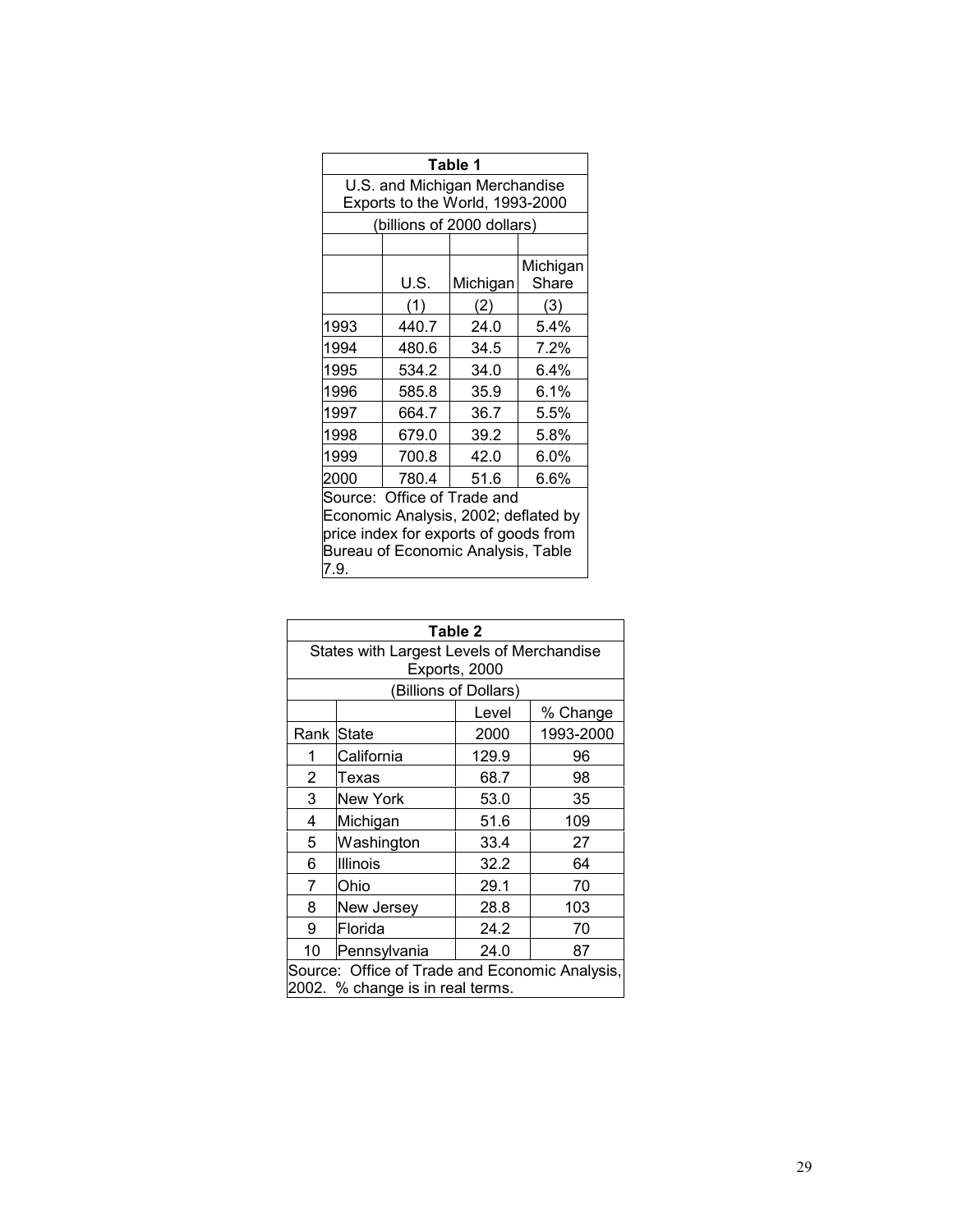| Table 3                                |                                             |                       |            |  |  |
|----------------------------------------|---------------------------------------------|-----------------------|------------|--|--|
|                                        | States with Largest Ratios of Merchandise   |                       |            |  |  |
|                                        | Exports to GSP, 1999                        |                       |            |  |  |
|                                        |                                             | (Billions of Dollars) |            |  |  |
|                                        |                                             | Percent               | %pt Change |  |  |
| Rank <i>State</i>                      |                                             | 1999                  | 1993-99    |  |  |
| 1                                      | Washington                                  | 17.6                  | $-2.2$     |  |  |
| 2                                      | Vermont                                     | 16.5                  | $-0.8$     |  |  |
| 3                                      | Delaware                                    | 14.0                  | $-0.5$     |  |  |
| 4                                      | Michigan                                    | 13.5                  | 2.1        |  |  |
| 5                                      | Oregon                                      | 10.2                  | 1.3        |  |  |
| 6                                      | Texas                                       | 9.0                   | 1.1        |  |  |
| 7                                      | California                                  | 8.4                   | 0.3        |  |  |
| 8                                      | Minnesota                                   | 8.3                   | $-0.3$     |  |  |
| 9                                      | Indiana                                     | 8.0                   | 1.6        |  |  |
| 10                                     | Dist. ofCol.                                | 7.8                   | $-2.3$     |  |  |
|                                        | Source: Calculated from Office of Trade and |                       |            |  |  |
| Economic Analysis, 2002, and Bureau of |                                             |                       |            |  |  |
|                                        | Economic Analysis, 2001.                    |                       |            |  |  |

| Table 4                                              |        |           |  |  |  |
|------------------------------------------------------|--------|-----------|--|--|--|
| Michigan Exports by Major Sector, 2000               |        |           |  |  |  |
| (Millions of Dollars)                                |        |           |  |  |  |
|                                                      | Level  | % Change  |  |  |  |
|                                                      | 2000   | 1997-2000 |  |  |  |
| <b>TOTAL</b>                                         | 51,615 | 36        |  |  |  |
| <b>AGRICULTURAL &amp; LIVESTOCK PRODUCTS</b>         | 158    | $-21$     |  |  |  |
| <b>MANUFACTURES</b>                                  | 50,782 | 37        |  |  |  |
| <b>Transportation Equipment</b>                      | 30,378 | 32        |  |  |  |
| <b>Machinery Manufactures</b>                        | 5,475  | 14        |  |  |  |
| <b>Chemical Manufactures</b>                         | 3,736  | 91        |  |  |  |
| Computers & Electronic Prod.                         | 3,354  | 139       |  |  |  |
| <b>OTHER COMMODITIES</b>                             | 676    | 21        |  |  |  |
| Source: Office of Trade and Economic Analysis, 2002. |        |           |  |  |  |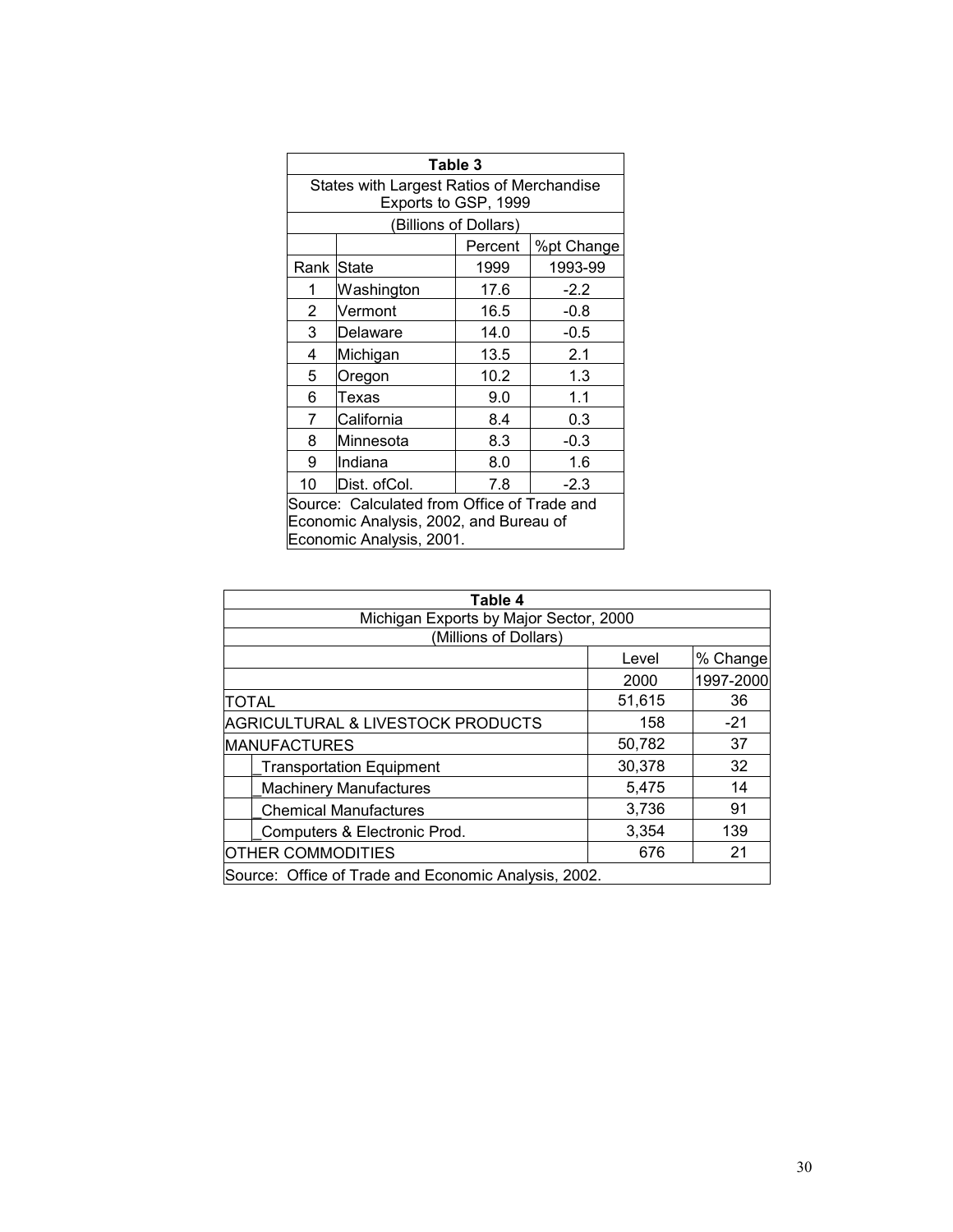| Table 5                                              |        |           |  |  |
|------------------------------------------------------|--------|-----------|--|--|
| Michigan Exports of Manufactures, 2000               |        |           |  |  |
| (Millions of Dollars)                                |        |           |  |  |
|                                                      | Level  | % Change  |  |  |
|                                                      | 2000   | 1997-2000 |  |  |
| <b>MANUFACTURES</b>                                  | 50,782 | 37        |  |  |
| <b>Transportation Equipment</b>                      | 30,378 | 32        |  |  |
| <b>Machinery Manufactures</b>                        | 5,475  | 14        |  |  |
| <b>Chemical Manufactures</b>                         | 3,736  | 91        |  |  |
| Computers & Electronic Prod.                         | 3,354  | 139       |  |  |
| <b>Fabricated Metal Products</b>                     | 1,975  | 58        |  |  |
| Plastic & Rubber Products                            | 1,092  | 77        |  |  |
| Elec. Eq., Appliances & Parts                        | 1,055  | 18        |  |  |
| <b>Primary Metal Manufactures</b>                    | 1,024  | 39        |  |  |
| Non-Metallic Mineral Mfgs.                           | 662    | 32        |  |  |
| <b>Furniture &amp; Related Products</b>              | 539    | 61        |  |  |
| Misc. Manufactures                                   | 360    | 1         |  |  |
| <b>Processed Foods</b>                               | 329    | $-22$     |  |  |
| Paper Products                                       | 249    | 38        |  |  |
| Leather & Related Products                           | 103    | $-59$     |  |  |
| <b>Wood Products</b>                                 | 94     | 33        |  |  |
| Printing & Related Products                          | 91     | 5         |  |  |
| Petroleum & Coal Products                            | 79     | 40        |  |  |
| <b>Fabric Mill Products</b>                          | 77     | 31        |  |  |
| Non-Apparel Textile Products                         | 69     | 111       |  |  |
| Beverage & Tobacco Products                          | 24     | $-42$     |  |  |
| <b>Apparel Manufactures</b>                          | 14     | $-38$     |  |  |
| Source: Office of Trade and Economic Analysis, 2002. |        |           |  |  |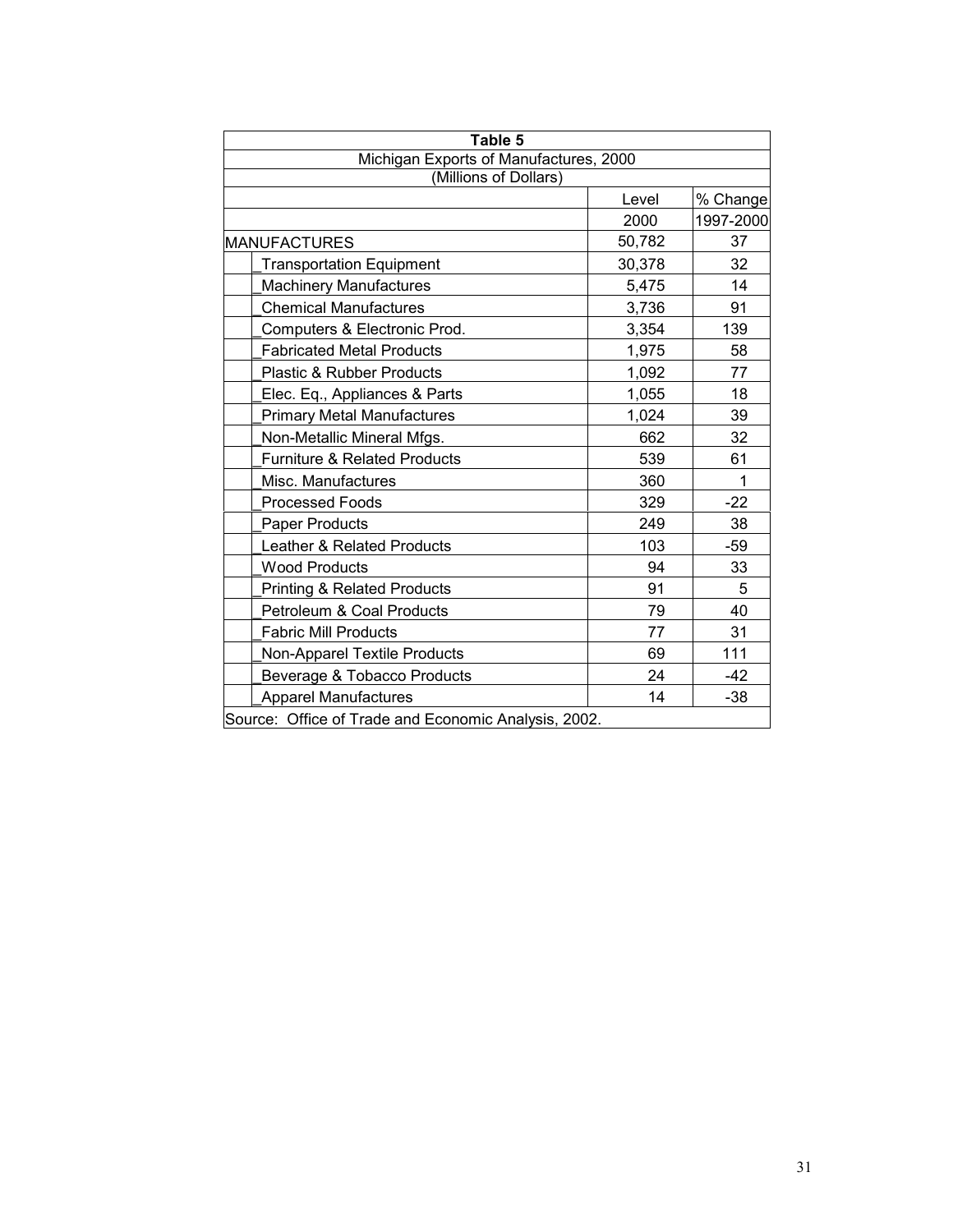| Table 6                                                          |       |           |  |  |  |
|------------------------------------------------------------------|-------|-----------|--|--|--|
| Michigan Exports of Agriculture and Other Non-Manufactures, 2000 |       |           |  |  |  |
| (Millions of Dollars)                                            |       |           |  |  |  |
|                                                                  | Level | % Change  |  |  |  |
|                                                                  | 2000  | 1997-2000 |  |  |  |
| <b>AGRICULTURAL &amp; LIVESTOCK PRODUCTS</b>                     | 158   | $-21$     |  |  |  |
| <b>Crop Production</b>                                           | 137   | $-29$     |  |  |  |
| <b>Animal Production</b>                                         | 21    | 179       |  |  |  |
| OTHER COMMODITIES                                                | 676   | 21        |  |  |  |
| Waste & Scrap                                                    | 165   | 54        |  |  |  |
| Mining                                                           | 150   | 650       |  |  |  |
| Spec. Classification Provisions                                  | 149   | 47        |  |  |  |
| Oil & Gas Extraction                                             | 49    | 78        |  |  |  |
| Used Merchandise                                                 | 15    | 20        |  |  |  |
| Fishing, Hunting, & Trapping                                     | 13    | 262       |  |  |  |
| Forestry & Logging                                               | 12    | 2         |  |  |  |
| Goods Returned to Canada                                         | 123   | -56       |  |  |  |
| Source: Office of Trade and Economic Analysis, 2002.             |       |           |  |  |  |

| Table 7                                                                                     |        |          |          |  |
|---------------------------------------------------------------------------------------------|--------|----------|----------|--|
| U.S. and Michigan Selected Service Exports to the World, 1997                               |        |          |          |  |
| (Millions of Current Dollars)                                                               |        |          |          |  |
|                                                                                             |        |          |          |  |
|                                                                                             |        |          | Michigan |  |
|                                                                                             | U.S.   | Michigan | Share    |  |
|                                                                                             | 1)     | (2)      | (3)      |  |
| Software publishers                                                                         | 7,295  | 80.2     | 1.1      |  |
| Broadcasting and telecommunications                                                         | 4,450  | 31.6     | 0.7      |  |
| Information and data processing services                                                    | 634    | 4.1      | 0.6      |  |
| Professional, scientific, and technical services                                            | 18,994 | 395.7    | 2.1      |  |
| Administrative and support and waste management                                             |        |          |          |  |
| services                                                                                    | 2,390  | 34.1     | 1.4      |  |
| Source: Receipts from exported sales, reported in Coalition of Service Industries,<br>2002. |        |          |          |  |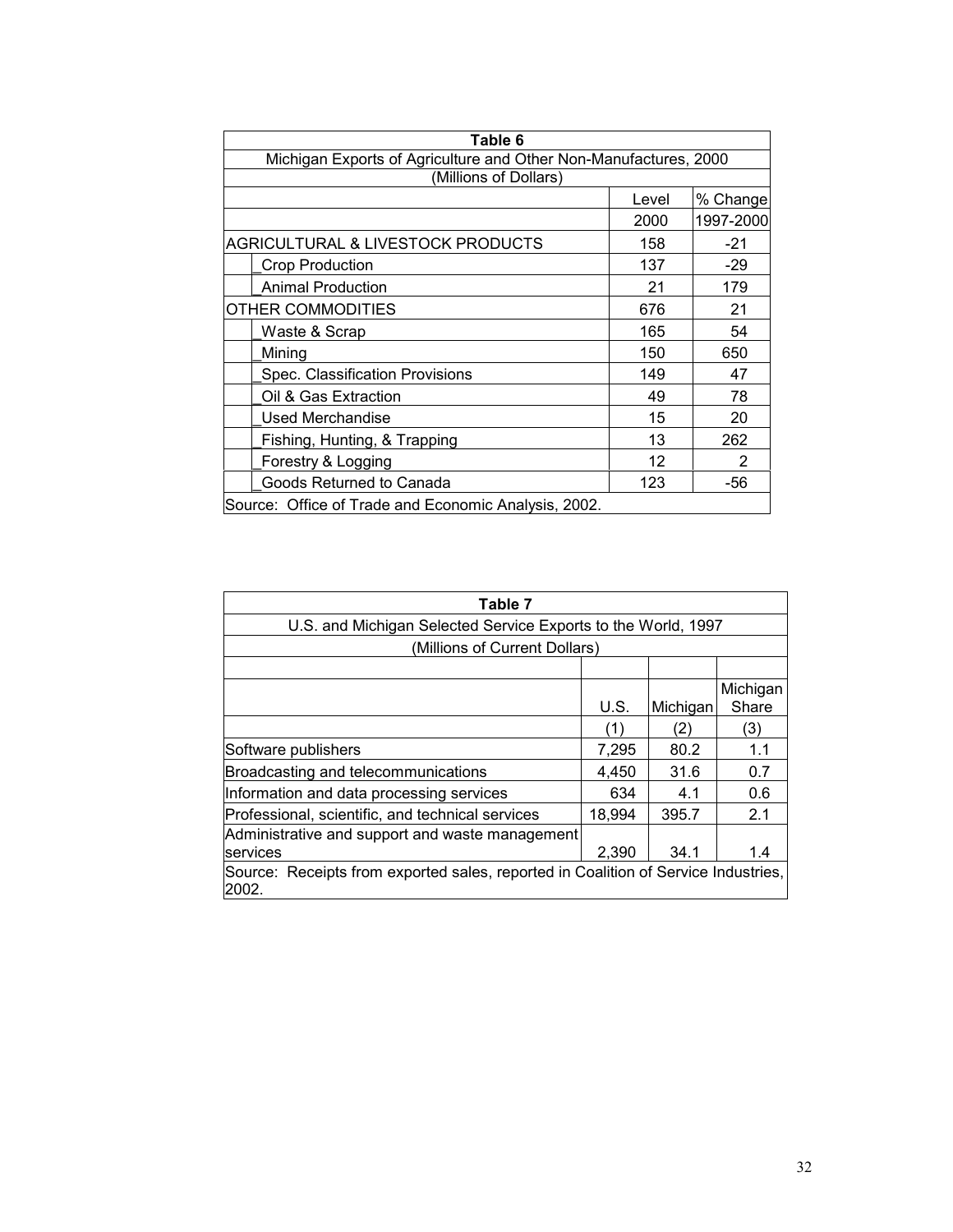| Table 8                                                 |                                                             |      |           |  |  |  |
|---------------------------------------------------------|-------------------------------------------------------------|------|-----------|--|--|--|
|                                                         | States with Largest Exports of<br>Transport Equipment, 2000 |      |           |  |  |  |
|                                                         | (Millions of Dollars)                                       |      |           |  |  |  |
|                                                         | % Change<br>Level                                           |      |           |  |  |  |
| Rank State                                              |                                                             | 2000 | 1997-2000 |  |  |  |
| 1                                                       | Michigan                                                    | 30.4 | 32        |  |  |  |
| 2                                                       | Washington                                                  | 21.0 | 7         |  |  |  |
| 3                                                       | California                                                  | 10.0 | $-18$     |  |  |  |
| 4                                                       | <b>New York</b>                                             | 6.8  | 56        |  |  |  |
| 5                                                       | Ohio                                                        | 6.3  | $-1$      |  |  |  |
| 6                                                       | Texas                                                       | 5.3  | $-12$     |  |  |  |
| 7                                                       | Indiana                                                     | 4.3  | 48        |  |  |  |
| 8                                                       | Connecticut                                                 | 3.3  | 53        |  |  |  |
| 9                                                       | Florida                                                     | 2.4  | 5         |  |  |  |
| 10                                                      | Illinois                                                    | 2.2  | -16       |  |  |  |
|                                                         | Unallocated                                                 | 2.1  | 209       |  |  |  |
|                                                         | U.S. Total                                                  | 11.8 | 9         |  |  |  |
| Source: Office of Trade and Economic Analysis,<br>2002. |                                                             |      |           |  |  |  |

| Table 9                                                                                                                                   |                                |           |         |  |  |  |
|-------------------------------------------------------------------------------------------------------------------------------------------|--------------------------------|-----------|---------|--|--|--|
| Michigan Merchandise Exports to Regions of the World, 2000                                                                                |                                |           |         |  |  |  |
| (millions of current dollars)                                                                                                             |                                |           |         |  |  |  |
|                                                                                                                                           | % Change<br>% of U.S.<br>Level |           |         |  |  |  |
|                                                                                                                                           | 2000                           | 1997-2000 |         |  |  |  |
|                                                                                                                                           | (1)                            | (2)       | (3)     |  |  |  |
| North America                                                                                                                             | 38,537                         | 13.4      | 47.0    |  |  |  |
| <b>European Union</b>                                                                                                                     | 5,448                          | 3.3       | 14.8    |  |  |  |
| Asia, Selected other*                                                                                                                     | 1.7<br>1.5<br>2,701            |           |         |  |  |  |
| <b>South America</b>                                                                                                                      | 1,622                          | 4.4       | 9.4     |  |  |  |
| Middle East                                                                                                                               | 1,117                          | 5.9       | $-3.2$  |  |  |  |
| <b>ASEAN**</b>                                                                                                                            | 793                            | 1.7       | 64.4    |  |  |  |
| Africa, Subsaharan                                                                                                                        | 145                            | 2.5       | 168.0   |  |  |  |
| <b>Eastern Europe</b>                                                                                                                     | 114<br>1.9<br>$-42.3$          |           |         |  |  |  |
| Central America                                                                                                                           | 103                            | 1.0       | 36.3    |  |  |  |
| Caribbean                                                                                                                                 | 81                             | 0.7       | 46.0    |  |  |  |
| <b>Former Soviet Republics</b>                                                                                                            | 24                             | 0.7       | $-74.1$ |  |  |  |
| <b>World</b>                                                                                                                              | 51,615                         | 6.6       | 36.1    |  |  |  |
| Source: Office of Trade and Economic Analysis, 2002.                                                                                      |                                |           |         |  |  |  |
| *Asia, Selected other is China, Hong Kong, India, Japan, S. Korea,<br>Taiwan<br>**ASEAN is Brunei, Burma (Mayanmar), Cambodia, Indonesia, |                                |           |         |  |  |  |
| Laos, Malaysia, Philippines, Singapore, Thailand, and Viet Nam.                                                                           |                                |           |         |  |  |  |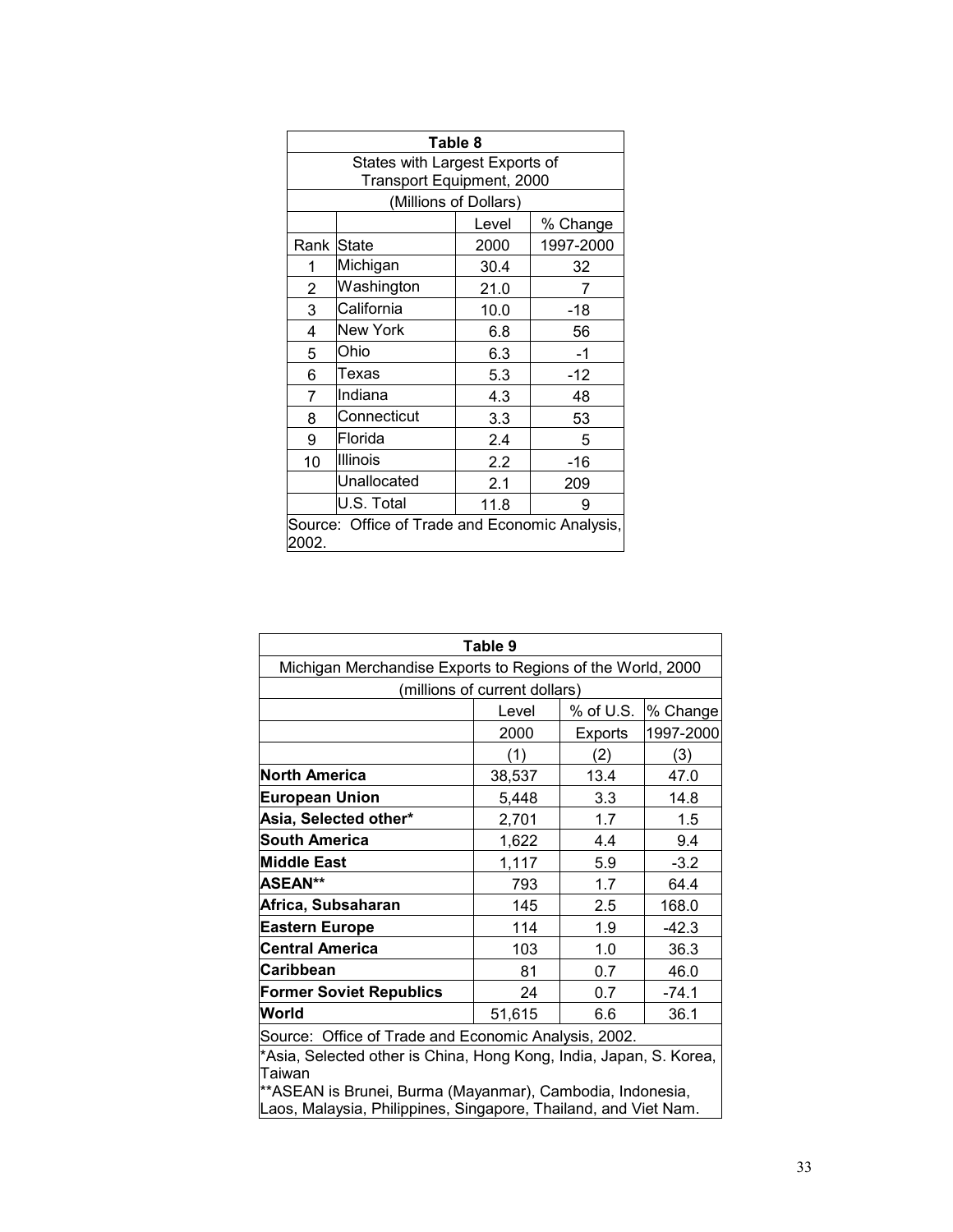| Table 10                                                              |        |                |           |  |  |
|-----------------------------------------------------------------------|--------|----------------|-----------|--|--|
| Major Country Destinations of Michigan's Merchandise Exports,<br>2000 |        |                |           |  |  |
| (millions of current dollars)                                         |        |                |           |  |  |
|                                                                       | Level  | % of U.S.      | % Change  |  |  |
|                                                                       | 2000   | <b>Exports</b> | 1997-2000 |  |  |
|                                                                       | (1)    | (2)            | (3)       |  |  |
| CANADA                                                                | 22,046 | 12.5           | 11.6      |  |  |
| <b>MEXICO</b>                                                         | 16,491 | 14.8           | 155.4     |  |  |
| JAPAN                                                                 | 1,393  | 2.1            | 7.0       |  |  |
| UNITED KINGDOM                                                        | 1,371  | 3.3            | 0.6       |  |  |
| <b>GERMANY</b>                                                        | 1,059  | 3.6            | 0.2       |  |  |
| <b>BELGIUM</b>                                                        | 851    | 6.1            | $-21.3$   |  |  |
| AUSTRALIA                                                             | 710    | 5.7            | 30.5      |  |  |
| <b>BRAZIL</b>                                                         | 644    | 4.2            | 17.0      |  |  |
| SAUDI ARABIA                                                          | 630    | 10.1           | 109.2     |  |  |
| <b>AUSTRIA</b>                                                        | 595    | 23.3           | $-20.9$   |  |  |
| Source: Office of Trade and Economic Analysis, 2002.                  |        |                |           |  |  |

| Table 11                                                                |        |        |      |        |      |
|-------------------------------------------------------------------------|--------|--------|------|--------|------|
| Michigan's Exports to Canada and Mexico in its Top Export Sectors, 2000 |        |        |      |        |      |
| (millions of current dollars and percent of MI exports)                 |        |        |      |        |      |
|                                                                         |        | Canada |      | Mexico |      |
|                                                                         | Total  | Level  | $\%$ | Level  | $\%$ |
| <b>MANUFACTURES</b>                                                     | 50,782 | 21,448 | 42   | 16,424 | 32   |
| <b>Transportation Equipment</b>                                         | 30,378 | 14,278 | 47   | 9,837  | 32   |
| <b>Machinery Manufactures</b>                                           | 5,475  | 2,414  | 44   | 1,743  | 32   |
| <b>Chemical Manufactures</b>                                            | 3,736  | 857    | 23   | 476    | 13   |
| Computers & Electronic Prod.                                            | 3,354  | 650    | 19   | 1,697  | 51   |
| <b>Fabricated Metal Products</b>                                        | 1,975  | 887    | 45   | 843    | 43   |
| Source: Office of Trade and Economic Analysis, 2002.                    |        |        |      |        |      |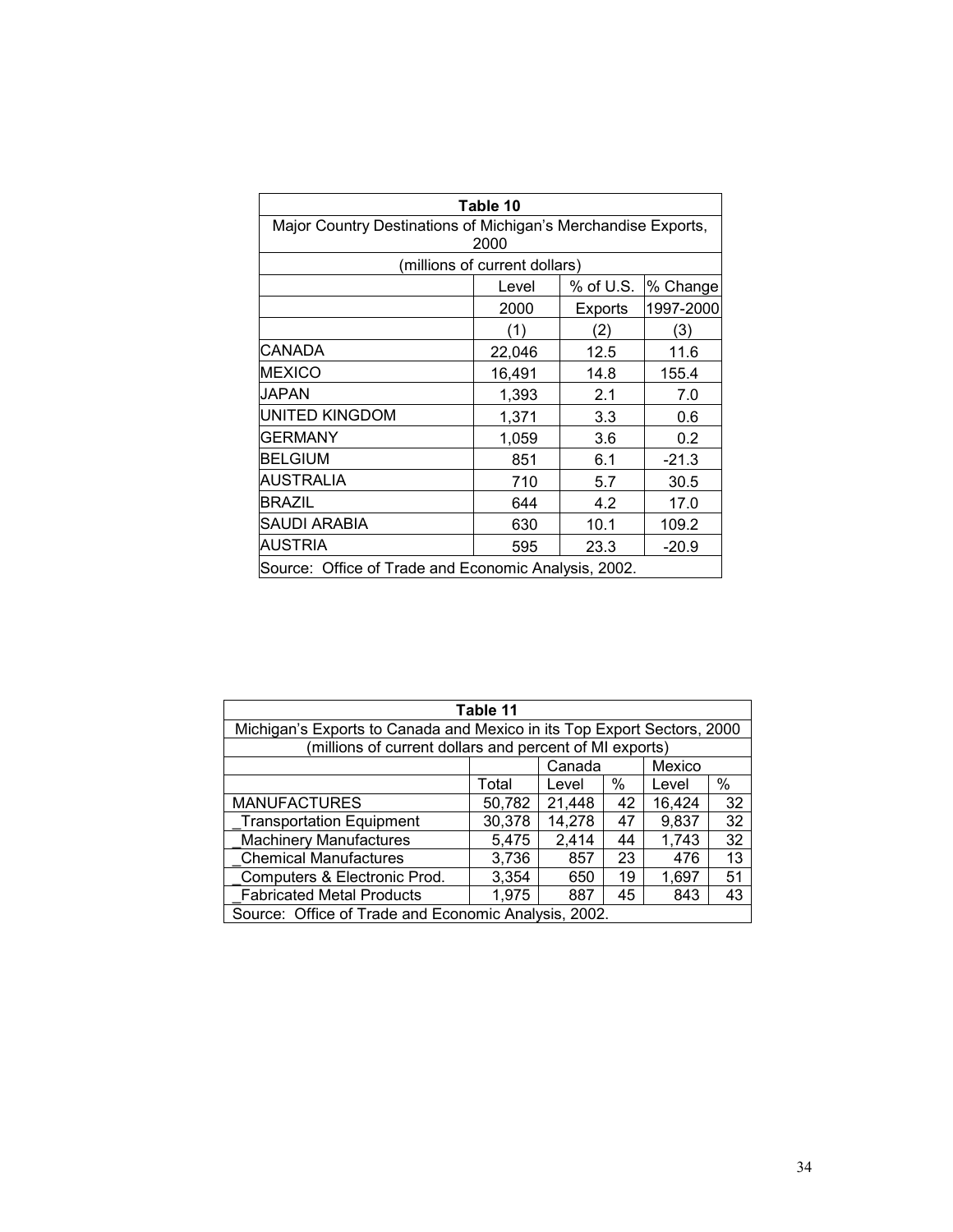| Table 12                                                                                       |            |          |          |        |  |
|------------------------------------------------------------------------------------------------|------------|----------|----------|--------|--|
| Export Sales of Michigan Metropolitan Areas, 1999                                              |            |          |          |        |  |
| (Level, recent real growth, per income and per person)                                         |            |          |          |        |  |
|                                                                                                | Per \$1000 |          |          |        |  |
|                                                                                                |            |          | Personal | Per    |  |
|                                                                                                | \$ Million | % Growth | Income   | Person |  |
|                                                                                                | 1999       | 93-99    | 1999     | 1999   |  |
| Ann Arbor                                                                                      | 1,746      | $-15.0$  | 92.8     | 3,132  |  |
| Benton Harbor                                                                                  | 287        | $-9.0$   | 70.6     | 1,796  |  |
| Detroit                                                                                        | 28,008     | 73.2     | 198.9    | 6,259  |  |
| Flint                                                                                          | 1,165      | 27.8     | 109.1    | 2,664  |  |
| Grand Rapids--Muskegon--Holland                                                                | 3,256      | 97.2     | 112.0    | 3,094  |  |
| Jackson                                                                                        | 160        | 73.6     | 42.8     | 1,016  |  |
| Kalamazoo--Battle Creek                                                                        | 1,052      | 68.0     | 91.9     | 2,352  |  |
| Lansing--East Lansing                                                                          | 244        | 37.6     | 21.3     | 541    |  |
| Saginaw--Bay City--Midland<br>1,831<br>120.4<br>175.6<br>4,569                                 |            |          |          |        |  |
| Source: Office of Trade and Economic Analysis, 2002, and Bureau of Economic Analysis,<br>2001. |            |          |          |        |  |

| Table 13                                                                                              |         |        |         |       |       |  |  |  |
|-------------------------------------------------------------------------------------------------------|---------|--------|---------|-------|-------|--|--|--|
| Export Destinations of Major Michigan Metropolitan Areas<br>Millions of dollars, 1999, and % of Total |         |        |         |       |       |  |  |  |
| Grand<br>Benton<br>Flint<br>Harbor<br>Detroit<br>Rapids<br>Kalamazoo                                  |         |        |         |       |       |  |  |  |
| Total                                                                                                 | 287     | 28,008 | 1,165   | 3,256 | 1,052 |  |  |  |
| Canada                                                                                                | 43.0%   | 49.7%  | 84.4%   | 53.2% | 53.7% |  |  |  |
| Mexico                                                                                                | 5.2%    | 26.3%  | $1.2\%$ | 7.1%  | 5.1%  |  |  |  |
| Caribbean & Cen. Am.                                                                                  | 0.1%    | 0.4%   | 0.2%    | 0.7%  | 1.0%  |  |  |  |
| South America                                                                                         | 3.2%    | 2.2%   | 1.2%    | 1.7%  | 2.4%  |  |  |  |
| Europe                                                                                                | 22.9%   | 13.3%  | 4.0%    | 16.6% | 21.0% |  |  |  |
| Asia                                                                                                  | 14.9%   | 4.0%   | 2.9%    | 18.5% | 14.5% |  |  |  |
| Africa                                                                                                | 1.5%    | 0.1%   | $0.0\%$ | 0.4%  | 0.4%  |  |  |  |
| Near East                                                                                             | $3.3\%$ | 2.7%   | 5.8%    | 0.8%  | 0.5%  |  |  |  |
| Australia                                                                                             | 5.9%    | 1.3%   | $0.4\%$ | 1.1%  | 1.3%  |  |  |  |
| Source: Office of Trade and Economic Analysis, 2002.                                                  |         |        |         |       |       |  |  |  |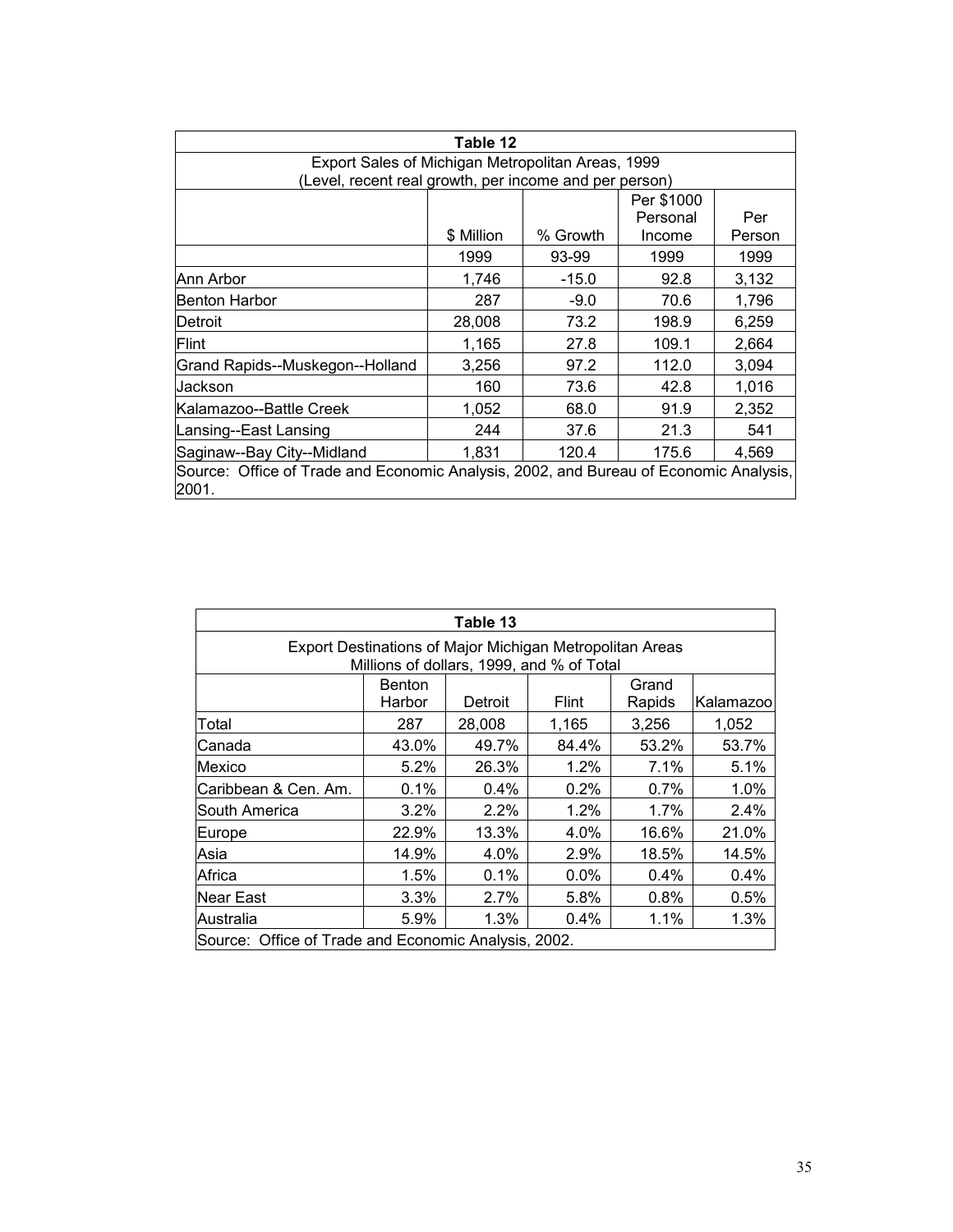| Table 14                                              |      |       |         |         |              |  |  |  |
|-------------------------------------------------------|------|-------|---------|---------|--------------|--|--|--|
| Michigan and U.S. Jobs from Exports                   |      |       |         |         |              |  |  |  |
| Thousands of Jobs, 1997 Data                          |      |       |         |         |              |  |  |  |
| Max<br>MI                                             |      |       |         |         |              |  |  |  |
|                                                       | Rank | МI    | US      | Max     | <b>State</b> |  |  |  |
| Jobs tied to manufacturing exports                    |      |       |         |         |              |  |  |  |
| Number (thousands)                                    | 4    | 372.9 | 7,676.2 | 1,147.9 | CA           |  |  |  |
| % of private sector jobs                              | 8    | 9.5%  | 7.2%    | 17.3%   | <b>NM</b>    |  |  |  |
| Manufacturing jobs tied to manufacturing exports      |      |       |         |         |              |  |  |  |
| Direct export related                                 | 5    | 100.2 | 2,027.8 | 288.8   | <b>CA</b>    |  |  |  |
| Indirect export related                               | 3    | 90.8  | 1,316.4 | 210.1   | CA           |  |  |  |
| Total export related                                  | 4    | 191.0 | 3,344.2 | 498.9   | CA           |  |  |  |
| % of mfg. employment                                  | 8    | 22.9% | 19.8%   | 39.4%   | <b>WA</b>    |  |  |  |
| Non- manufacturing jobs tied to manufacturing exports |      |       |         |         |              |  |  |  |
| Number                                                | 5    | 181.9 | 4,332.0 | 649.0   | CA           |  |  |  |
| Source: Office of Trade and Economic Analysis, 2001.  |      |       |         |         |              |  |  |  |

| Table 15                                                                                    |                                                                           |  |  |  |  |  |  |
|---------------------------------------------------------------------------------------------|---------------------------------------------------------------------------|--|--|--|--|--|--|
|                                                                                             | Employment in Foreign Affiliates Compared to Employment Linked to Exports |  |  |  |  |  |  |
| Michigan and US, 1997                                                                       |                                                                           |  |  |  |  |  |  |
| <b>Thousands of Workers</b>                                                                 |                                                                           |  |  |  |  |  |  |
| ΜI<br>US                                                                                    |                                                                           |  |  |  |  |  |  |
|                                                                                             | Number<br><b>Number</b><br>Percent<br>Percent                             |  |  |  |  |  |  |
| <b>Total Employment</b>                                                                     |                                                                           |  |  |  |  |  |  |
| In foreign affiliates                                                                       | 171.6<br>4.37%<br>5,202<br>4.88%                                          |  |  |  |  |  |  |
| 7.20%<br>Tied to manufacturing exports<br>372.9<br>9.50%<br>7,676                           |                                                                           |  |  |  |  |  |  |
| Manufacturing Employment                                                                    |                                                                           |  |  |  |  |  |  |
| In foreign affiliates<br>12.22%<br>10.08%<br>2,064<br>84.1                                  |                                                                           |  |  |  |  |  |  |
| Tied to manufacturing exports<br>19.80%<br>22.90%<br>191.0<br>3,344                         |                                                                           |  |  |  |  |  |  |
| Sources: Bureau of Economic Analysis, 1997, and Office of Trade and Economic Analysis, 2001 |                                                                           |  |  |  |  |  |  |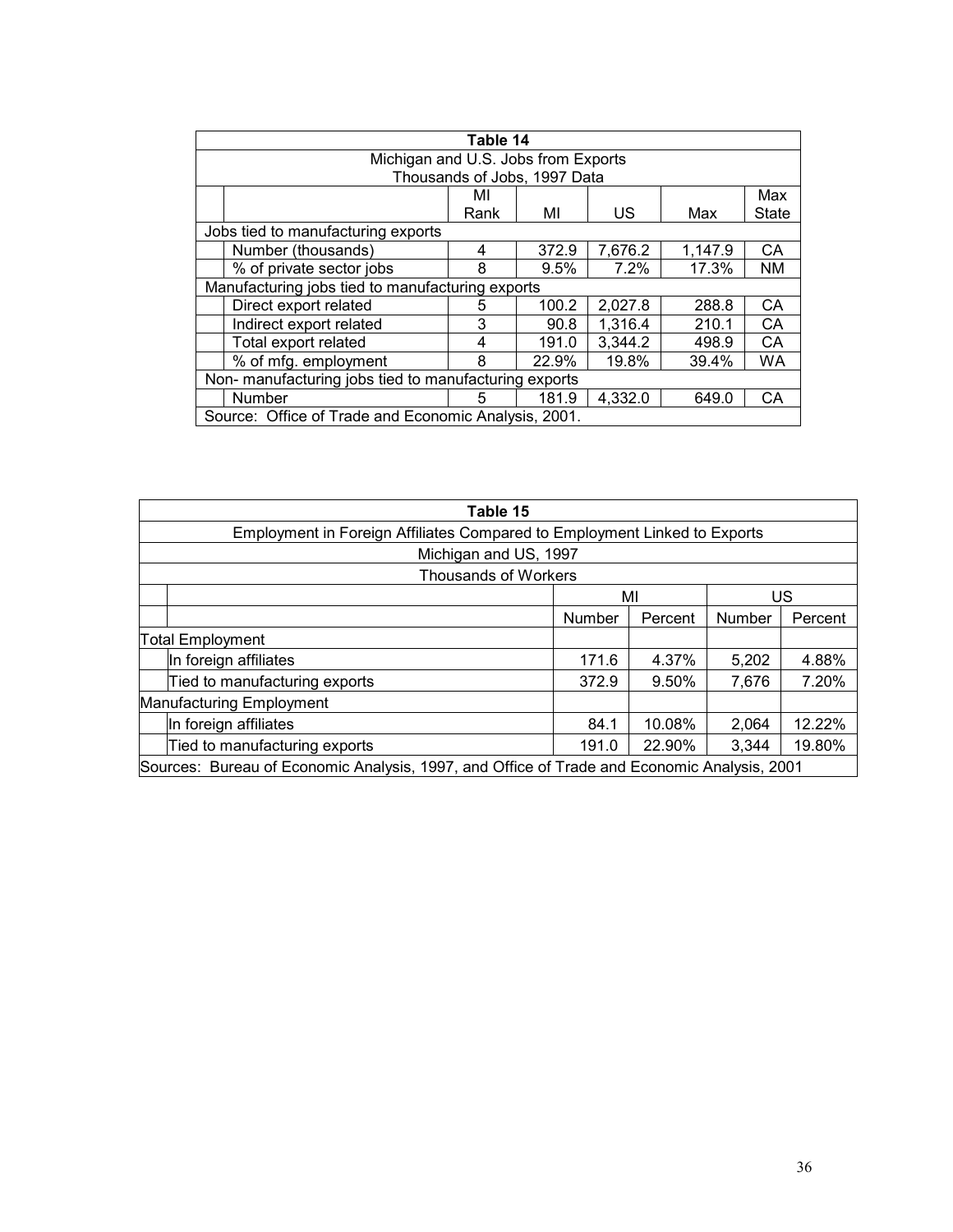| Table 16               |                                                                             |         |           |  |  |  |  |  |
|------------------------|-----------------------------------------------------------------------------|---------|-----------|--|--|--|--|--|
|                        | States with Largest Manufacturing Employment<br>in Foreign Affiliates, 1997 |         |           |  |  |  |  |  |
| (Thousands of Workers) |                                                                             |         |           |  |  |  |  |  |
|                        |                                                                             | Level   | % Change  |  |  |  |  |  |
| Rank                   | <b>State</b>                                                                | 1997    | 1987-1997 |  |  |  |  |  |
| 1                      | California                                                                  | 185.3   | 47%       |  |  |  |  |  |
| 2                      | Ohio                                                                        | 135.9   | 90%       |  |  |  |  |  |
| 3                      | Texas                                                                       | 131.9   | 83%       |  |  |  |  |  |
| 4                      | North Carolina                                                              | 117.5   | 57%       |  |  |  |  |  |
| 5                      | Illinois                                                                    | 104.4   | 59%       |  |  |  |  |  |
| 6                      | Pennsylvania                                                                | 102.8   | 17%       |  |  |  |  |  |
| 7                      | Tennessee                                                                   | 86.8    | 67%       |  |  |  |  |  |
| 8                      | Indiana                                                                     | 85.5    | 110%      |  |  |  |  |  |
| 9                      | Michigan                                                                    | 84.1    | 63%       |  |  |  |  |  |
| 10                     | Georgia                                                                     | 83.8    | 50%       |  |  |  |  |  |
|                        | <b>United States</b>                                                        | 2,063.7 | 57%       |  |  |  |  |  |
|                        | Source: Bureau of Economic Analysis, 1997.                                  |         |           |  |  |  |  |  |

| Table 17                                                         |                                |        |        |         |                                              |       |                     |        |
|------------------------------------------------------------------|--------------------------------|--------|--------|---------|----------------------------------------------|-------|---------------------|--------|
| Industry of Foreign Affiliates in Michigan and the United States |                                |        |        |         |                                              |       |                     |        |
|                                                                  | Value of Property <sup>a</sup> |        |        |         | <b>Employment of Affiliates</b> <sup>b</sup> |       |                     |        |
|                                                                  | (Millions of                   |        | $M1$ % |         | (Thousands of                                |       |                     | $M1$ % |
|                                                                  | dollars)                       |        | of US  |         | employees)                                   |       |                     | of US  |
|                                                                  | U.S.                           | ΜI     |        | U.S.    | Growth <sup>c</sup>                          | MI    | Growth <sup>c</sup> |        |
| <b>All industries</b>                                            | 877,568                        | 21,170 | 2.4    | 5,201.9 | 61.3                                         | 171.6 | 78.2                | 3.3    |
| Manufacturing                                                    | 400,182                        | 12,899 | 3.2    | 2,258.0 | 46.4                                         | 92.5  | 60.3                | 4.1    |
| Wholesale trade                                                  | 100,507                        | 2,430  | 2.4    | 509.7   | 58.3                                         | 13.4  | 48.9                | 2.6    |
| Retail trade                                                     | 31,769                         | 498    | 1.6    | 683.6   | 22.4                                         | 14.3  | 16.3                | 2.1    |
| Information                                                      | 64,587                         | 596    | 0.9    | 292.1   |                                              | 5.3   |                     | 1.8    |
| Finance <sup>d</sup> and Insurance                               | 38,563                         | 220    | 0.6    | 225.1   | 31.4                                         | 4.1   | 127.8               | 1.8    |
| Real estate & rental/leasing                                     | 94,385                         | 567    | 0.6    | 39.8    | 17.4                                         | 0.3   | 0.0                 | 0.8    |
| Prof., sci. & tech.I services                                    | 4,735                          | 183    | 3.9    | 85.1    |                                              | 4.1   |                     | 4.8    |
| Other industries                                                 | 142,841                        | 3,777  | 2.6    | 1,108.6 | 481.3                                        | 37.4  | 434.3               | 3.4    |
| a. Gross property, plant, and equipment of affiliates            |                                |        |        |         |                                              |       |                     |        |
| b. Employment of affiliates                                      |                                |        |        |         |                                              |       |                     |        |
| c. Percent growth 1987-1997                                      |                                |        |        |         |                                              |       |                     |        |
| d. Except depository institutions                                |                                |        |        |         |                                              |       |                     |        |
| Source: Bureau of Economic Analysis, 1997                        |                                |        |        |         |                                              |       |                     |        |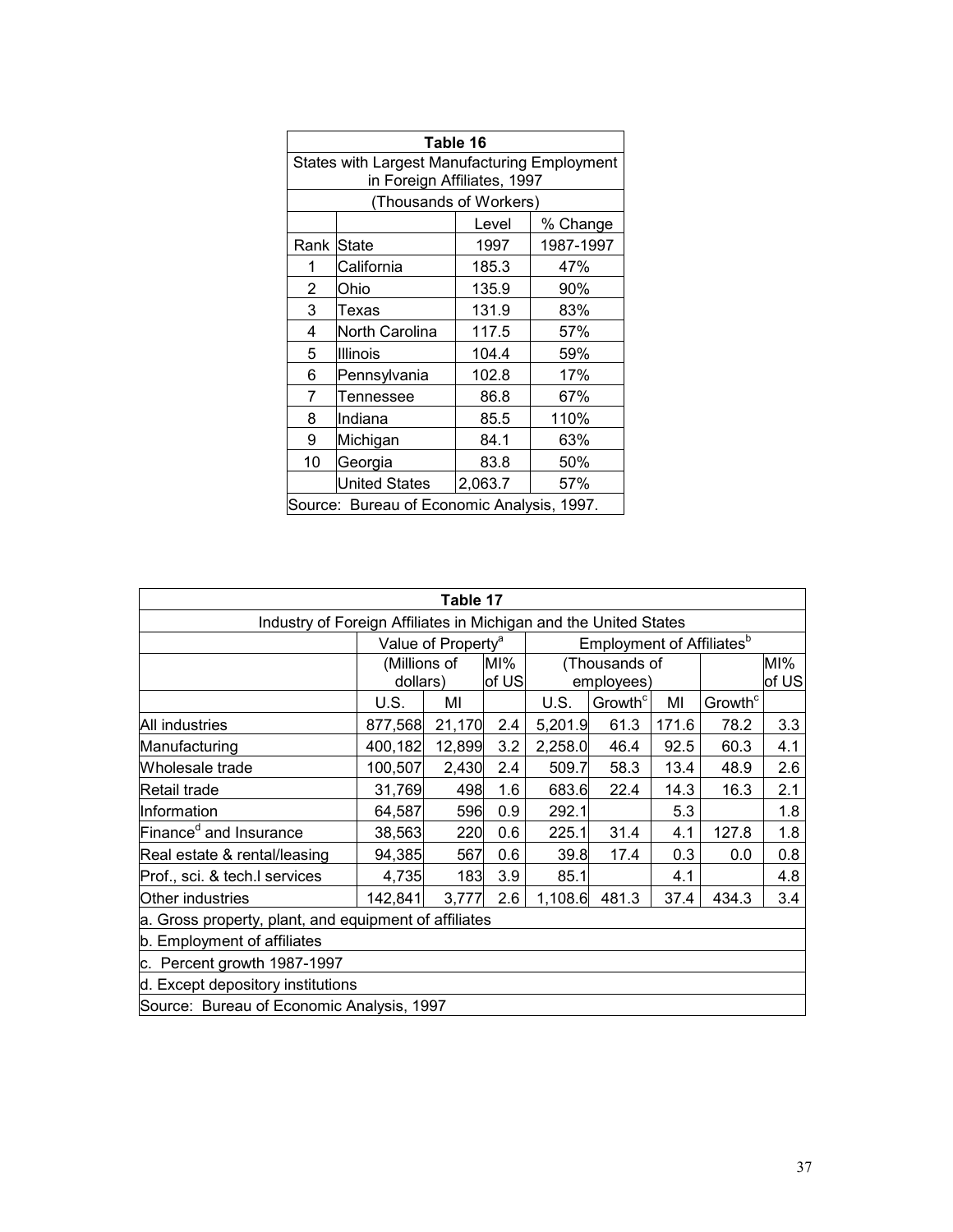| Table 18                                                                  |                                               |         |       |       |         |        |      |  |
|---------------------------------------------------------------------------|-----------------------------------------------|---------|-------|-------|---------|--------|------|--|
| Country of Ownership of Foreign Affiliates in Michigan                    |                                               |         |       |       |         |        |      |  |
| 1997 and Growth since 1987                                                |                                               |         |       |       |         |        |      |  |
| Number of Affiliates (a)<br>Employment of Affiliates (c)                  |                                               |         |       |       |         |        |      |  |
|                                                                           | (Thousands of employees)                      |         |       |       |         |        |      |  |
|                                                                           | Growth<br>Growth<br>Level<br>Level            |         |       |       |         |        |      |  |
|                                                                           |                                               |         | % of  |       | 1987-   | $%$ of |      |  |
|                                                                           | 1997                                          | 1987-97 | MI    | 1997  | 97      | MI     | %Mfg |  |
| All countries                                                             | 1,107                                         | 41      | 100%  | 171.6 | 78.2    | 100%   | 49   |  |
| Regions                                                                   |                                               |         |       |       |         |        |      |  |
| Africa                                                                    | 6                                             | $-14$   | $1\%$ | n.a.  |         |        |      |  |
| Asia and Pacific                                                          | 325                                           | 102     | 29%   | 34.1  | 82.4    | 20%    | 62   |  |
| Europe                                                                    | 585                                           | 29      | 53%   | 102.1 | 85.3    | 59%    | 51   |  |
| Latin America & other W. Hemis.                                           | 22                                            | -4      | 2%    | 2.3   | $-28.1$ | 1%     | n.a. |  |
| <b>Middle East</b>                                                        | 20                                            | 67      | 2%    | 3.7   | 1750.0  | 2%     | 27   |  |
| <b>Selected Countries</b>                                                 |                                               |         |       |       |         |        |      |  |
| Australia                                                                 | 10                                            | -29     | $1\%$ | 1.1   | $-73.8$ | 1%     | 18   |  |
| Canada                                                                    | 137                                           | 13      | 12%   | 25.3  | 39.0    | 15%    | 32   |  |
| lFrance                                                                   | 72                                            | 44      | 7%    | 6.7   | $-15.2$ | 4%     | 57   |  |
| Germany                                                                   | 151                                           | 48      | 14%   | 34.1  | 135.2   | 20%    | 57   |  |
| Japan                                                                     | 293                                           | 111     | 26%   | 32.7  | 138.7   | 19%    | 64   |  |
| Netherlands                                                               | 47                                            | 57      | 4%    | 13.1  | 244.7   | 8%     | 15   |  |
| Switzerland                                                               | 57                                            | 10      | 5%    | 9.4   | 308.7   | 5%     | 41   |  |
| United Kingdom                                                            | 159<br>10<br>14%<br>29.3<br>65.5<br>56<br>17% |         |       |       |         |        |      |  |
| a. Number of affiliates with property, plant, and equipment or employment |                                               |         |       |       |         |        |      |  |
| Source: Bureau of Economic Analysis, 1997                                 |                                               |         |       |       |         |        |      |  |